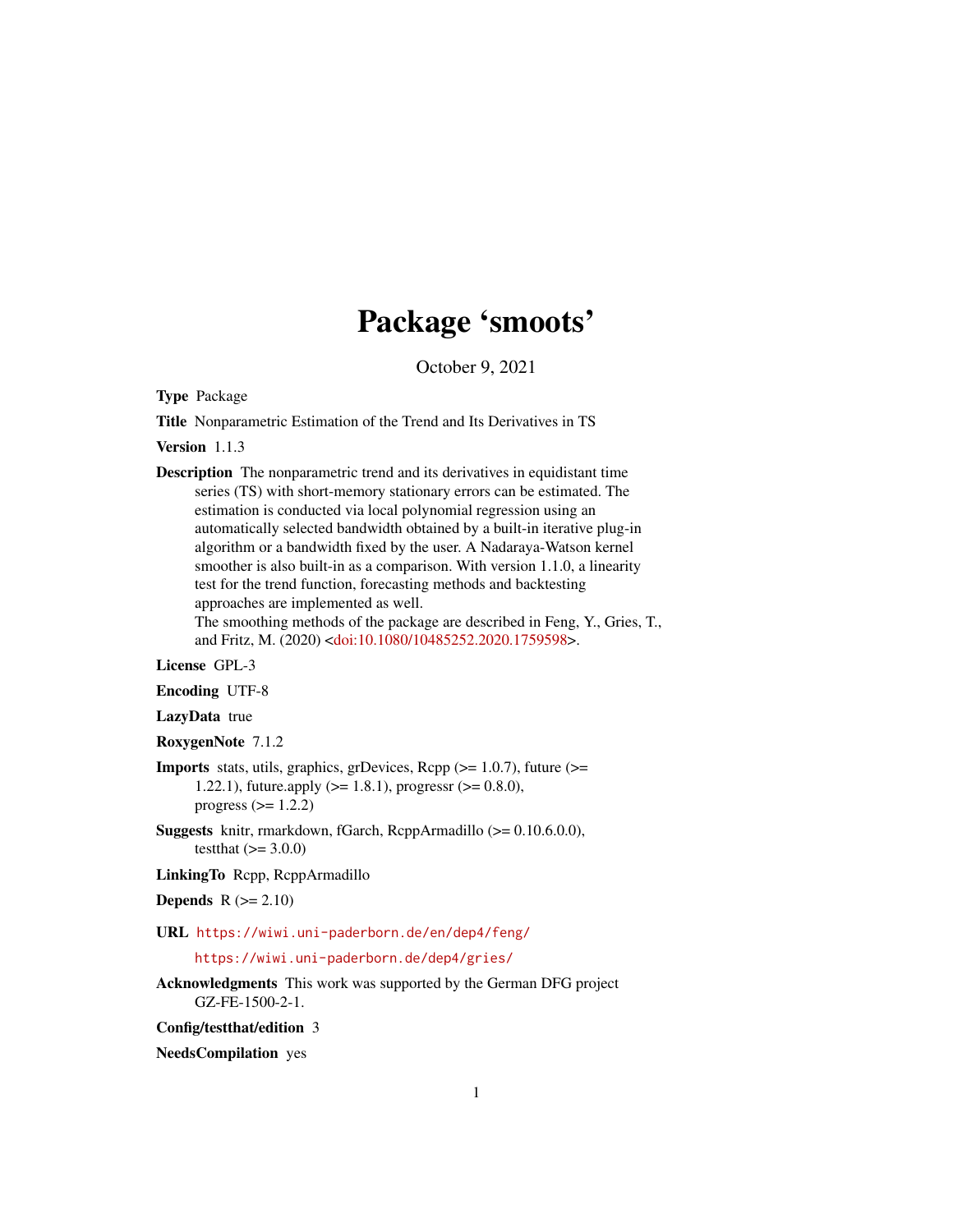<span id="page-1-0"></span>Author Yuanhua Feng [aut] (Paderborn University, Germany), Sebastian Letmathe [aut] (Paderborn University, Germany), Dominik Schulz [aut, cre] (Paderborn University, Germany), Thomas Gries [ctb] (Paderborn University, Germany), Marlon Fritz [ctb] (Paderborn University, Germany)

Maintainer Dominik Schulz <schulzd@mail.uni-paderborn.de>

# Repository CRAN

Date/Publication 2021-10-09 21:10:02 UTC

# R topics documented:

| Index |         | 58             |
|-------|---------|----------------|
|       |         | 57             |
|       |         | 51             |
|       |         | 49             |
|       | tempNH  | 48             |
|       |         | 46             |
|       |         | 41             |
|       |         | 40             |
|       |         | 39             |
|       |         | 38             |
|       |         | 37             |
|       |         | 36             |
|       |         | 33             |
|       | msmooth | 27             |
|       |         | 23             |
|       |         | 21             |
|       |         | 18             |
|       |         | 17<br>17       |
|       |         | 13             |
|       |         | 12             |
|       |         | 10             |
|       |         | $\overline{7}$ |
|       |         | $\overline{2}$ |
|       |         |                |

<span id="page-1-1"></span>bootCast *Forecasting Function for ARMA Models via Bootstrap*

# Description

Point forecasts and the respective forecasting intervals for autoregressive-moving-average (ARMA) models can be calculated, the latter via bootstrap, by means of this function.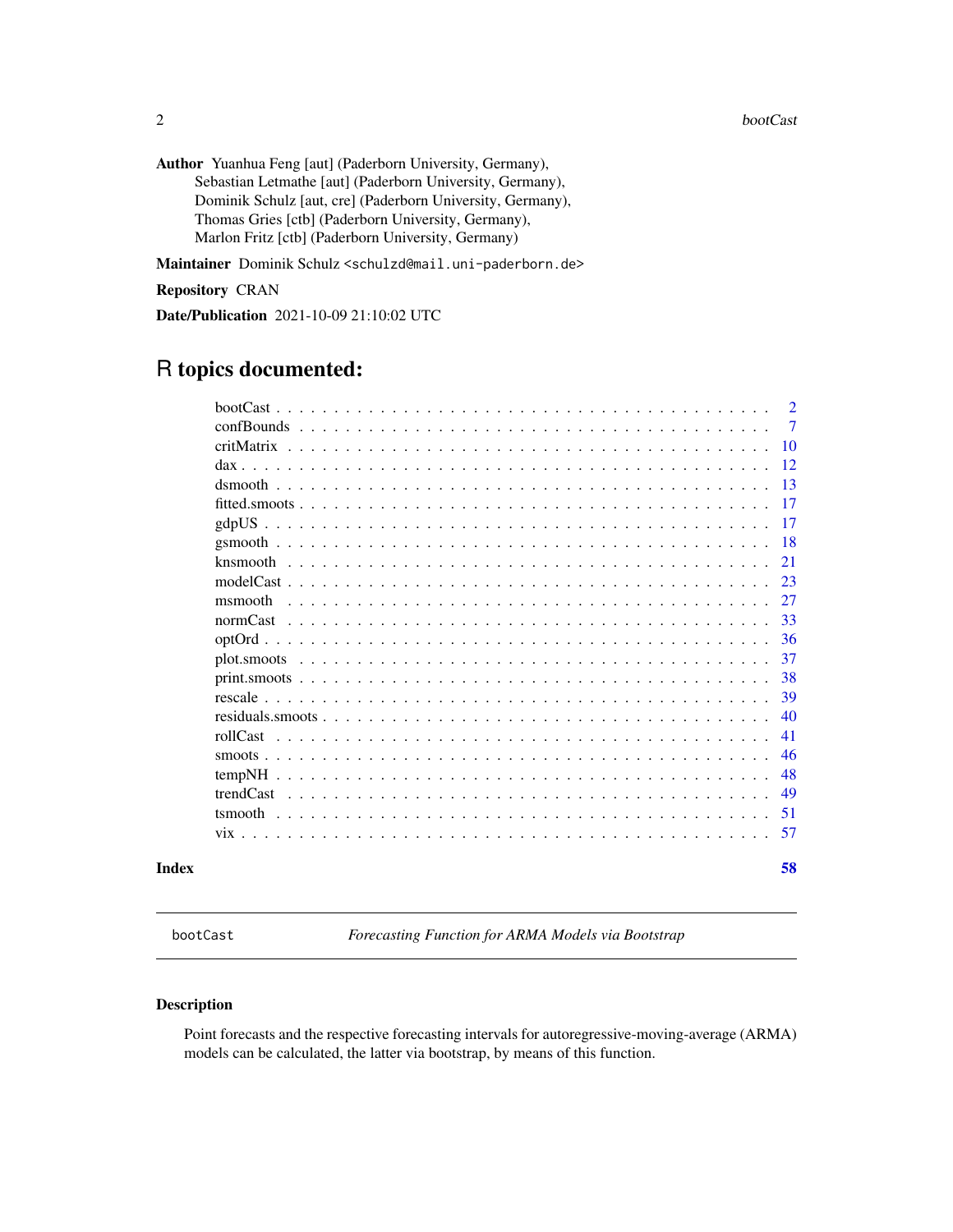# bootCast 3

# Usage

```
bootCast(
  X,
  p = NULL,q = NULL,include.mean = FALSE,
  n.start = 1000,
  h = 1,it = 10000,msg,
  pb = TRUE,cores = future::availableCores(),
  alpha = 0.95,
  export.error = FALSE,
  plot = FALSE,
  ...
\mathcal{L}
```
# Arguments

| χ            | a numeric vector that contains the time series that is assumed to follow an<br>ARMA model ordered from past to present.                                                                                                                                                                                                                                                               |
|--------------|---------------------------------------------------------------------------------------------------------------------------------------------------------------------------------------------------------------------------------------------------------------------------------------------------------------------------------------------------------------------------------------|
| р            | an integer value $\geq 0$ that defines the AR order p of the underlying ARMA(p, q)<br>model within X; is set to NULL by default; if no value is passed to p but one is<br>passed to q, p is set to 0; if both p and q are NULL, optimal orders following the<br>BIC for $0 \le p, q \le 5$ are chosen; is set to NULL by default; decimal numbers<br>will be rounded off to integers. |
| q            | an integer value $\geq 0$ that defines the MA order q of the underlying ARMA(p, q)<br>model within X; is set to NULL by default; if no value is passed to q but one is<br>passed to p, q is set to 0; if both p and q are NULL, optimal orders following the<br>BIC for $0 \le p, q \le 5$ are chosen; is set to NULL by default; decimal numbers<br>will be rounded off to integers. |
| include.mean | a logical value; if set to TRUE, the mean of the series is also also estimated; if set<br>to FALSE, $E(X_t) = 0$ is assumed; is set to FALSE by default.                                                                                                                                                                                                                              |
| n.start      | an integer that defines the 'burn-in' number of observations for the simulated<br>ARMA series via bootstrap; is set to 1000 by default; decimal numbers will be<br>rounded off to integers.                                                                                                                                                                                           |
| h            | an integer that represents the forecasting horizon; if $n$ is the number of ob-<br>servations, point forecasts and forecasting intervals will be obtained for the time<br>points $n+1$ to $n+h$ ; is set to $h = 1$ by default; decimal numbers will be rounded<br>off to integers.                                                                                                   |
| it           | an integer that represents the total number of iterations, i.e., the number of sim-<br>ulated series; is set to 10000 by default; decimal numbers will be rounded off to<br>integers.                                                                                                                                                                                                 |
| msg          | this argument is deprecated; make use of the argument pb instead; for msg = NA,<br>pb = TRUE will be implemented, while any one-element numeric vector will lead<br>to $pb$ = TRUE.                                                                                                                                                                                                   |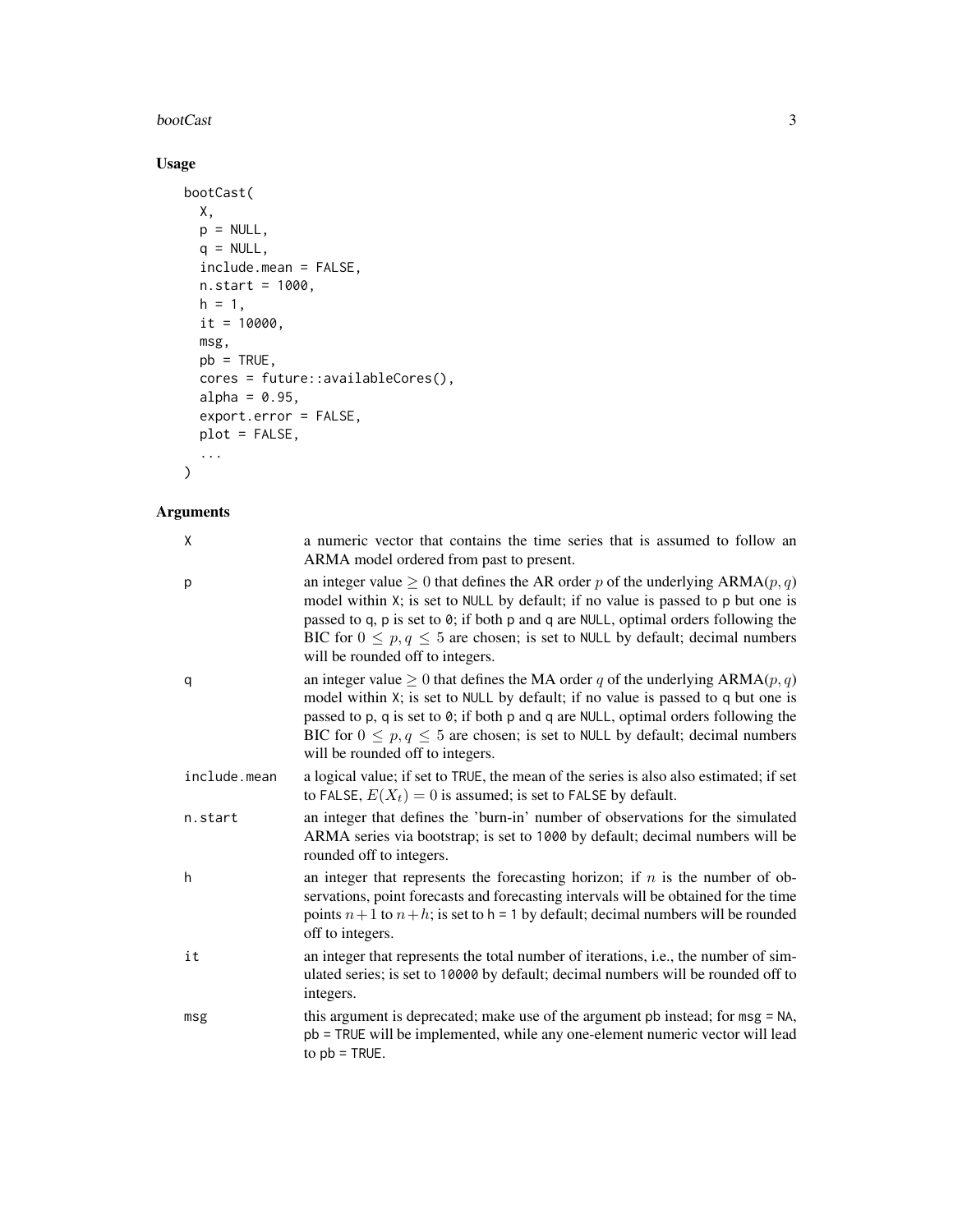<span id="page-3-0"></span>

| pb           | a logical value; for pb = TRUE, a progress bar will be shown in the console.                                                                                                                                                                                                                                                                                                                                                                                                                                                                                       |
|--------------|--------------------------------------------------------------------------------------------------------------------------------------------------------------------------------------------------------------------------------------------------------------------------------------------------------------------------------------------------------------------------------------------------------------------------------------------------------------------------------------------------------------------------------------------------------------------|
| cores        | an integer value $>0$ that states the number of (logical) cores to use in the boot-<br>strap (or NULL); the default is the maximum number of available cores (via<br>future:: availableCores); for cores = NULL, parallel computation is disabled.                                                                                                                                                                                                                                                                                                                 |
| alpha        | a numeric vector of length 1 with $0 <$ alpha $<$ 1; the forecasting intervals will<br>be obtained based on the confidence level $(100a1pha)$ -percent; is set to a1pha =<br>0.95 by default, i.e., a 95-percent confidence level.                                                                                                                                                                                                                                                                                                                                 |
| export.error | a single logical value; if the argument is set to TRUE, a list is returned instead<br>of a matrix (FALSE); the first element of the list is the usual forecasting matrix,<br>whereas the second element is a matrix with h columns, where each column<br>represents the calculated forecasting errors for the respective future time point<br>$n+1, n+2, , n+h$ ; is set to FALSE by default.                                                                                                                                                                      |
| plot         | a logical value that controls the graphical output; for plot = TRUE, the original<br>series with the obtained point forecasts as well as the forecasting intervals will<br>be plotted; for the default plot = FALSE, no plot will be created.                                                                                                                                                                                                                                                                                                                      |
|              | additional arguments for the standard plot function, e.g., x1im, type, ; ar-<br>guments with respect to plotted graphs, e.g., the argument col, only affect the<br>original series X; please note that in accordance with the argument x (lower case)<br>of the standard plot function, an additional numeric vector with time points can<br>be implemented via the argument x (lower case). x should be valid for the sam-<br>ple observations only, i.e. length $(x)$ == length $(X)$ should be TRUE, as future<br>time points will be calculated automatically. |

#### Details

This function is part of the smoots package and was implemented under version 1.1.0. For a given time series  $X_t$ ,  $t = 1, 2, ..., n$ , the point forecasts and the respective forecasting intervals will be calculated. It is assumed that the series follows an  $ARMA(p, q)$  model

$$
X_t - \mu = \epsilon_t + \beta_1 (X_{t-1} - \mu) + \dots + \beta_p (X_{t-p} - \mu) + \alpha_1 \epsilon_{t-1} + \dots + \alpha_q \epsilon_{t-q},
$$

where  $\alpha_j$  and  $\beta_i$  are real numbers (for  $i = 1, 2, ..., p$  and  $j = 1, 2, ..., q$ ) and  $\epsilon_t$  are i.i.d. (identically and independently distributed) random variables with zero mean and constant variance.  $\mu$  is equal to  $E(X_t)$ .

The point forecasts and forecasting intervals for the future periods  $n + 1, n + 2, ..., n + h$  will be obtained. With respect to the point forecasts  $\hat{X}_{n+k}$ , where  $\hat{k} = 1, 2, ..., h$ ,

$$
\hat{X}_{n+k} = \hat{\mu} + \sum_{i=1}^{p} \hat{\beta}_i (X_{n+k-i} - \hat{\mu}) + \sum_{j=1}^{q} \hat{\alpha}_j \hat{\epsilon}_{n+k-j}
$$

with  $X_{n+k-i} = \hat{X}_{n+k-i}$  for  $n+k-i > n$  and  $\hat{\epsilon}_{n+k-j} = E(\epsilon_t) = 0$  for  $n+k-j > n$  will be applied.

The forecasting intervals on the other hand are obtained by a forward bootstrap method that was introduced by Pan and Politis (2016) for autoregressive models and extended by Lu and Wang (2020) for applications to autoregressive-moving-average models. For this purpose, let  $l$  be the number of the current bootstrap iteration. Based on the demeaned residuals of the initial ARMA estimation, different innovation series  $\epsilon_{l,t}^s$  will be sampled. The initial coefficient estimates and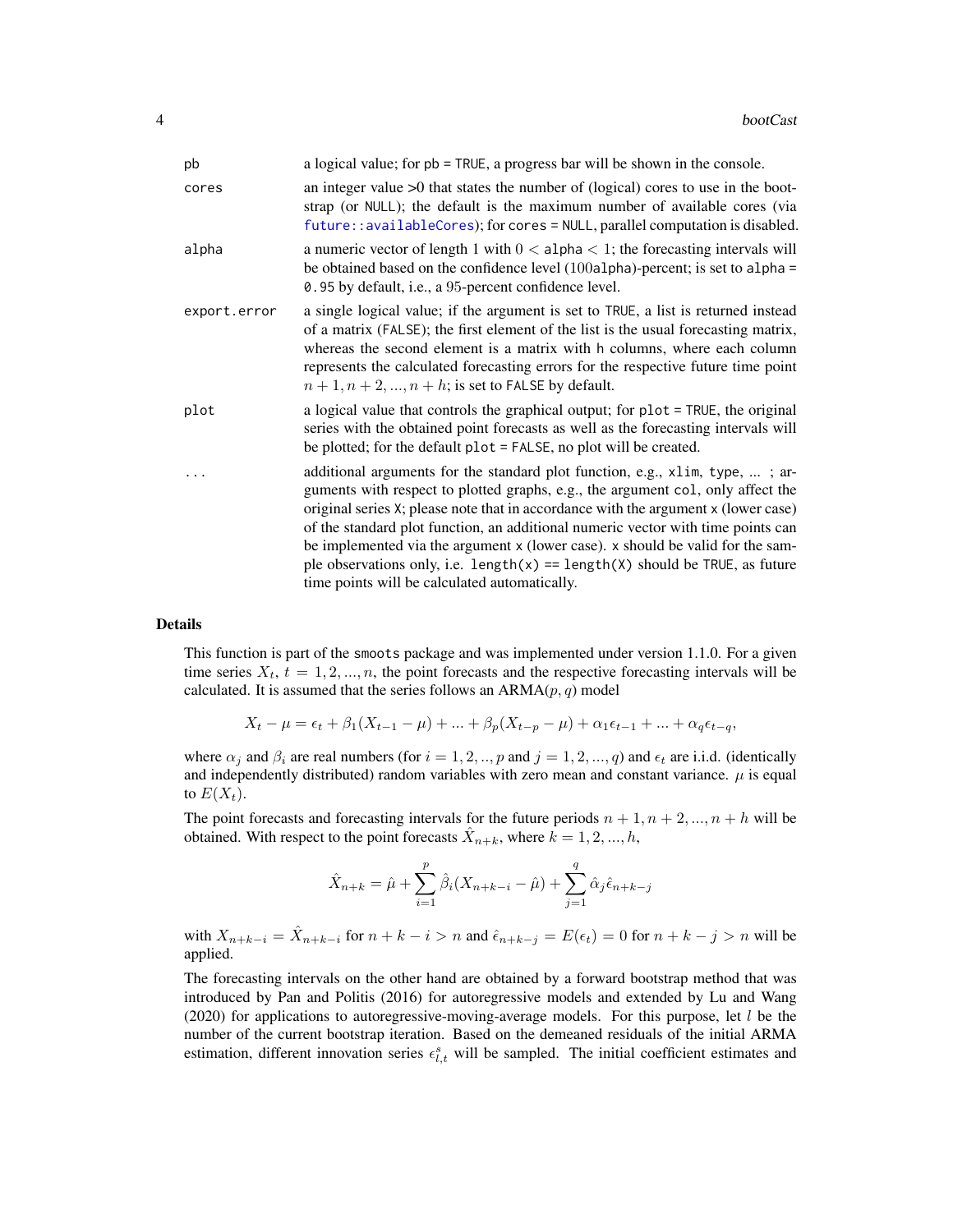<span id="page-4-0"></span>the sampled innovation series are then used to simulate a variety of series  $X_{i,t}^s$ , from which again coefficient estimates will be obtained. With these newly obtained estimates, proxy residual series  $\hat{\epsilon}_{l,t}^s$  are calculated for the original series  $X_t$ . Subsequently, point forecasts for the time points  $n+1$ to  $n + h$  are obtained for each iteration l based on the original series  $X_t$ , the newly obtained coefficient forecasts and the proxy residual series  $\epsilon_{l,t}^s$ . Simultaneously, "true" forecasts, i.e., true future observations, are simulated. Within each iteration, the difference between the simulated true forecast and the bootstrapped point forecast is calculated and saved for each future time point  $n + 1$ to  $n + h$ . The result for these time points are simulated empirical values of the forecasting error. Denote by  $q_k(.)$  the quantile of the empirical distribution for the future time point  $n + k$ . Given a predefined confidence level alpha, define  $\alpha_s = (1-\text{alpha})/2$ . The bootstrapped forecasting interval is then

$$
[\hat{X}_{n+k} + q_k(\alpha_s), \hat{X}_{n+k} + q_k(1-\alpha_s)],
$$

i.e., the forecasting intervals are given by the sum of the respective point forecasts and quantiles of the respective bootstrapped forecasting error distributions.

The function bootCast allows for different adjustments to the forecasting progress. At first, a vector with the values of the observed time series ordered from past to present has to be passed to the argument X. Orders  $p$  and  $q$  of the underlying ARMA process can be defined via the arguments p and q. If only one of these orders is inserted by the user, the other order is automatically set to 0. If none of these arguments are defined, the function will choose orders based on the Bayesian Information Criterion (BIC) for  $0 \le p, q \le 5$ . Via the logical argument include mean the user can decide, whether to consider the mean of the series within the estimation process. By means of n.start, the number of "burn-in" observations for the simulated ARMA processes can be regulated. These observations are usually used for the processes to build up and then omitted. Furthermore, the argument h allows for the definition of the maximum future time point  $n + h$ . Point forecasts and forecasting intervals will be returned for the time points  $n + 1$  to  $n + h$ . it corresponds to the number of bootstrap iterations. We recommend a sufficiently high number of repetitions for maximum accuracy of the results. Another argument is alpha, which is the equivalent of the confidence level considered within the calculation of the forecasting intervals, i.e., the quantiles  $(1$ alpha)/2 and  $1-(1-a1pha)/2$  of the bootstrapped forecasting error distribution will be obtained.

Since this bootstrap approach needs a lot of computation time, especially for series with high numbers of observations and when fitting models with many parameters, parallel computation of the bootstrap iterations is enabled. With cores, the number of cores can be defined with an integer. Nonetheless, for cores = NULL, no cluster is created and therefore the parallel computation is disabled. Note that the bootstrapped results are fully reproducible for all cluster sizes. The progress of the bootstrap can be observed in the R console, where a progress bar and the estimated remaining time are displayed for pb = TRUE.

If the argument export.error is set to TRUE, the output of the function is a list instead of a matrix with additional information on the simulated forecasting errors. For more information see the section *Value*.

For simplicity, the function also incorporates the possibility to directly create a plot of the output, if the argument plot is set to TRUE. By the additional and optional arguments ..., further arguments of the standard plot function can be implemented to shape the returned plot.

# NOTE:

Within this function, the [arima](#page-0-0) function of the stats package with its method "CSS-ML" is used throughout for the estimation of ARMA models. Furthermore, to increase the performance, C++ code via the [Rcpp](#page-0-0) and [RcppArmadillo](#page-0-0) packages was implemented. Also, the [future](#page-0-0) and [future.apply](#page-0-0)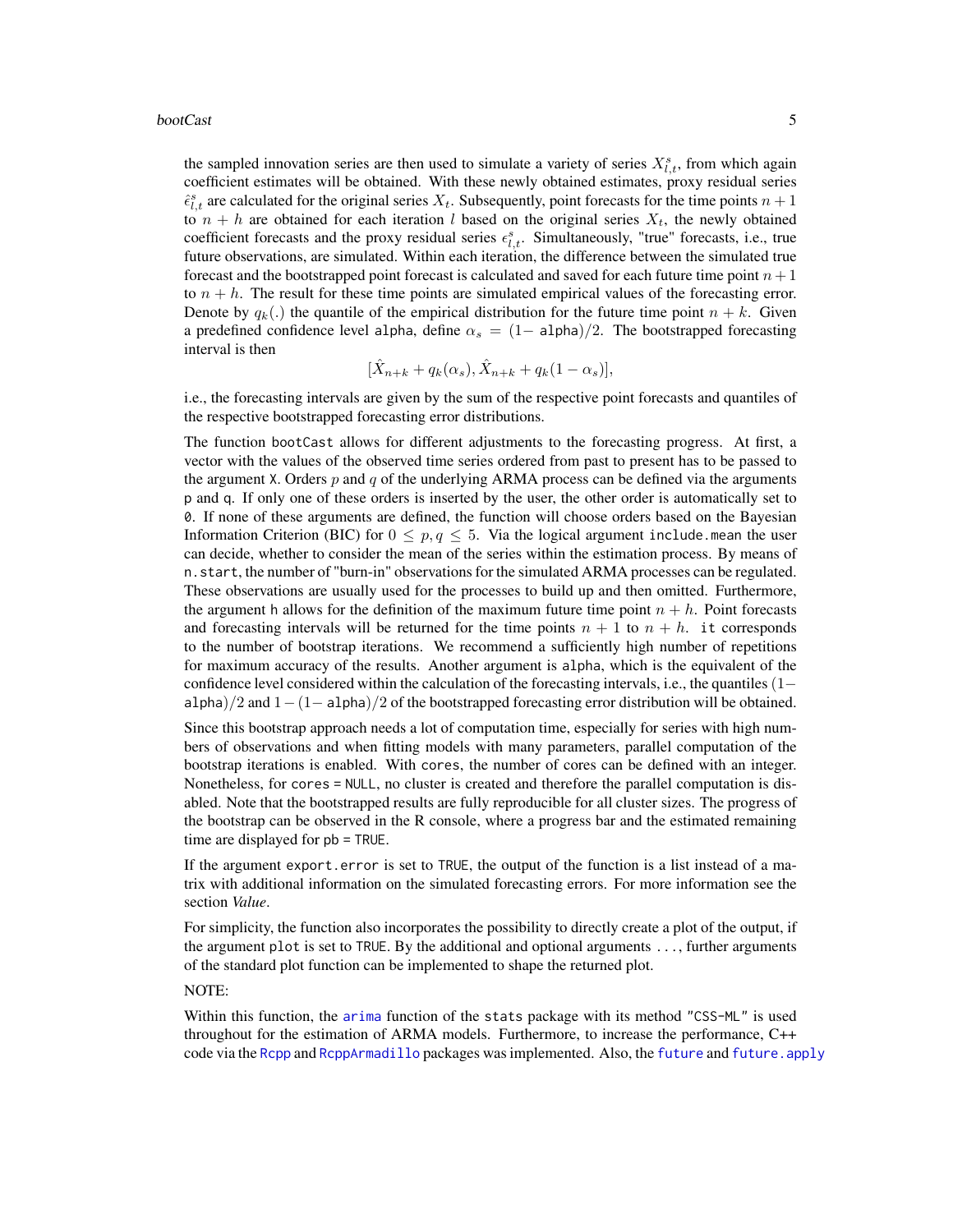<span id="page-5-0"></span>packages are considered for parallel computation of bootstrap iterations. The progress of the bootstrap is shown via the [progressr](#page-0-0) package.

#### Value

The function returns a 3 by  $h$  matrix with its columns representing the future time points and the point forecasts, the lower bounds of the forecasting intervals and the upper bounds of the forecasting intervals as the rows. If the argument plot is set to TRUE, a plot of the forecasting results is created.

If export.error = TRUE is selected, a list with the following elements is returned instead.

- fcast the 3 by  $h$  matrix forecasting matrix with point forecasts and bounds of the forecasting intervals.
- error a it by h matrix, where each column represents a future time point  $n + 1, n + 2, ..., n + h$ ; in each column the respective it simulated forecasting errors are saved.

# Author(s)

• Dominik Schulz (Research Assistant) (Department of Economics, Paderborn University), Package Creator and Maintainer

# References

Feng, Y., Gries, T. and Fritz, M. (2020). Data-driven local polynomial for the trend and its derivatives in economic time series. Journal of Nonparametric Statistics, 32:2, 510-533.

Feng, Y., Gries, T., Letmathe, S. and Schulz, D. (2019). The smoots package in R for semiparametric modeling of trend stationary time series. Discussion Paper. Paderborn University. Unpublished.

Feng, Y., Gries, T., Fritz, M., Letmathe, S. and Schulz, D. (2020). Diagnosing the trend and bootstrapping the forecasting intervals using a semiparametric ARMA. Discussion Paper. Paderborn University. Unpublished.

Lu, X., and Wang, L. (2020). Bootstrap prediction interval for ARMA models with unknown orders. REVSTAT–Statistical Journal, 18:3, 375-396.

Pan, L. and Politis, D. N. (2016). Bootstrap prediction intervals for linear, nonlinear and nonparametric autoregressions. In: Journal of Statistical Planning and Inference 177, pp. 1-27.

# Examples

### Example 1: Simulated ARMA process ###

```
# Function for drawing from a demeaned chi-squared distribution
rchisq0 <- function(n, df, npc = 0) {
rchisq(n, df, npc) - df
}
# Simulation of the underlying process
n <- 2000
n.start = 1000
set.seed(23)
X \le - arima.sim(model = list(ar = c(1.2, -0.7), ma = 0.63), n = n,
rand.gen = rchisq0, n.start = n.start, df = 3) + 13.1
```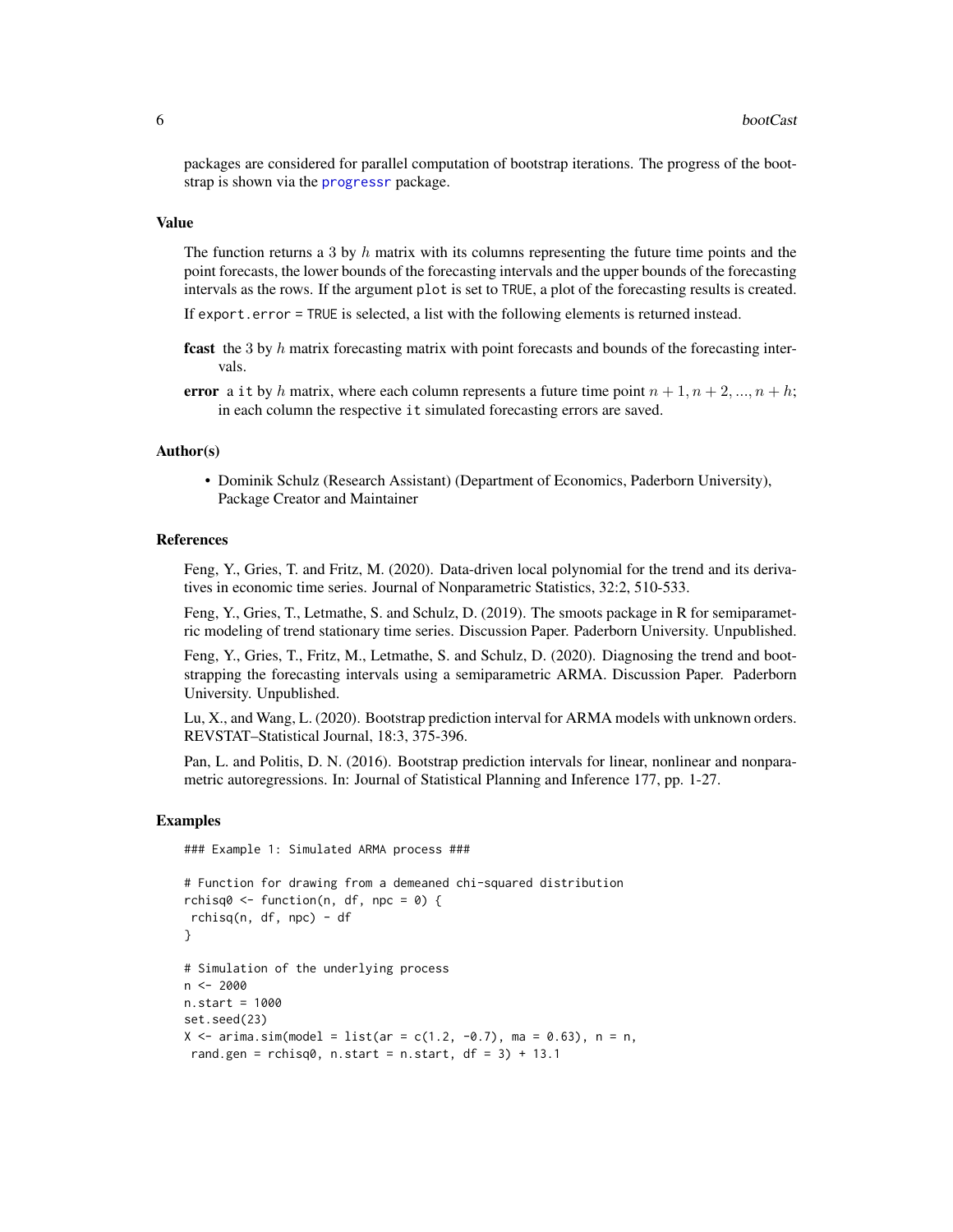```
# Quick application with low number of iterations
# (not recommended in practice)
result \leq bootCast(X = X, p = 2, q = 1, include.mean = TRUE,
n.start = n.start, h = 5, it = 10, cores = 2, plot = TRUE,
lty = 3, col = "forestgreen", xlim = c(1950, 2005), type = "b",
main = "Exemplary title", pch = "*")
result
### Example 2: Application with more iterations ###
## Not run:
result2 <- bootCast(X = X, p = 2, q = 1, include.mean = TRUE,
n.start = n.start, h = 5, it = 10000, cores = 2, plot = TRUE,lty = 3, col = "forestgreen", xlim = c(1950, 2005),
main = "Exemplary title")
result2
```
## End(Not run)

<span id="page-6-1"></span>confBounds *Asymptotically Unbiased Confidence Bounds*

# Description

Asymptotically Unbiased Confidence Bounds

#### Usage

```
confBounds(
  obj,
  alpha = 0.95,
 p = c(0, 1, 2, 3),
 plot = TRUE,
  showPar = TRUE,
  rescale = TRUE,
  ...
)
```
# Arguments

| obi   | an object returned by either msmooth, tsmooth or dsmooth.                                                                                                                                                                                                                             |
|-------|---------------------------------------------------------------------------------------------------------------------------------------------------------------------------------------------------------------------------------------------------------------------------------------|
| alpha | the confidence level; a single numeric value between $\theta$ and 1; $\theta$ . 95 is the default.                                                                                                                                                                                    |
| p     | the order of polynomial used for the parametric polynomial regression that is<br>conducted as a benchmark for the trend function; must satisfy $0 \le p \le 3$ ; set to<br>1 by default; is irrelevant, if a derivative of the trend of order greater than zero<br>is being analyzed. |
| plot  | a logical value; for $plot = TRUE$ , the default, a plot is created.                                                                                                                                                                                                                  |
|       |                                                                                                                                                                                                                                                                                       |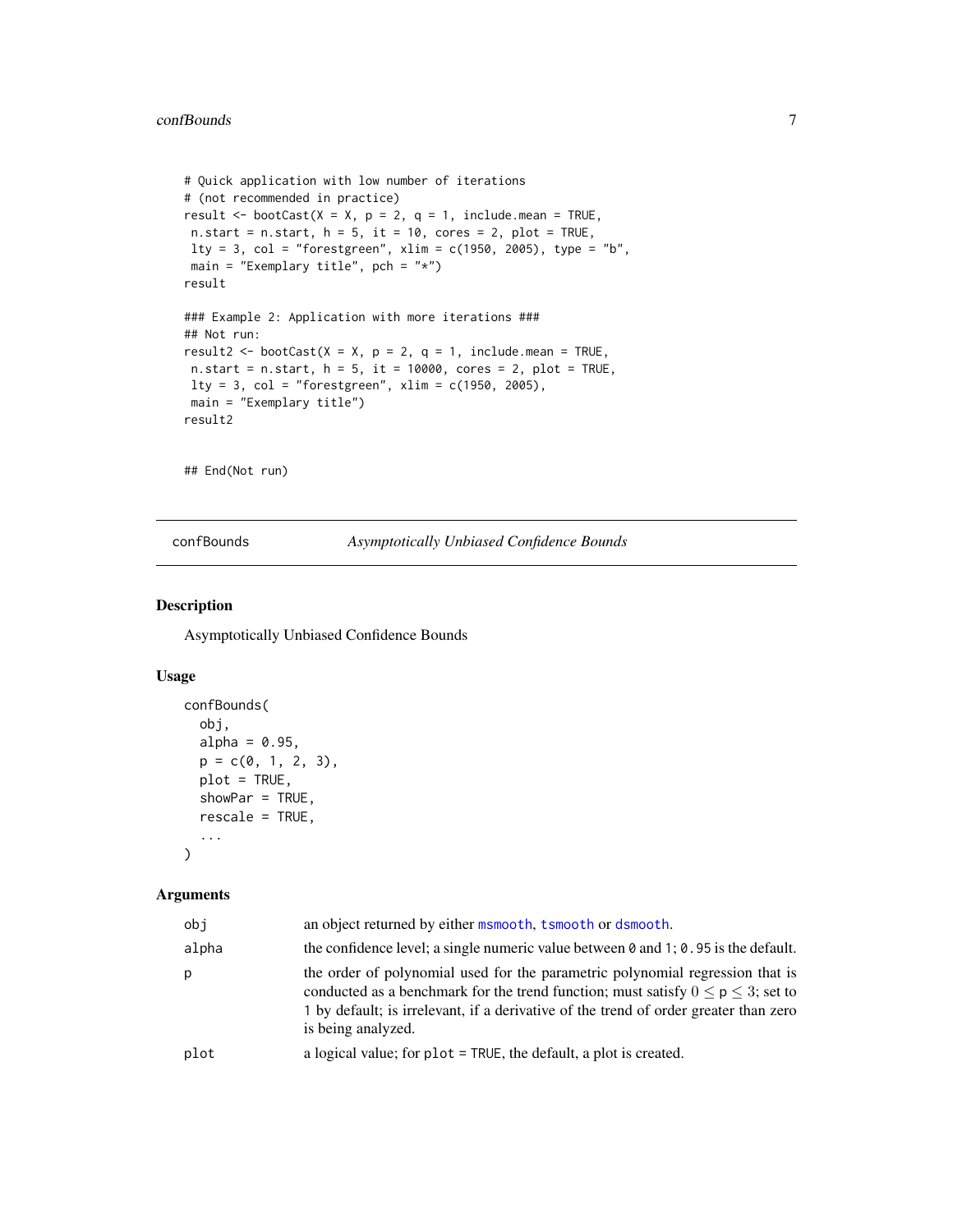<span id="page-7-0"></span>

| showPar  | set to TRUE, if the parametric fitted values are to be shown against the unbiased<br>estimates and the confidence bounds for plot = TRUE; the default is TRUE.                                                                                                                                                        |
|----------|-----------------------------------------------------------------------------------------------------------------------------------------------------------------------------------------------------------------------------------------------------------------------------------------------------------------------|
| rescale  | a single logical value; is set to TRUE by default; if the output of a derivative<br>estimation process is passed to obj and if rescale = TRUE, the estimates and<br>confidence bounds will be rescaled according to x for the plot (see also the<br>details on the parameter ); the numerical output stays unchanged. |
| $\cdots$ | further arguments that can be passed to the plot function; if an argument x with<br>time points is not given by the user, $x = 1$ : length(obj\$ye) is used per default<br>for the observation time points.                                                                                                           |

# Details

This function is part of the smoots package and was implemented under version 1.1.0. The underlying theory is based on the additive nonparametric regression function

$$
y_t = m(x_t) + \epsilon_t,
$$

where  $y_t$  is the observed time series,  $x_t$  is the rescaled time on the interval [0, 1],  $m(x_t)$  is a smooth trend function and  $\epsilon_t$  are stationary errors with  $E(\epsilon_t) = 0$  and short-range dependence.

The purpose of this function is the estimation of reasonable confidence intervals for the nonparametric trend function and its derivatives. The optimal bandwidth minimizes the Asymptotic Mean Integrated Squared Error (AMISE) criterion, however, local polynomial estimates are (usually) biased. The bias is then (approximately)

$$
\frac{h^{k-v}m^{(k)}(x)\beta_{(\nu,k)}}{k!}
$$

,

where p is the order of the local polynomials,  $k = p + 1$  is the order of the asymptotically equivalent kernel,  $\nu$  is the order of the of the trend function's derivative,  $m(v)$  is the  $\nu$ -th order derivative of the trend function and  $\beta_{(\nu,k)} = \int_{-1}^{1} u^k K_{(\nu,k)}(u) du$ .  $K_{(\nu,k)}(u)$  is the k-th order asymptotically equivalent kernel function for estimating  $m^{(\nu)}$ . A renewed estimation with an adjusted bandwidth  $h_{ub} = o(n^{-1/(2k+1)})$ , i.e., a bandwidth with a smaller order than the optimal bandwidth, is conducted.  $h = h_A^{(2k+1)/(2k)}$ , where  $h_A$  is the optimal bandwidth, is implemented.

Following this idea, we have that

$$
\sqrt{nh}[m^{(\nu)}(x) - \hat{m}^{(\nu)}(x)]
$$

converges to

$$
N(0, 2\pi c_f R(x))
$$

in distribution, where  $2\pi c_f$  is the sum of autocovariances. Consequently, the trend (or derivative) estimates are asymptotically unbiased and normally distributed.

To make use of this function, an object of class smoots can be given as input that was created by either [msmooth](#page-26-1), [tsmooth](#page-50-1) or [dsmooth](#page-12-1). Based on the optimal bandwidth saved within obj, an adjustment to the bandwidth is made so that the estimates following the adjusted bandwidth are (relatively) unbiased.

Based on the input argument alpha, the level of confidence between  $\theta$  and 1, the respective confidence bounds are calculated for each observation point.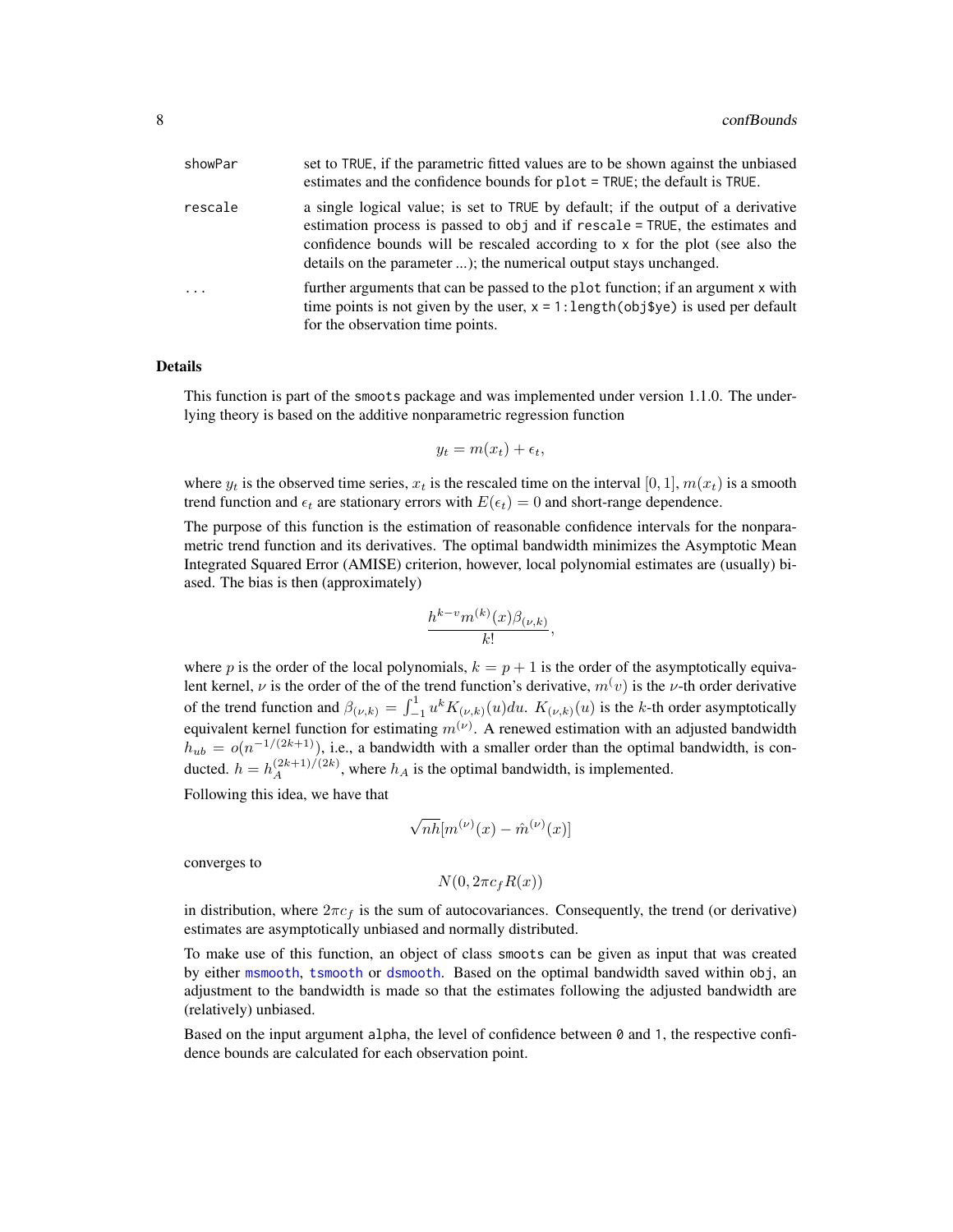#### <span id="page-8-0"></span>confBounds **9**

From the input argument obj, the order of derivative is automatically obtained. By means of the argument p, an order of polynomial is selected for a parametric regression of the trend function. This is only meaningful, if the trend (and not its derivatives) is analyzed. Otherwise, the argument is automatically dropped by the function. Furthermore, if plot = TRUE, a plot of the unbiased trend (or derivative) estimates alongside the confidence bounds is created. If also showPar = TRUE, the estimated parametric trend (or parametric constant value for the derivatives) is added to the confidence bound plot for comparison.

# NOTE:

The values that are returned by the function are obtained with respect to the rescaled time points on the interval  $[0, 1]$ . While the plot can be adjusted and rescaled by means of a given vector with the actual time points, the numeric output is not rescaled. For this purpose we refer the user to the [rescale](#page-38-1) function of the smoots package.

This function implements C++ code by means of the [Rcpp](#page-0-0) and [RcppArmadillo](#page-0-0) packages for better performance.

#### Value

A plot is created in the plot window and a list with different components is returned.

- alpha a numeric vector of length 1; the level of confidence; input argument.
- b.ub a numeric vector with one element that represents the adjusted bandwidth for the unbiased trend estimation.
- p.estim a numeric vector with the estimates following the parametric regression defined by p that is conducted as a benchmark for the trend function; for the trend's derivatives or for  $p = 0$ , a constant value is the benchmark; the values are obtained with respect to the rescaled time points on the interval [0, 1].
- n the number of observations.
- np.estim a data frame with the three (numeric) columns ye.ub, lower and upper; in ye.ub the unbiased trend estimates, in **lower** the lower confidence bound and in upper the upper confidence bound can be found; the values are obtained with respect to the rescaled time points on the interval [0, 1].
- v the order of the trend's derivative considered for the test.

#### Author(s)

- Yuanhua Feng (Department of Economics, Paderborn University), Author of the Algorithms Website: <https://wiwi.uni-paderborn.de/en/dep4/feng/>
- Dominik Schulz (Research Assistant) (Department of Economics, Paderborn University), Package Creator and Maintainer

# References

Beran, J. and Feng, Y. (2002). Local polynomial fitting with long-memory, short-memory and antipersistent errors. Annals of the Institute of Statistical Mathematics, 54(2), 291-311.

Feng, Y., Gries, T. and Fritz, M. (2020). Data-driven local polynomial for the trend and its derivatives in economic time series. Journal of Nonparametric Statistics, 32:2, 510-533.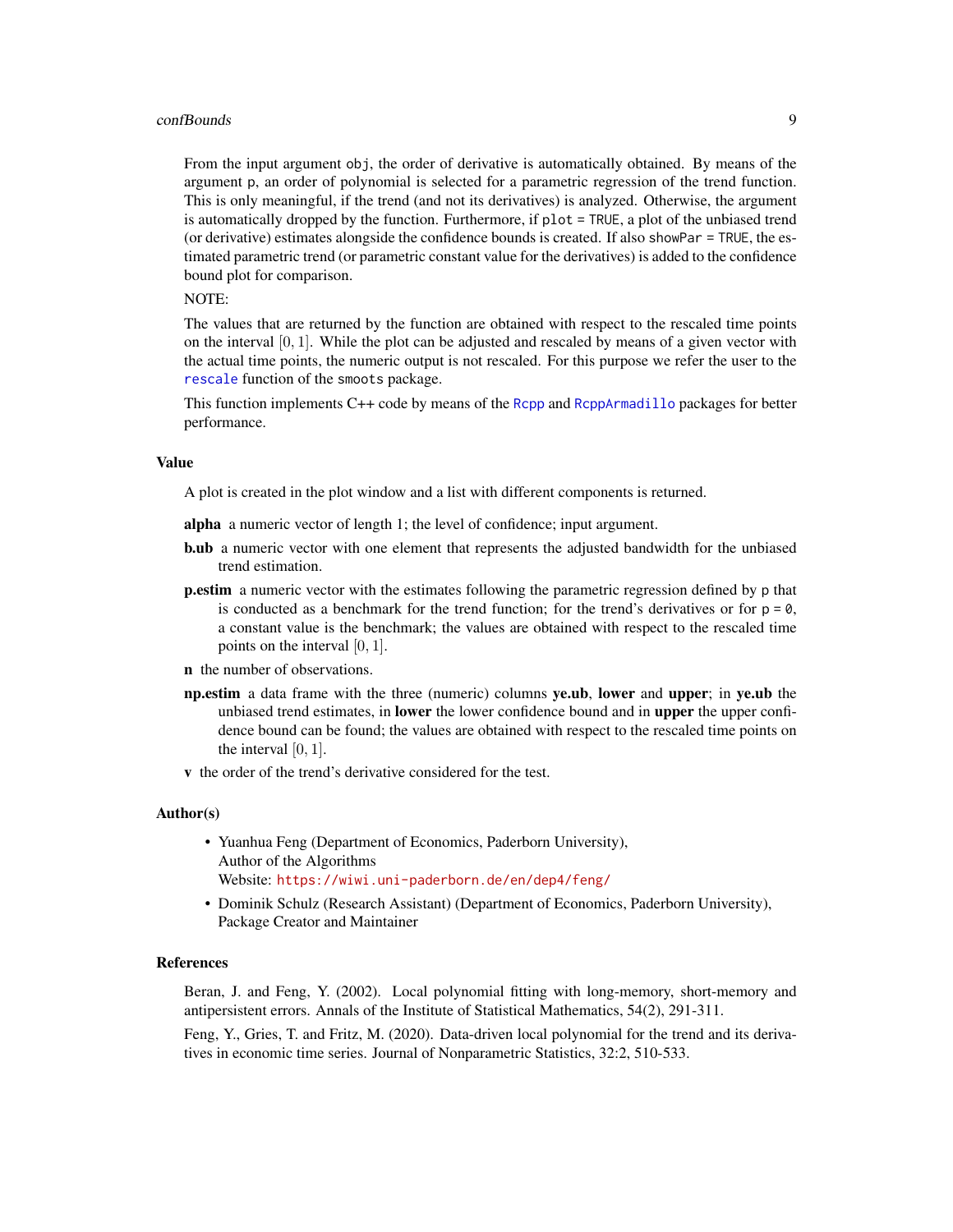<span id="page-9-0"></span>Feng, Y., Gries, T., Letmathe, S. and Schulz, D. (2019). The smoots package in R for semiparametric modeling of trend stationary time series. Discussion Paper. Paderborn University. Unpublished.

Feng, Y., Gries, T., Fritz, M., Letmathe, S. and Schulz, D. (2020). Diagnosing the trend and bootstrapping the forecasting intervals using a semiparametric ARMA. Discussion Paper. Paderborn University. Unpublished.

# Examples

```
log_gdp <- log(smoots::gdpUS$GDP)
est <- msmooth(log_gdp)
confBounds(est)
```
<span id="page-9-1"></span>critMatrix *ARMA Order Selection Matrix*

# Description

An information criterion is calculated for different orders of an autoregressive-moving-average (ARMA) model.

# Usage

```
critMatrix(
  X,
 p.max = 5,
  q.max = 5,
  criterion = c("bic", "aic"),
  include.mean = TRUE
)
```
# Arguments

| $\mathsf{X}$ | a numeric vector that contains the observed time series ordered from past to<br>present; the series is assumed to follow an ARMA process.                                                                                          |
|--------------|------------------------------------------------------------------------------------------------------------------------------------------------------------------------------------------------------------------------------------|
| p.max        | an integer value $\geq$ 0 that defines the maximum autoregressive order to calcu-<br>late the criterion for; is set to 5 by default; decimal numbers will be rounded off<br>to integers.                                           |
| q.max        | an integer value $\geq$ 0 that defines the maximum moving-average order to to cal-<br>culate the criterion for; is set to 5 by default; decimal numbers will be rounded<br>off to integers.                                        |
| criterion    | a character value that defines the information criterion that will be calculated;<br>the Bayesian Information Criterion ("bic") and Akaike Information Criterion<br>("aic") are the supported choices; is set to "bic" by default. |
| include.mean | a logical value; this argument regulates whether to estimate the mean of the<br>series (TRUE) or not (FALSE); is set to TRUE by default.                                                                                           |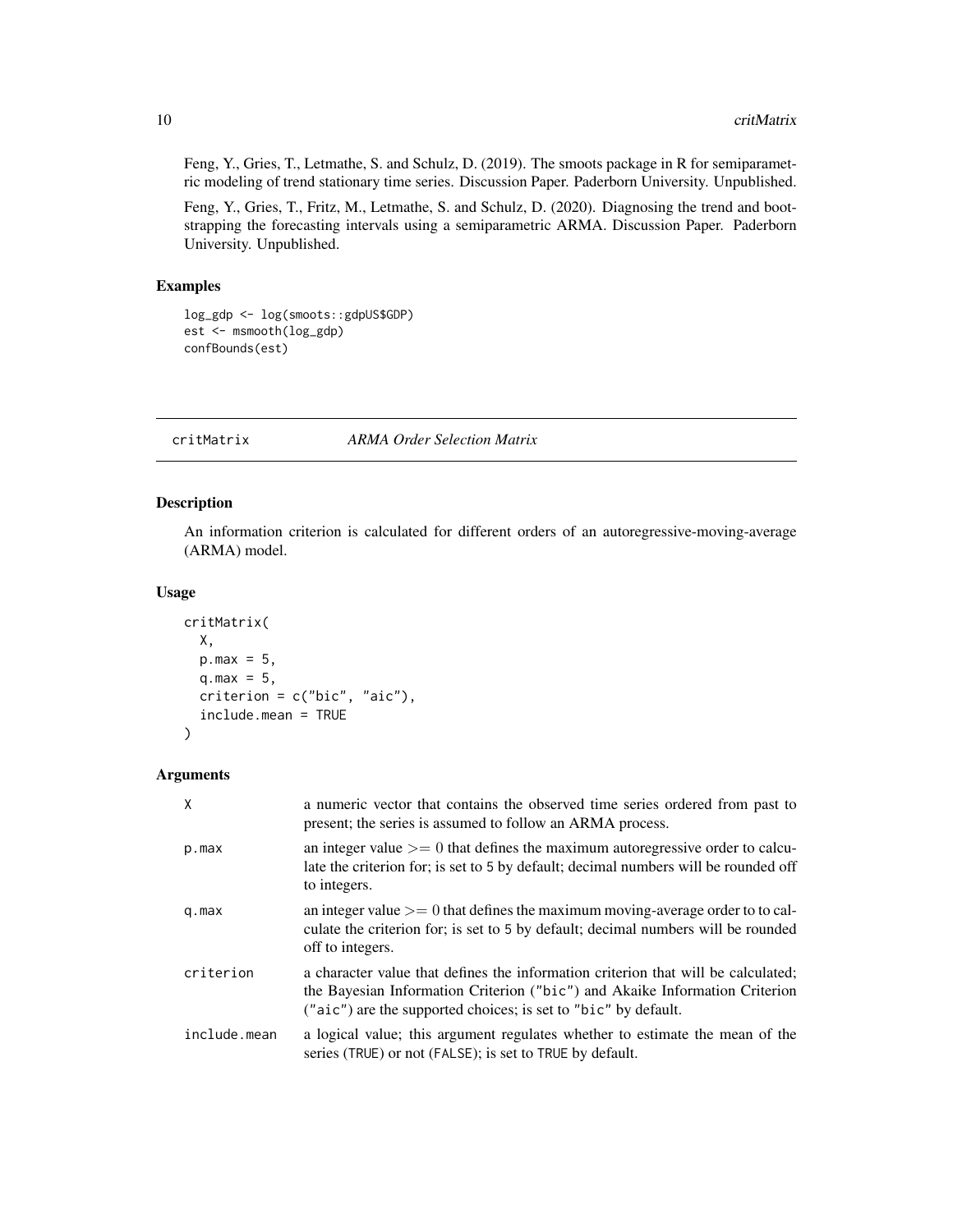#### <span id="page-10-0"></span>critMatrix 11

#### Details

This function is part of the smoots package and was implemented under version 1.1.0. The series passed to X is assumed to follow an ARMA $(p, q)$  model. A p.max + 1 by q.max + 1 matrix is calculated for this series. More precisely, the criterion chosen via the argument criterion is calculated for all combinations of orders  $p = 0, 1, ..., p_{max}$  and  $q = 0, 1, ..., q_{max}$ .

Within the function, two information criteria are supported: the Bayesian Information Criterion (BIC) and Akaike's Information Criterion (AIC). The AIC is given by

$$
ALC_{p,q} := \ln(\hat{\sigma}_{p,q}^2) + \frac{2(p+q)}{n},
$$

where  $\hat{sigma}_{p,q}^2$  is the estimated innovation variance, p and q are the ARMA orders and n is the number of observations.

The BIC, on the other hand, is defined by

$$
BIC_{p,q} := k \ln(n) - 2 \ln(\hat{L})
$$

with k being the number of estimated parameters and  $\tilde{L}$  being the estimated Log-Likelihood. Since the parameter k only differs with respect to the orders  $p$  and  $q$  for all estimated models, the term  $k \ln(n)$  is reduced to  $(p + q) \ln(n)$  within the function. Exemplarily, if the mean of the series is estimated as well, it is usually considered within the parameter  $k$  when calculating the BIC. However, since the mean is estimated for all models, not considering this estimated parameter within the calculation of the BIC will reduce all BIC values by the same amount of  $\ln(n)$ . Therefore, the selection via this simplified criterion is still valid, if the number of the estimated parameters only differs with respect to  $p$  and  $q$  between the models that the BIC is obtained for.

The optimal orders are considered to be the ones which minimize either the BIC or the AIC. The use of the BIC is however recommended, because the BIC is consistent, whereas the AIC is not. NOTE:

Within this function, the [arima](#page-0-0) function of the stats package with its method "CSS-ML" is used throughout for the estimation of ARMA models.

#### Value

The function returns a  $p$  max + 1 by q max + 1 matrix, where the rows represent the AR orders from  $p = 0$  to  $p = p_{max}$  and the columns represent the MA orders from  $q = 0$  to  $q = q_{max}$ . The values within the matrix are the values of the previously selected information criterion for the different combinations of  $p$  and  $q$ .

#### Author(s)

• Dominik Schulz (Research Assistant) (Department of Economics, Paderborn University), Package Creator and Maintainer

# Examples

<sup>##</sup> Not run: # Simulate an ARMA(2,1) process set.seed(23)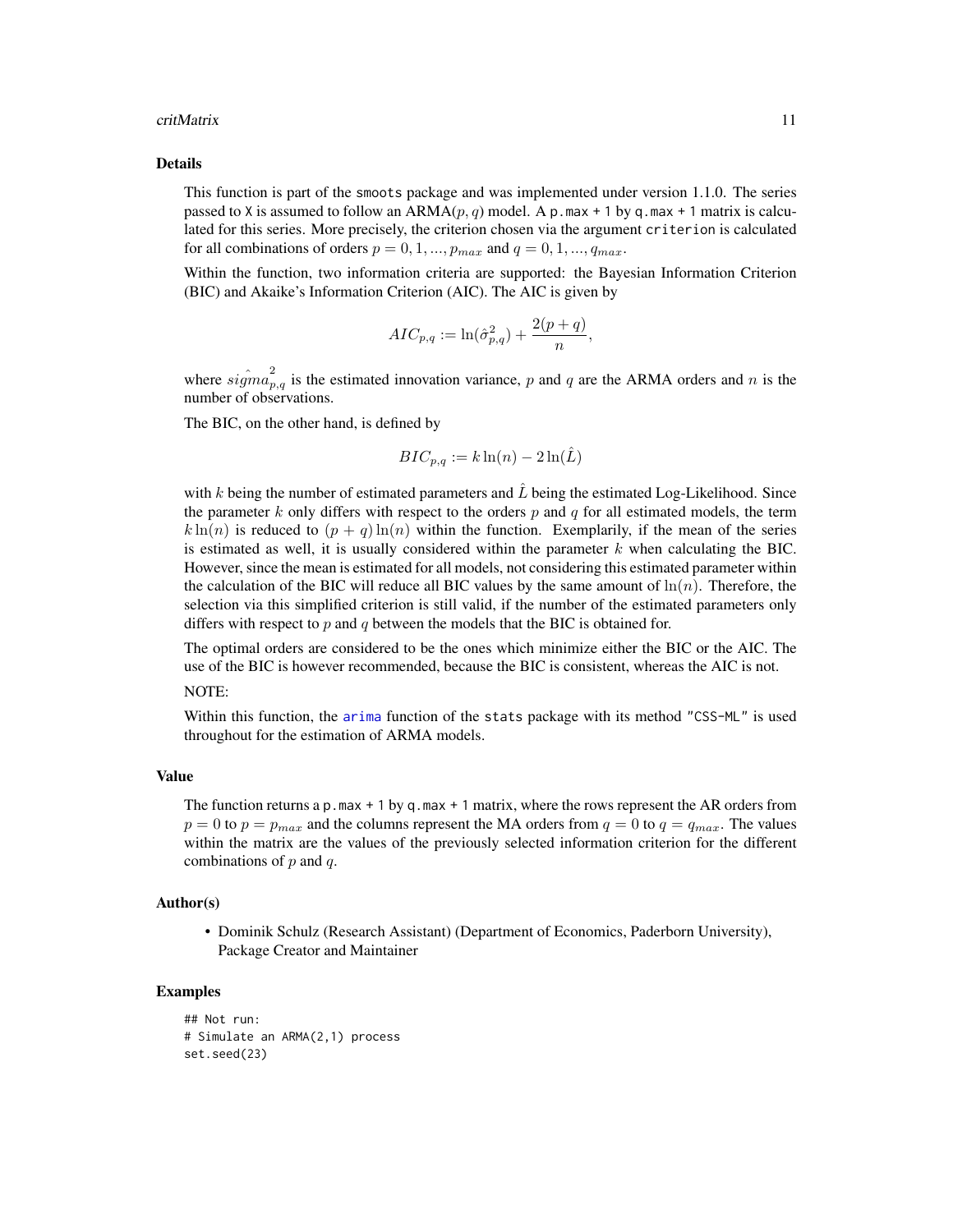```
X \sin \leftarrow stats::arima.sim(model = list(ar = c(1.2, -0.71), ma = 0.46),
n = 1000) + 13.1
# Application of the function
critMatrix(X.sim)
# Result: Via the BIC, the orders p.opt = 2 and q.opt = 1 are selected.
## End(Not run)
```
<span id="page-11-1"></span>

dax *German Stock Market Index (DAX) Financial Time Series Data*

# Description

A dataset that contains the daily financial data of the DAX from 1990 to July 2019 (currency in EUR).

# Usage

dax

# Format

A data frame with 7475 rows and 9 variables:

Year the observation year

Month the observation month

Day the observation day

Open the opening price of the day

High the highest price of the day

Low the lowest price of the day

Close the closing price of the day

AdjClose the adjusted closing price of the day

Volume the traded volume

# Source

The data was obtained from Yahoo Finance (accessed: 2019-08-22).

[https://query1.finance.yahoo.com/v7/finance/download/^GDAXI?period1=631148400&pe](https://query1.finance.yahoo.com/v7/finance/download/^GDAXI?period1=631148400&period2=1564524000&interval=1d&events=history&crumb=Iaq1EPZAQRb)riod2= [1564524000&interval=1d&events=history&crumb=Iaq1EPZAQRb](https://query1.finance.yahoo.com/v7/finance/download/^GDAXI?period1=631148400&period2=1564524000&interval=1d&events=history&crumb=Iaq1EPZAQRb)

<span id="page-11-0"></span>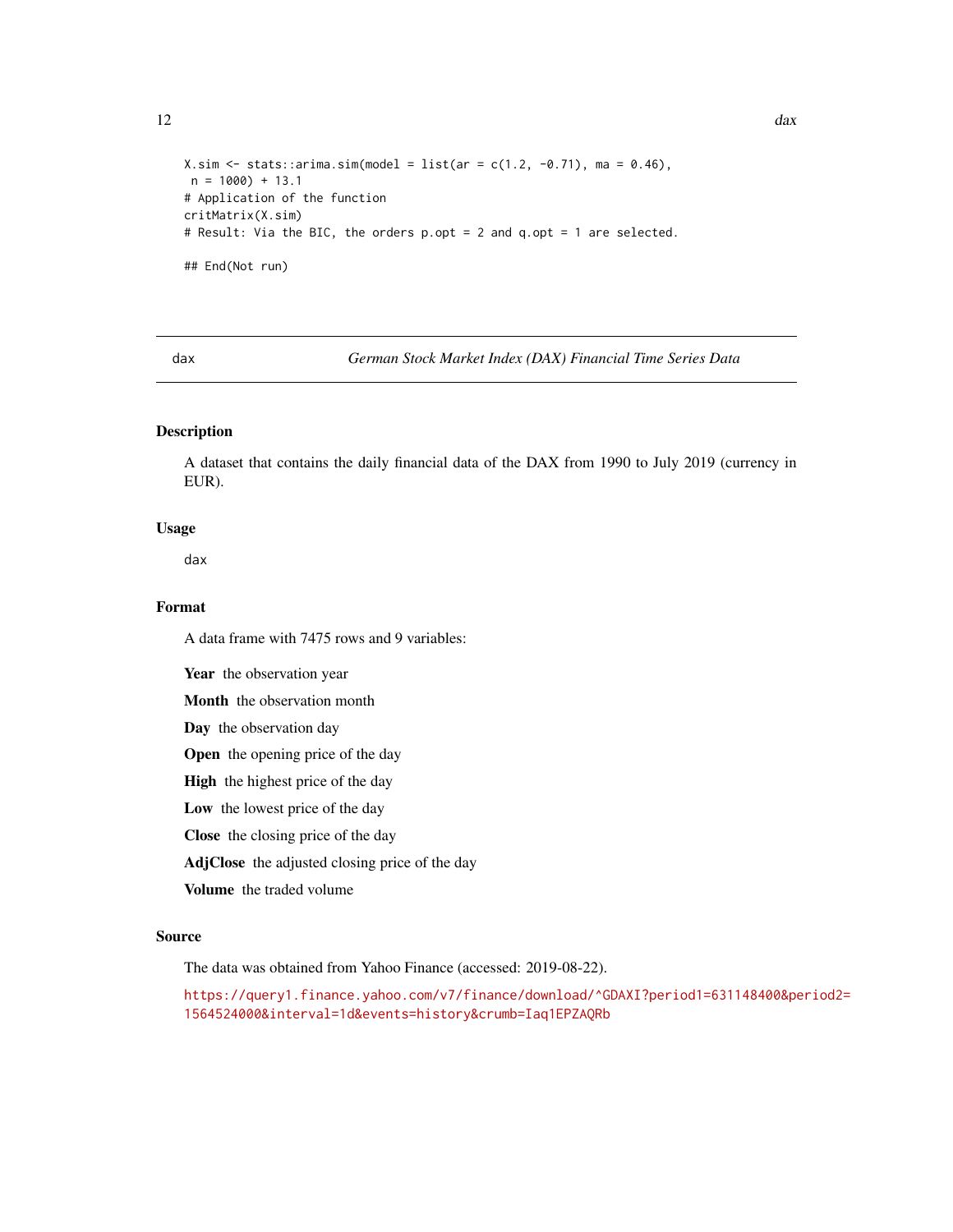<span id="page-12-1"></span><span id="page-12-0"></span>dsmooth *Data-driven Local Polynomial for the Trend's Derivatives in Equidistant Time Series*

# Description

This function runs through an iterative process in order to find the optimal bandwidth for the nonparametric estimation of the first or second derivative of the trend in an equidistant time series (with short-memory errors) and subsequently employs the obtained bandwidth via local polynomial regression.

# Usage

```
dsmooth(
 y,
 d = c(1, 2),
 mu = c(0, 1, 2, 3),pp = c(1, 3),
 bStart.p = 0.15,
 bStart = 0.15)
```
# Arguments

| y        | a numeric vector that contains the time series ordered from past to present.                                                                                                                                                 |  |  |  |
|----------|------------------------------------------------------------------------------------------------------------------------------------------------------------------------------------------------------------------------------|--|--|--|
| d        | an integer 1 or 2 that defines the order of derivative; the default is $d = 1$ .                                                                                                                                             |  |  |  |
| mu       | an integer 0, , 3 that represents the smoothness parameter of the kernel weight-<br>ing function and thus defines the kernel function that will be used within the<br>local polynomial regression; is set to 1 by default.   |  |  |  |
|          | <b>Kernel</b><br><b>Number</b>                                                                                                                                                                                               |  |  |  |
|          | Uniform Kernel<br>0                                                                                                                                                                                                          |  |  |  |
|          | Epanechnikov Kernel<br>1                                                                                                                                                                                                     |  |  |  |
|          | <b>Bisquare Kernel</b><br>2                                                                                                                                                                                                  |  |  |  |
|          | 3<br>Triweight Kernel                                                                                                                                                                                                        |  |  |  |
|          |                                                                                                                                                                                                                              |  |  |  |
| pp       | an integer 1 (local linear regression) or 3 (local cubic regression) that indicates<br>the order of polynomial upon which $c_f$ , i.e. the variance factor, will be calcu-<br>lated by $msmooth$ ; the default is $pp = 1$ . |  |  |  |
| bStart.p | a numeric object that indicates the starting value of the bandwidth for the itera-<br>tive process for the calculation of $c_f$ ; should be $> 0$ ; is set to 0.15 by default.                                               |  |  |  |
| bStart   | a numeric object that indicates the starting value of the bandwidth for the itera-<br>tive process; should be $> 0$ ; is set to 0.15 by default.                                                                             |  |  |  |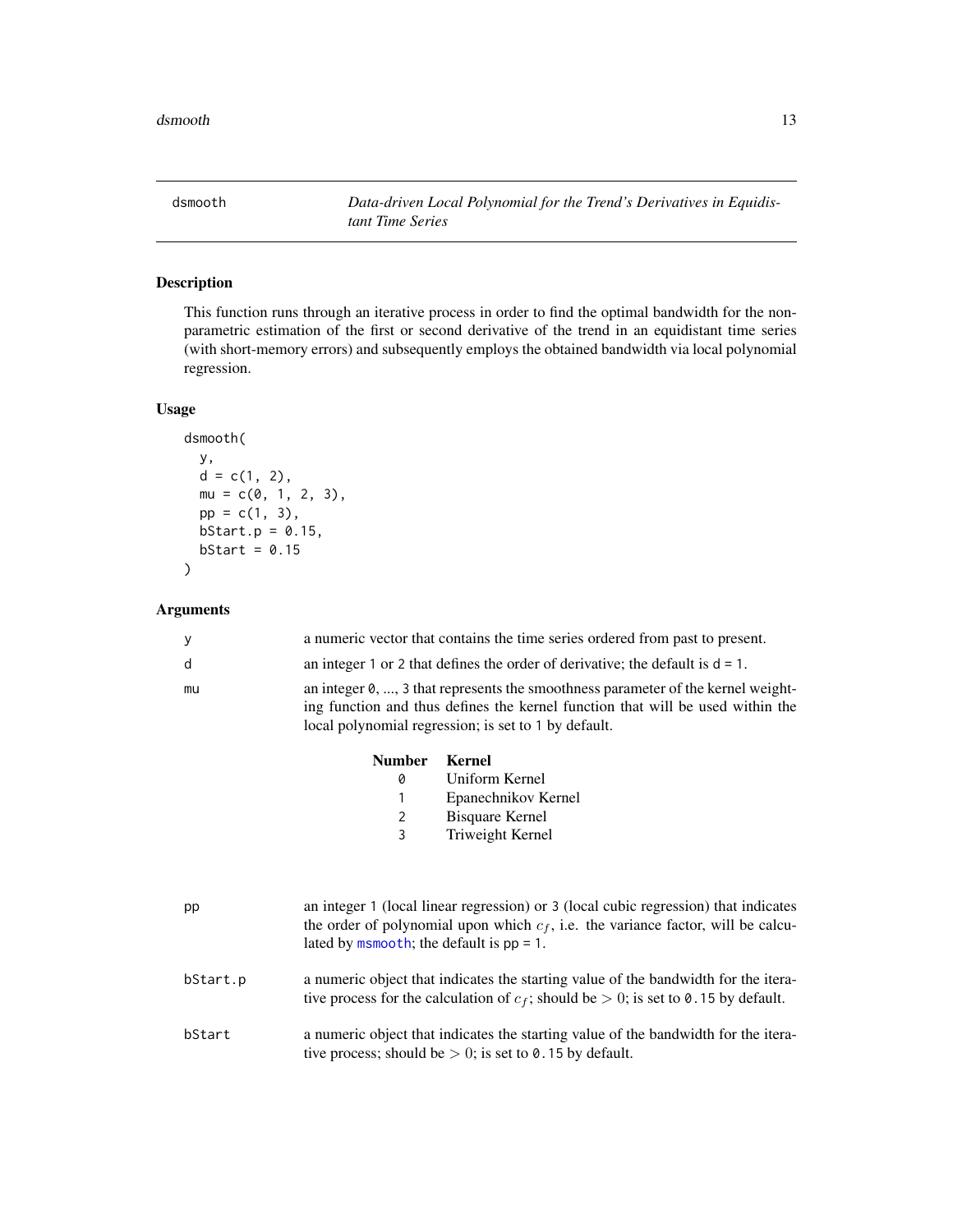#### Details

The trend's derivative is estimated based on the additive nonparametric regression model for an equidistant time series

$$
y_t = m(x_t) + \epsilon_t,
$$

where  $y_t$  is the observed time series,  $x_t$  is the rescaled time on the interval [0, 1],  $m(x_t)$  is a smooth and deterministic trend function and  $\epsilon_t$  are stationary errors with  $E(\epsilon_t) = 0$  and short-range dependence (see also Beran and Feng, 2002). With this function, the first or second derivative of  $m(x_t)$ can be estimated without a parametric model assumption for the error series.

The iterative-plug-in (IPI) algorithm, which numerically minimizes the Asymptotic Mean Squared Error (AMISE), was proposed by Feng, Gries and Fritz (2020).

Define  $I[m^{(k)}] = \int_{c_b}^{d_b} [m^{(k)}(x)]^2 dx$ ,  $\beta_{(\nu,k)} = \int_{-1}^{1} u^k K_{(\nu,k)}(u) du$  and  $R(K) = \int_{-1}^{1} K_{(\nu,k)}^2(u) du$ , where p is the order of the polynomial,  $k = p + 1$  is the order of the asymptotically equivalent kernel,  $\nu$  is the order of the trend function's derivative,  $0 \le c_b < d_b \le 1$ ,  $c_f$  is the variance factor and  $K_{(\nu,k)}(u)$  the k-th order equivalent kernel obtained for the estimation of  $m^{(\nu)}$  in the interior.  $m^{(\nu)}$  is the *ν*-th order derivative ( $\nu = 0, 1, 2, ...$ ) of the nonparametric trend.

Furthermore, we define

$$
C_1 = \frac{I[m^{(k)}]\beta_{(\nu,k)}^2}{(k!)^2}
$$

and

$$
C_2 = \frac{2\pi c_f (d_b - c_b)R(K)}{nh^{2\nu + 1}}
$$

with  $h$  being the bandwidth and  $n$  being the number of observations. The AMISE is then

$$
AMISE(h) = h^{2(k-\nu)}C_1 + C_2.
$$

The variance factor  $c_f$  is first obtained from a pilot-estimation of the time series' nonparametric trend ( $\nu = 0$ ) with polynomial order  $p_p$ . The estimate is then plugged into the iterative procedure for estimating the first or second derivative ( $\nu = 1$  or  $\nu = 2$ ). For further details on the asymptotic theory or the algorithm, we refer the user to Feng, Fritz and Gries (2020) and Feng et al. (2019).

The function itself is applicable in the following way: Based on a data input y, an order of polynomial pp for the variance factor estimation procedure, a starting value for the relative bandwidth bStart.p in the variance factor estimation procedure, a kernel function defined by the smoothness parameter mu and a starting value for the relative bandwidth bStart in the bandwidth estimation procedure, an optimal bandwidth is numerically calculated for the trend's derivative of order d. In fact, aside from the input vector y, every argument has a default setting that can be adjusted for the individual case. However, it is recommended to initially use the default values for the estimation of the first derivative and adjust the argument  $d \circ d = 2$  for the estimation of the second derivative. Following Feng, Gries and Fritz (2020), the initial bandwidth does not affect the resulting optimal bandwidth in theory. However in practice, local minima of the AMISE can influence the results. Therefore, the default starting bandwidth is set to  $0.15$ , the suggested starting bandwidth by Feng, Gries and Fritz (2020) for the data-driven estimation of the first derivative. The recommended initial bandwidth for the second derivative, however, is 0.2 and not 0.15. Thus, if the algorithm does not give suitable results (especially for  $d = 2$ ), the adjustment of the initial bandwidth might be a good starting point. Analogously, the default starting bandwidth for the trend estimation for the variance factor is bStart.p =  $0.15$ , although according to Feng, Gries and Fritz (2020), bStart.p  $= 0.1$  is suggested for pp = 1 and bStart.p = 0.2 for pp = 3. The default is therefore a compromise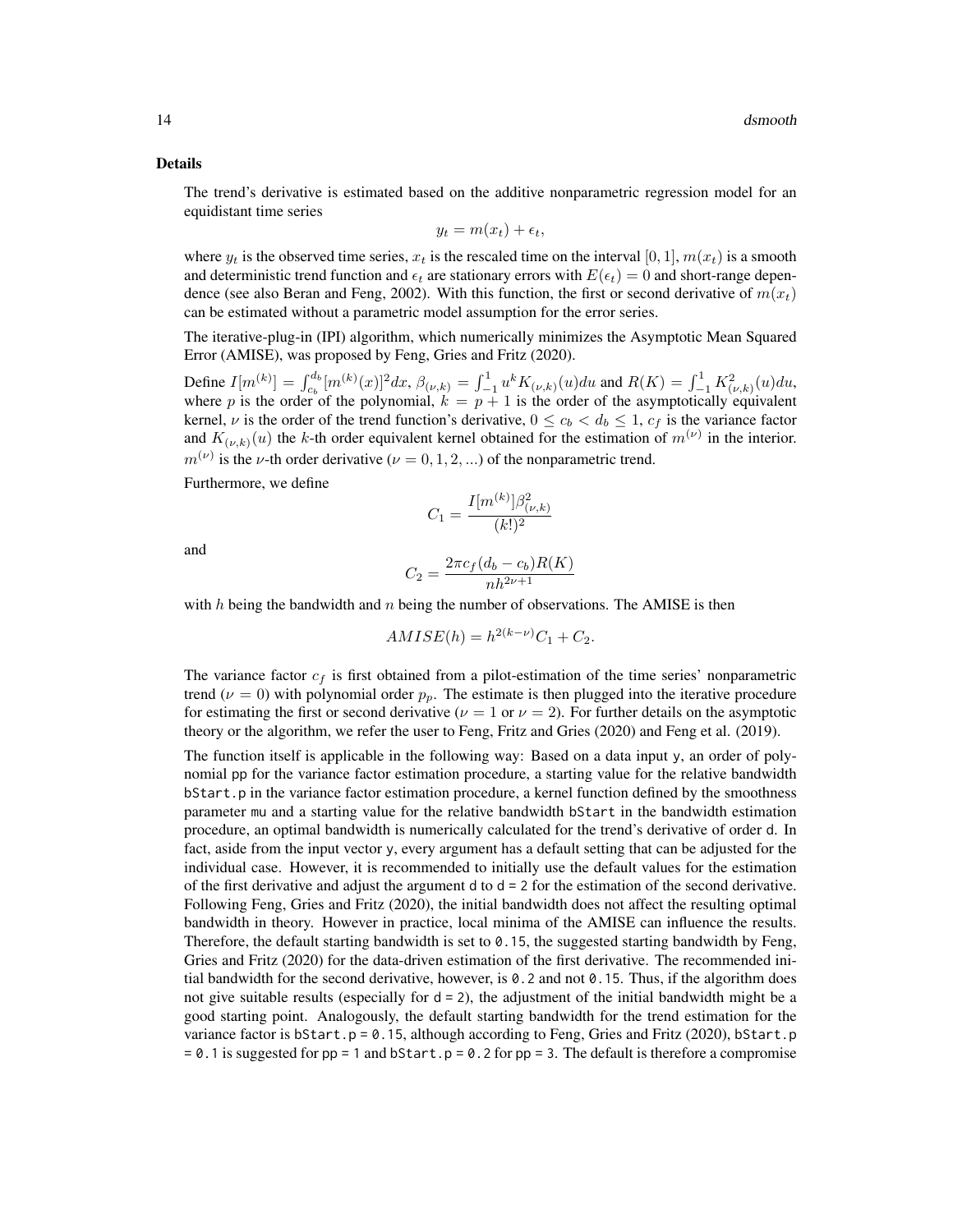#### <span id="page-14-0"></span>dsmooth and the state of the state of the state of the state of the state of the state of the state of the state of the state of the state of the state of the state of the state of the state of the state of the state of th

between the two suggested values. For more specific information on the input arguments consult the section *Arguments*.

After the bandwidth estimation, the nonparametric derivative of the series is calculated with respect to the obtained optimal bandwidth by means of a local polynomial regression. The output object is then a list that contains, among other components, the original time series, the estimates of the derivative and the estimated optimal bandwidth.

The default print method for this function delivers key numbers such as the iteration steps and the generated optimal bandwidth rounded to the fourth decimal. The exact numbers and results such as the estimated nonparametric trend series are saved within the output object and can be addressed via the \$ sign.

NOTE:

The estimates are obtained for the rescaled time points on the interval  $[0, 1]$ . Therefore, the estimated derivatives might not reflect the derivatives for the actual time points. To rescale them, we refer the user to the [rescale](#page-38-1) function of the smoots package.

With package version 1.1.0, this function implements  $C++$  code by means of the [Rcpp](#page-0-0) and [RcppArmadillo](#page-0-0) packages for better performance.

#### Value

The function returns a list with different components:

b0 the optimal bandwidth chosen by the IPI-algorithm.

- **bStart** the starting bandwidth for the local polynomial regression based derivative estimation procedure; input argument.
- **bStart.p** the starting bandwidth for the nonparametric trend estimation that leads to the variance factor estimate; input argument.
- bvc indicates whether an enlarged bandwidth was used for the variance factor estimation or not; it is always set to "Y" (yes) for this function.
- cf0 the estimated variance factor; in contrast to the definitions given in the *Details* section, this object actually contains an estimated value of  $2\pi c_f$ , i.e. it corresponds to the estimated sum of autocovariances.
- InfR the inflation rate setting.
- iterations the bandwidths of the single iterations steps
- Mcf the estimation method for the variance factor estimation; it is always estimated nonparametrically ("NP") within this function.
- mu the smoothness parameter of the second order kernel; input argument.
- n the number of observations.
- niterations the total number of iterations until convergence.
- orig the original input series; input argument.
- p the order of polynomial for the local polynomial regression used within derivative estimation procedure.
- pp the order of polynomial for the local polynomial regression used in the variance factor estimation; input argument.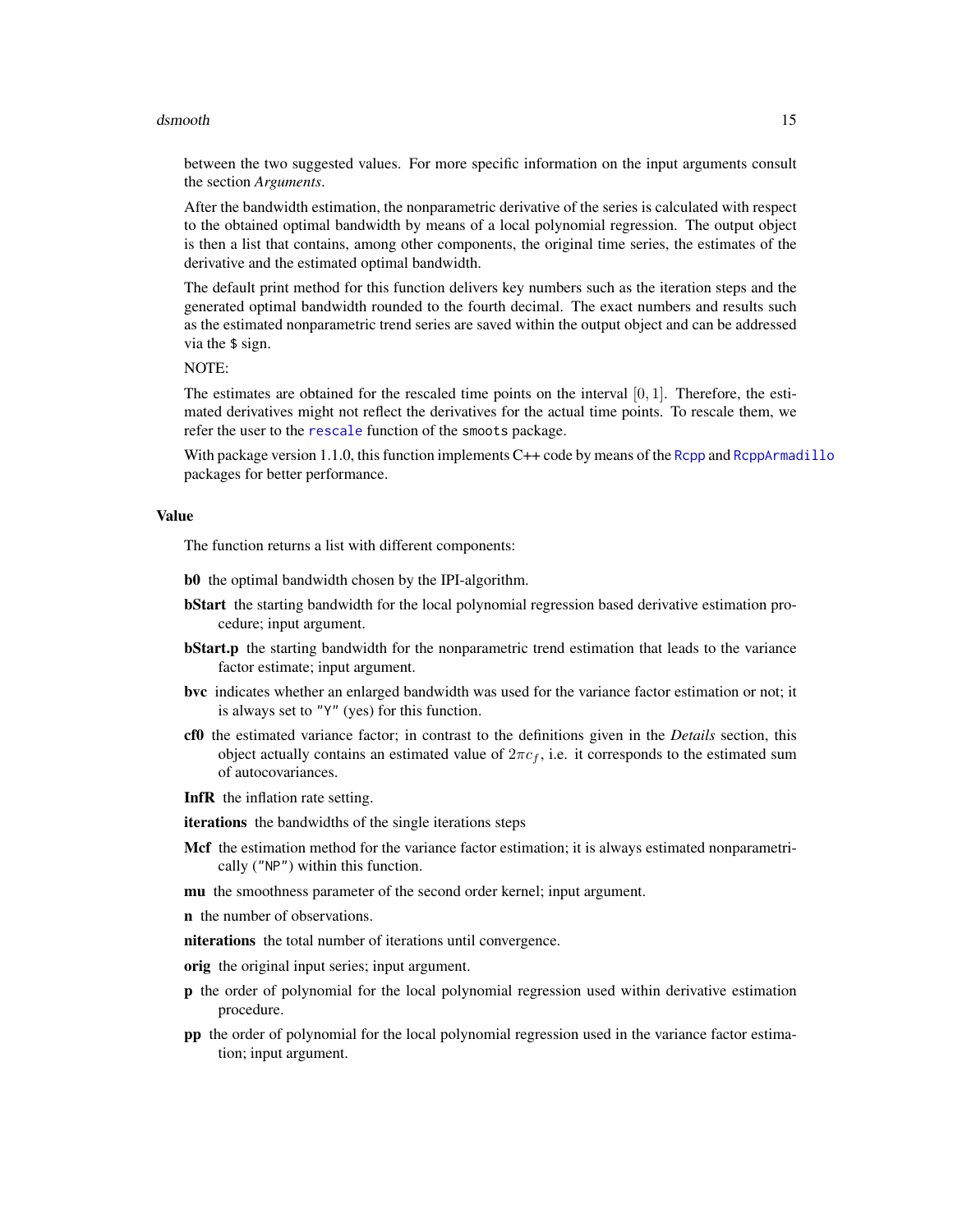- v the considered order of the trend's derivative; input argument d.
- ws the weighting system matrix used within the local polynomial regression; this matrix is a condensed version of a complete weighting system matrix; in each row of ws, the weights for conducting the smoothing procedure at a specific observation time point can be found; the first  $[nb + 0.5]$  rows, where n corresponds to the number of observations, b is the bandwidth considered for smoothing and [.] denotes the integer part, contain the weights at the  $[nb+0.5]$ left-hand boundary points; the weights in row  $[nb + 0.5] + 1$  are representative for the estimation at all interior points and the remaining rows contain the weights for the right-hand boundary points; each row has exactly  $2[nb+0.5] + 1$  elements, more specifically the weights for observations of the nearest  $2[nb + 0.5] + 1$  time points; moreover, the weights are normalized, i.e. the weights are obtained under consideration of the time points  $x_t = t/n$ , where  $t = 1, 2, ..., n$ .
- **ye** the nonparametric estimates of the derivative for the rescaled time points on the interval  $[0, 1]$ .

#### Author(s)

- Yuanhua Feng (Department of Economics, Paderborn University), Author of the Algorithms Website: <https://wiwi.uni-paderborn.de/en/dep4/feng/>
- Dominik Schulz (Research Assistant) (Department of Economics, Paderborn University), Package Creator and Maintainer

#### References

Feng, Y., Gries, T. and Fritz, M. (2020). Data-driven local polynomial for the trend and its derivatives in economic time series. Journal of Nonparametric Statistics, 32:2, 510-533.

Feng, Y., Gries, T., Letmathe, S. and Schulz, D. (2019). The smoots package in R for semiparametric modeling of trend stationary time series. Discussion Paper. Paderborn University. Unpublished.

# Examples

```
# Logarithm of test data
test_data <- gdpUS
y <- log(test_data$GDP)
t \leq -\text{seq}(\text{from} = 1947, \text{to} = 2019.25, \text{by} = 0.25)# Applied dsmooth function for the trend's first derivative
result_d <- dsmooth(y, d = 1, mu = 1, pp = 1, bStart.p = 0.1, bStart = 0.15)
estim <- result_d$ye
# Plot of the results
plot(t, estim, xlab = "Year", ylab = "First derivative", type = "l",
main = paste0("Estimated first derivative of the trend for log-quarterly ",
 "US-GDP, Q1 1947 - Q2 2019"), cex.axis = 0.8, cex.main = 0.8,
cex.lab = 0.8, bty = "n")
# Print result
result_d
```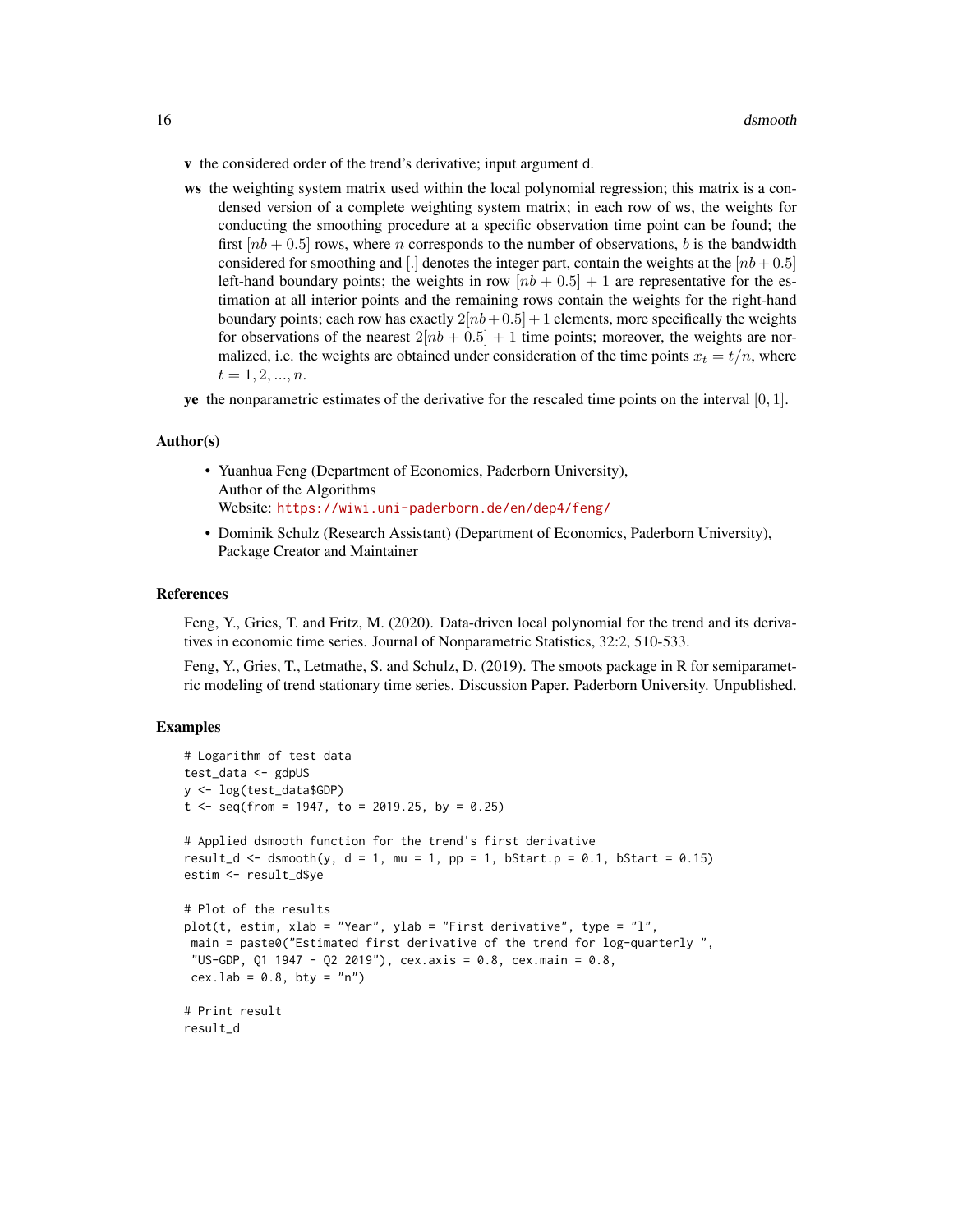<span id="page-16-0"></span>fitted.smoots *Extract Model Fitted Values*

## Description

Generic function which extracts fitted values from a smoots class object. Both fitted and fitted.values can be called.

# Usage

## S3 method for class 'smoots' fitted(object, ...)

# Arguments

| object  | an object from the smoots class.                    |
|---------|-----------------------------------------------------|
| $\cdot$ | included for consistency with the generic function. |

#### Value

Fitted values extracted from a smoots class object.

#### Author(s)

• Sebastian Letmathe (Scientific Employee) (Department of Economics, Paderborn University),

<span id="page-16-1"></span>gdpUS *Quarterly US GDP, Q1 1947 to Q2 2019*

# Description

A dataset that contains the (seasonally adjusted) Gross Domestic Product of the US from the first quarter of 1947 to the second quarter of 2019

#### Usage

gdpUS

# Format

A data frame with 290 rows and 3 variables:

Year the observation year

Quarter the observation quarter in the given year

GDP the Gross Domestic Product of the US in billions of chained 2012 US Dollars (annual rate)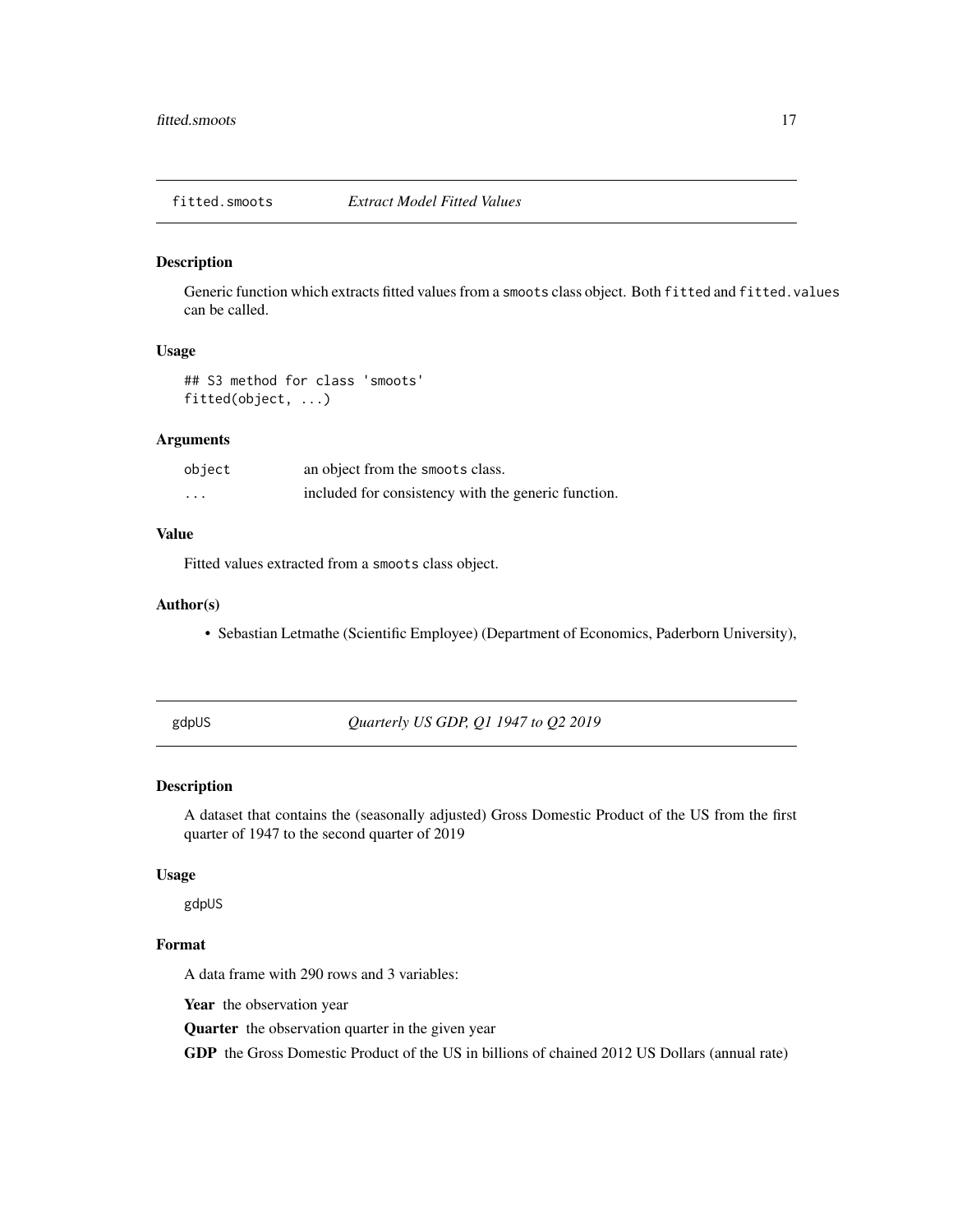# <span id="page-17-0"></span>Source

The data was obtained from the Federal Reserve Bank of St. Louis (accessed: 2019-09-01). <https://fred.stlouisfed.org/series/GDPC1>

<span id="page-17-1"></span>

| gsmooth | Estimation of Trends and their Derivatives via Local Polynomial Re- |
|---------|---------------------------------------------------------------------|
|         |                                                                     |
|         | gression                                                            |
|         |                                                                     |

# Description

This function is an R function for estimating the trend function and its derivatives in an equidistant time series with local polynomial regression and a fixed bandwidth given beforehand.

# Usage

gsmooth(y,  $v = 0$ ,  $p = v + 1$ , mu = 1, b = 0.15, bb = c(0, 1))

# Arguments

| y                                                                                                                                                             |                |                                                                                                                    |                |                                                                                                                      | a numeric vector that contains the time series data ordered from past to present.   |
|---------------------------------------------------------------------------------------------------------------------------------------------------------------|----------------|--------------------------------------------------------------------------------------------------------------------|----------------|----------------------------------------------------------------------------------------------------------------------|-------------------------------------------------------------------------------------|
| V                                                                                                                                                             |                | an integer 0, 1,  that represents the order of derivative that will be estimated;<br>is set to $v = 0$ by default. |                |                                                                                                                      |                                                                                     |
|                                                                                                                                                               |                | Number $(v)$<br>0<br>1<br>2<br>.<br>$\cdots$                                                                       |                | Degree of derivative<br>The function $f(x)$ itself<br>The first derivative $f'(x)$<br>The second derivative $f''(x)$ |                                                                                     |
| an integer $\geq$ (v+1) that represents the order of polynomial; p -v must be an<br>p<br>odd number; is set to $v + 1$ by default.<br>Exemplary for $v = 0$ : |                |                                                                                                                    |                |                                                                                                                      |                                                                                     |
|                                                                                                                                                               | Number $(p)$   | Polynomial                                                                                                         |                | $p - v$ $p - v$ odd?                                                                                                 | p usable?                                                                           |
|                                                                                                                                                               | 1              | Linear                                                                                                             |                | 1 Yes                                                                                                                | Yes                                                                                 |
|                                                                                                                                                               | $\overline{2}$ | Quadratic 2 No                                                                                                     |                |                                                                                                                      | No                                                                                  |
|                                                                                                                                                               | 3              | Cubic                                                                                                              |                | 3 Yes                                                                                                                | Yes                                                                                 |
|                                                                                                                                                               | .              | $\cdots$                                                                                                           | $\cdots$       | $\cdots$                                                                                                             | $\cdots$                                                                            |
| mu                                                                                                                                                            |                | weighting function that will be used; is set to 1 by default.                                                      |                |                                                                                                                      | an integer $0, 1, 2, \ldots$ that represents the smoothness parameter of the kernel |
|                                                                                                                                                               |                | Number (mu)                                                                                                        | <b>Kernel</b>  |                                                                                                                      |                                                                                     |
|                                                                                                                                                               |                | 0                                                                                                                  | Uniform Kernel |                                                                                                                      |                                                                                     |
|                                                                                                                                                               |                | 1                                                                                                                  |                | Epanechnikov Kernel                                                                                                  |                                                                                     |
|                                                                                                                                                               |                | 2                                                                                                                  |                | <b>Bisquare Kernel</b>                                                                                               |                                                                                     |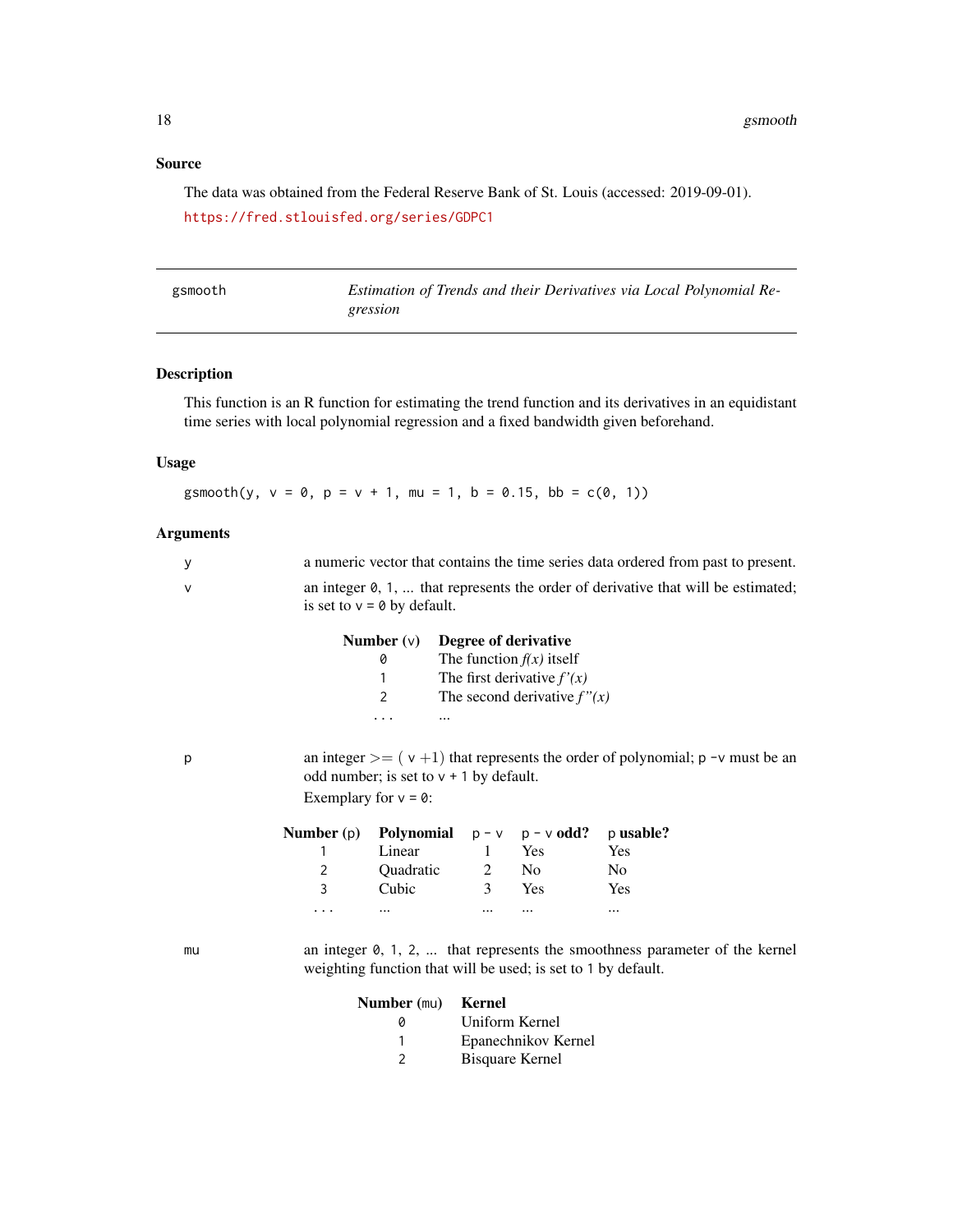|   | Triweight Kernel |
|---|------------------|
| . | $\cdots$         |

<span id="page-18-0"></span>

| <b>Number</b> (bb) | <b>Estimation procedure at boundary points</b>                                                                                                      |
|--------------------|-----------------------------------------------------------------------------------------------------------------------------------------------------|
| bb                 | can be set to $\theta$ or 1; the parameter controlling the bandwidth used at the bound-<br>ary; is set to 1 by default.                             |
| b                  | a real number $0 < b < 0.5$ ; represents the relative bandwidth that will be used<br>for the smoothing process; is set to $\theta$ . 15 by default. |

| Fixed bandwidth on one side with possible large bandwidth on the other side at the boundary |
|---------------------------------------------------------------------------------------------|
| The k-nearest neighbor method will be used                                                  |

# Details

The trend or its derivatives are estimated based on the additive nonparametric regression model for an equidistant time series

$$
y_t = m(x_t) + \epsilon_t,
$$

where  $y_t$  is the observed time series,  $x_t$  is the rescaled time on the interval [0, 1],  $m(x_t)$  is a smooth and deterministic trend function and  $\epsilon_t$  are stationary errors with  $E(\epsilon_t) = 0$  (see also Beran and Feng, 2002).

This function is part of the package smoots and is used in the field of analyzing equidistant time series data. It applies the local polynomial regression method to the input data with an arbitrarily selectable bandwidth. By these means, the trend as well as its derivatives can be estimated nonparametrically, even though the result will strongly depend on the bandwidth given beforehand as an input.

NOTE:

The estimates are obtained with regard to the rescaled time points on the interval  $[0, 1]$ . Thus, if  $\nu > 0$ , the estimates might not reflect the values for the actual time points. To rescale the estimates, we refer the user to the [rescale](#page-38-1) function of the smoots package.

With package version 1.1.0, this function implements C++ code by means of the [Rcpp](#page-0-0) and [RcppArmadillo](#page-0-0) packages for better performance.

#### Value

The output object is a list with different components:

b the chosen (relative) bandwidth; input argument.

bb the chosen bandwidth option at the boundaries; input argument.

mu the chosen smoothness parameter for the second order kernel; input argument.

n the number of observations.

orig the original input series; input argument.

p the chosen order of polynomial; input argument.

res a vector with the estimated residual series; is set to NULL for  $v > 0$ .

v the order of derivative; input argument.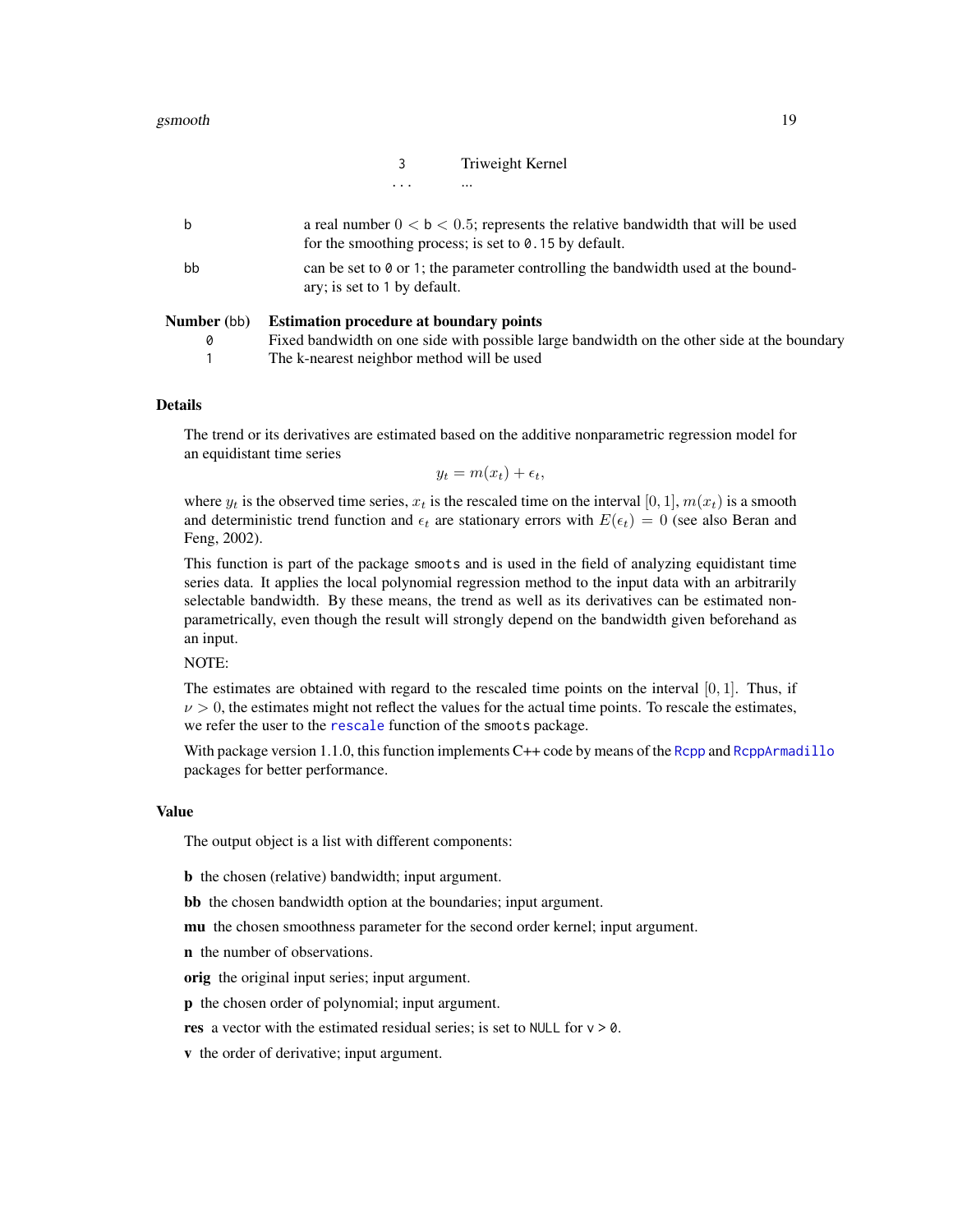- ws the weighting system matrix used within the local polynomial regression; this matrix is a condensed version of a complete weighting system matrix; in each row of ws, the weights for conducting the smoothing procedure at a specific observation time point can be found; the first  $[nb + 0.5]$  rows, where *n* corresponds to the number of observations, *b* is the bandwidth considered for smoothing and [.] denotes the integer part, contain the weights at the  $[nb+0.5]$ left-hand boundary points; the weights in row  $[nb + 0.5] + 1$  are representative for the estimation at all interior points and the remaining rows contain the weights for the right-hand boundary points; each row has exactly  $2[nb+0.5] + 1$  elements, more specifically the weights for observations of the nearest  $2[nb + 0.5] + 1$  time points; moreover, the weights are normalized, i.e. the weights are obtained under consideration of the time points  $x_t = t/n$ , where  $t = 1, 2, ..., n$ .
- ye a vector with the estimates of the selected nonparametric order of derivative on the rescaled time interval  $[0, 1]$ .

#### Author(s)

- Yuanhua Feng (Department of Economics, Paderborn University), Author of the Algorithms Website: <https://wiwi.uni-paderborn.de/en/dep4/feng/>
- Dominik Schulz (Research Assistant) (Department of Economics, Paderborn University), Package Creator and Maintainer

#### References

Beran, J. and Feng, Y. (2002). Local polynomial fitting with long-memory, short-memory and antipersistent errors. Annals of the Institute of Statistical Mathematics, 54(2), 291-311.

Feng, Y., Gries, T. and Fritz, M. (2020). Data-driven local polynomial for the trend and its derivatives in economic time series. Journal of Nonparametric Statistics, 32:2, 510-533.

Feng, Y., Gries, T., Letmathe, S. and Schulz, D. (2019). The smoots package in R for semiparametric modeling of trend stationary time series. Discussion Paper. Paderborn University. Unpublished.

# Examples

```
# Logarithm of test data
test_data <- gdpUS
y <- log(test_data$GDP)
# Applied gsmooth function for the trend with two different bandwidths
results1 <- gsmooth(y, v = 0, p = 1, mu = 1, b = 0.28, bb = 1)
results2 <- gsmooth(y, v = 0, p = 1, mu = 1, b = 0.11, bb = 1)
trend1 <- results1$ye
trend2 <- results2$ye
# Plot of the results
t \leq -\text{seq}(\text{from} = 1947, \text{to} = 2019.25, \text{by} = 0.25)plot(t, y, type = "l", xlab = "Year", ylab = "log(US-GDP)", bty = "n",
1wd = 2,
main = "Estimated trend for log-quarterly US-GDP, Q1 1947 - Q2 2019")
points(t, trend1, type = "1", col = "red", lwd = 1)
```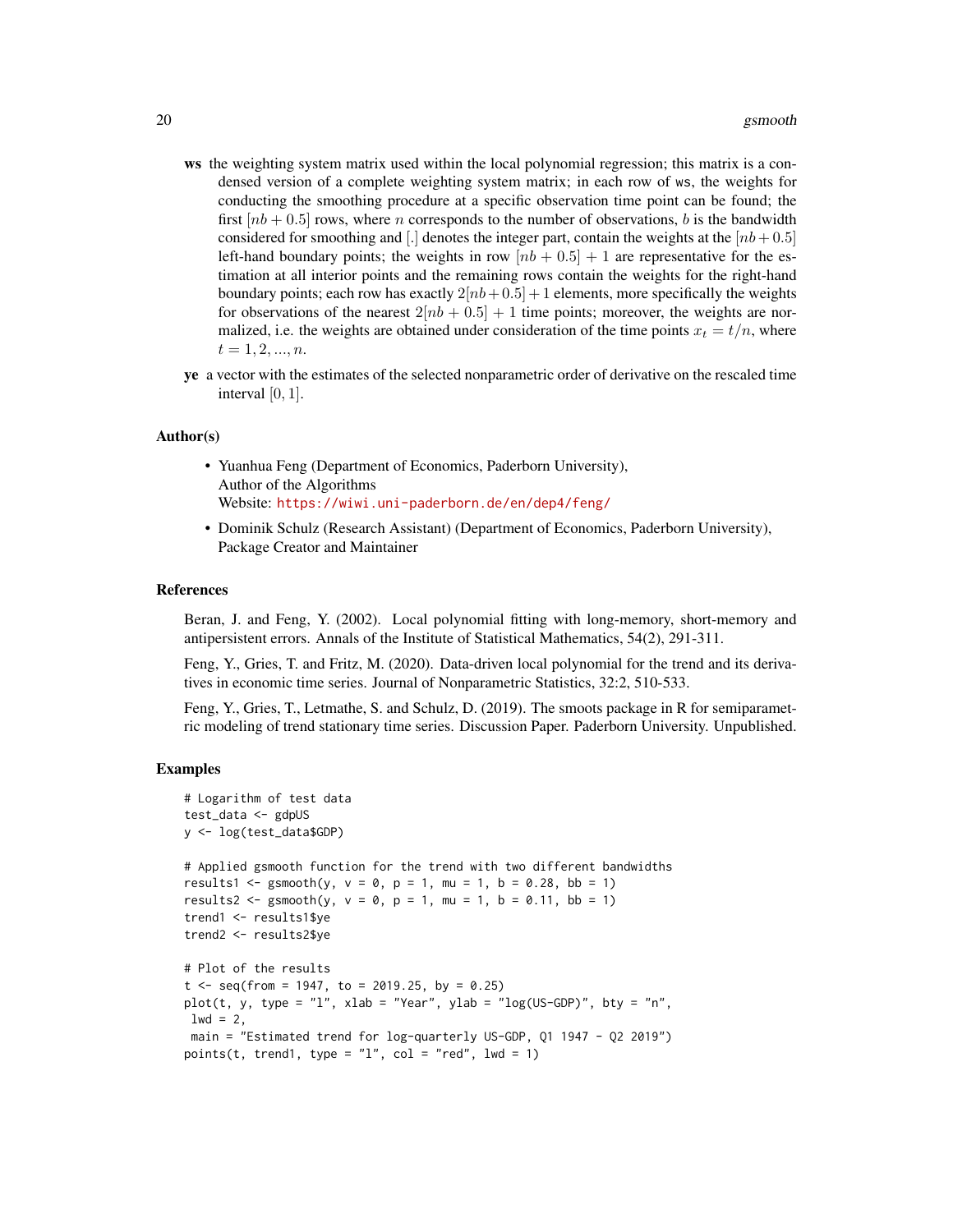#### <span id="page-20-0"></span>knsmooth 21

```
points(t, trend2, type = "l", col = "blue", lw = 1)legend("bottomright", legend = c("Trend (b = 0.28)", "Trend (b = 0.11)"),fill = c("red", "blue"), cex = 0.6)title(sub = expression(italic("Figure 1")), col.sub = "gray47",
cex.sub = 0.6, adj = 0)
```
<span id="page-20-1"></span>knsmooth *Estimation of Nonparametric Trend Functions via Kernel Regression*

# Description

This function estimates the nonparametric trend function in an equidistant time series with Nadaraya-Watson kernel regression.

# Usage

knsmooth(y, mu = 1, b = 0.15, bb =  $c(0, 1)$ )

# Arguments

|    | a numeric vector that contains the time series data ordered from past to present.                                                                          |  |  |
|----|------------------------------------------------------------------------------------------------------------------------------------------------------------|--|--|
| mu | an integer $\emptyset$ , 1, 2,  that represents the smoothness parameter of the second<br>order kernel function that will be used; is set to 1 by default. |  |  |
|    | <b>Number</b> (mu)<br>Kernel                                                                                                                               |  |  |
|    | Uniform Kernel<br>0                                                                                                                                        |  |  |
|    | Epanechnikov Kernel                                                                                                                                        |  |  |
|    | Bisquare Kernel                                                                                                                                            |  |  |

3 Triweight Kernel

... ...

| <b>Number</b> (bb) | <b>Estimation procedure at boundary points</b>                                                                                                      |
|--------------------|-----------------------------------------------------------------------------------------------------------------------------------------------------|
| bb                 | can be set to $\theta$ or 1; the parameter controlling the bandwidth used at the bound-<br>ary; is set to $\theta$ by default.                      |
| b                  | a real number $0 < b < 0.5$ ; represents the relative bandwidth that will be used<br>for the smoothing process; is set to $\theta$ . 15 by default. |

0 Fixed bandwidth on one side with possible large bandwidth on the other side at the boundary

1 The k-nearest neighbor method will be used

# Details

The trend is estimated based on the additive nonparametric regression model for an equidistant time series

$$
y_t = m(x_t) + \epsilon_t,
$$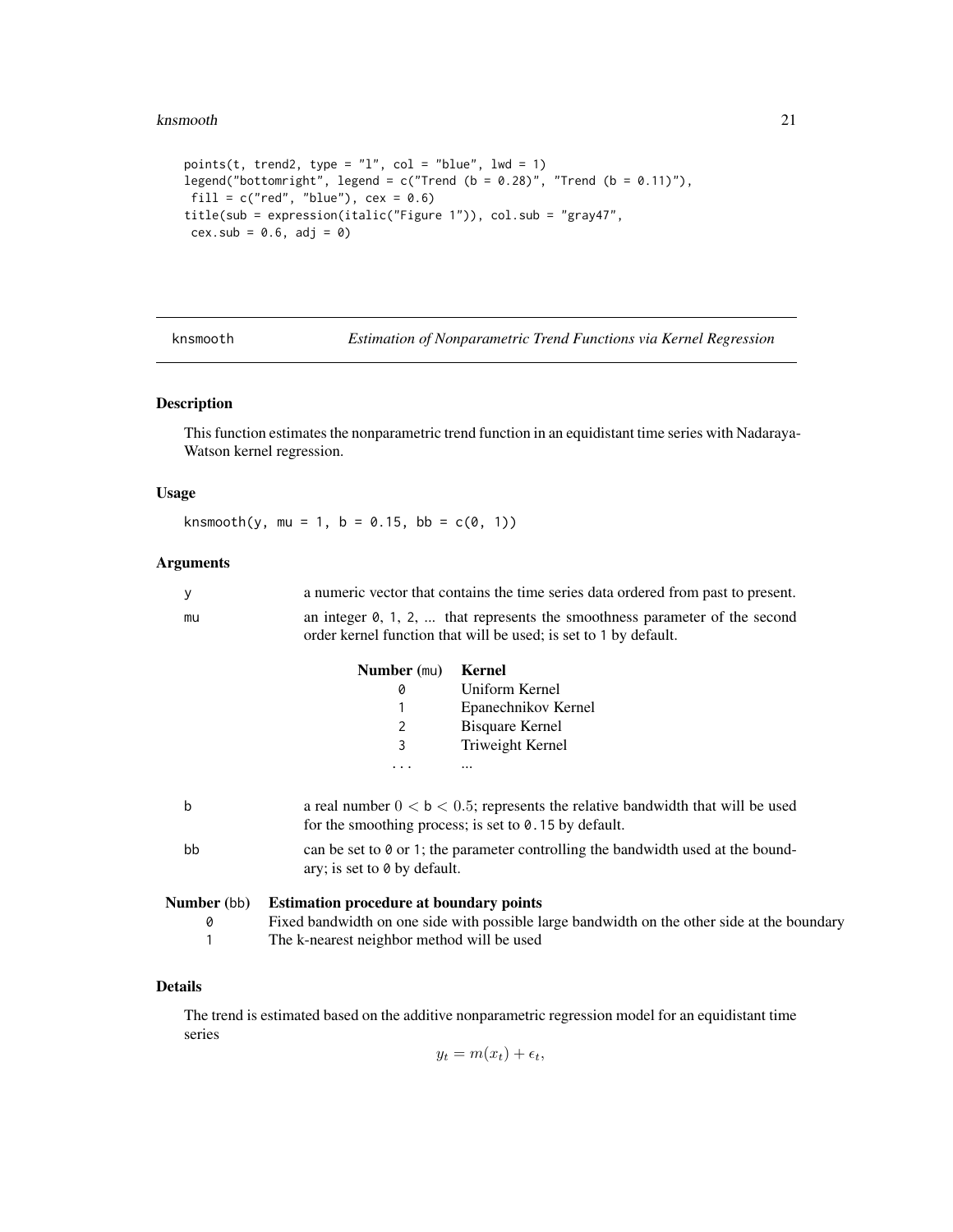where  $y_t$  is the observed time series,  $x_t$  is the rescaled time on the interval [0, 1],  $m(x_t)$  is a smooth and deterministic trend function and  $\epsilon_t$  are stationary errors with  $E(\epsilon_t) = 0$ .

This function is part of the package smoots and is used for the estimation of trends in equidistant time series. The applied method is a kernel regression with arbitrarily selectable second order kernel, relative bandwidth and boundary method. Especially the chosen bandwidth has a strong impact on the final result and has thus to be selected carefully. This approach is not recommended by the authors of this package.

# Value

The output object is a list with different components:

b the chosen (relative) bandwidth; input argument.

bb the chosen bandwidth option at the boundaries; input argument.

mu the chosen smoothness parameter for the second order kernel; input argument.

n the number of observations.

orig the original input series; input argument.

res a vector with the estimated residual series.

ye a vector with the estimates of the nonparametric trend.

## Author(s)

- Yuanhua Feng (Department of Economics, Paderborn University), Author of the Algorithms Website: <https://wiwi.uni-paderborn.de/en/dep4/feng/>
- Dominik Schulz (Research Assistant) (Department of Economics, Paderborn University), Package Creator and Maintainer

# References

Feng, Y. (2009). Kernel and Locally Weighted Regression. Verlag für Wissenschaft und Forschung, Berlin.

# Examples

```
# Logarithm of test data
test_data <- gdpUS
y <- log(test_data$GDP)
#Applied knmooth function for the trend with two different bandwidths
trend1 <- knsmooth(y, mu = 1, b = 0.28, bb = 1)$ye
trend2 <- knsmooth(y, mu = 1, b = 0.05, bb = 1)$ye
# Plot of the results
t < - seq(from = 1947, to = 2019.25, by = 0.25)
plot(t, y, type = "l", xlab = "Year", ylab = "log(US-GDP)", bty = "n",
1wd = 2,
 main = "Estimated trend for log-quarterly US-GDP, Q1 1947 - Q2 2019")
```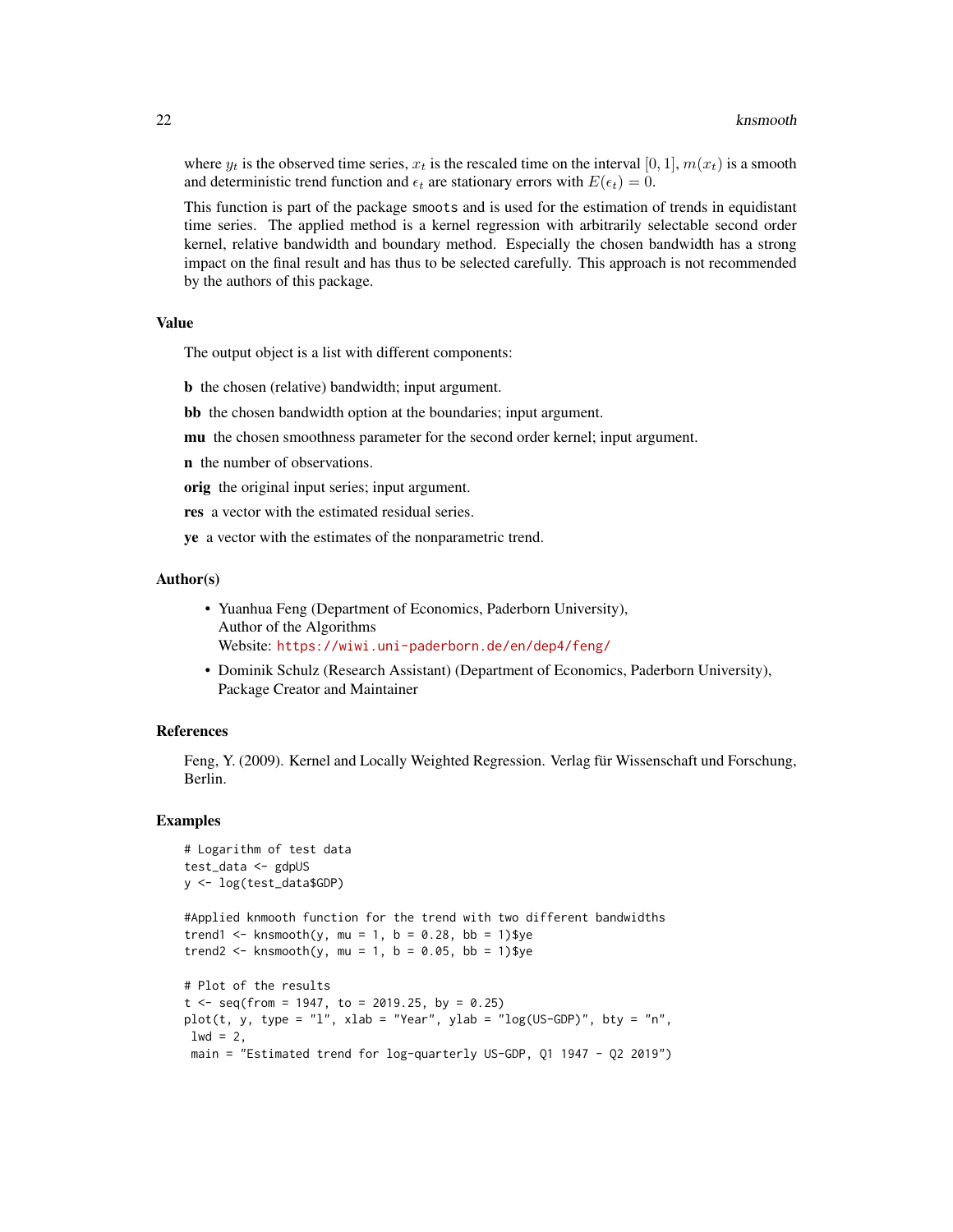#### <span id="page-22-0"></span>modelCast 23

```
points(t, trend1, type = "1", col = "red", lwd = 1)
points(t, trend2, type = "l", col = "blue", lw = 1)legend("bottomright", legend = c("Trend (b = 0.28)", "Trend (b = 0.05)"),fill = c("red", "blue"), cex = 0.6)title(sub = expression(italic("Figure 1")), col.sub = "gray47",
cex.sub = 0.6, adj = 0)
```
<span id="page-22-1"></span>

modelCast *Forecasting Function for Trend-Stationary Time Series*

# Description

Point forecasts and the respective forecasting intervals for trend-stationary time series are calculated.

# Usage

```
modelCast(
  obj,
  p = NULL,q = NULL,h = 1,
  method = c("norm", "boot"),alpha = 0.95,
  it = 10000,
  n.start = 1000,msg,
  pb = TRUE,cores = future::availableCores(),
  np.fcast = c("lin", "const"),
  export.error = FALSE,
  plot = FALSE,
  ...
\lambda
```
# Arguments

obj an object of class smoots; must be the output of a trend estimation process and not of a first or second derivative estimation process.

p an integer value  $> = 0$  that defines the AR order p of the underlying ARMA(p, q) model within the rest term (see the section *Details* for more information); is set to NULL by default; if no value is passed to p but one is passed to q, p is set to 0; if both p and q are NULL, optimal orders following the BIC for  $0 \le p, q \le 5$ are chosen; is set to NULL by default; decimal numbers will be rounded off to integers.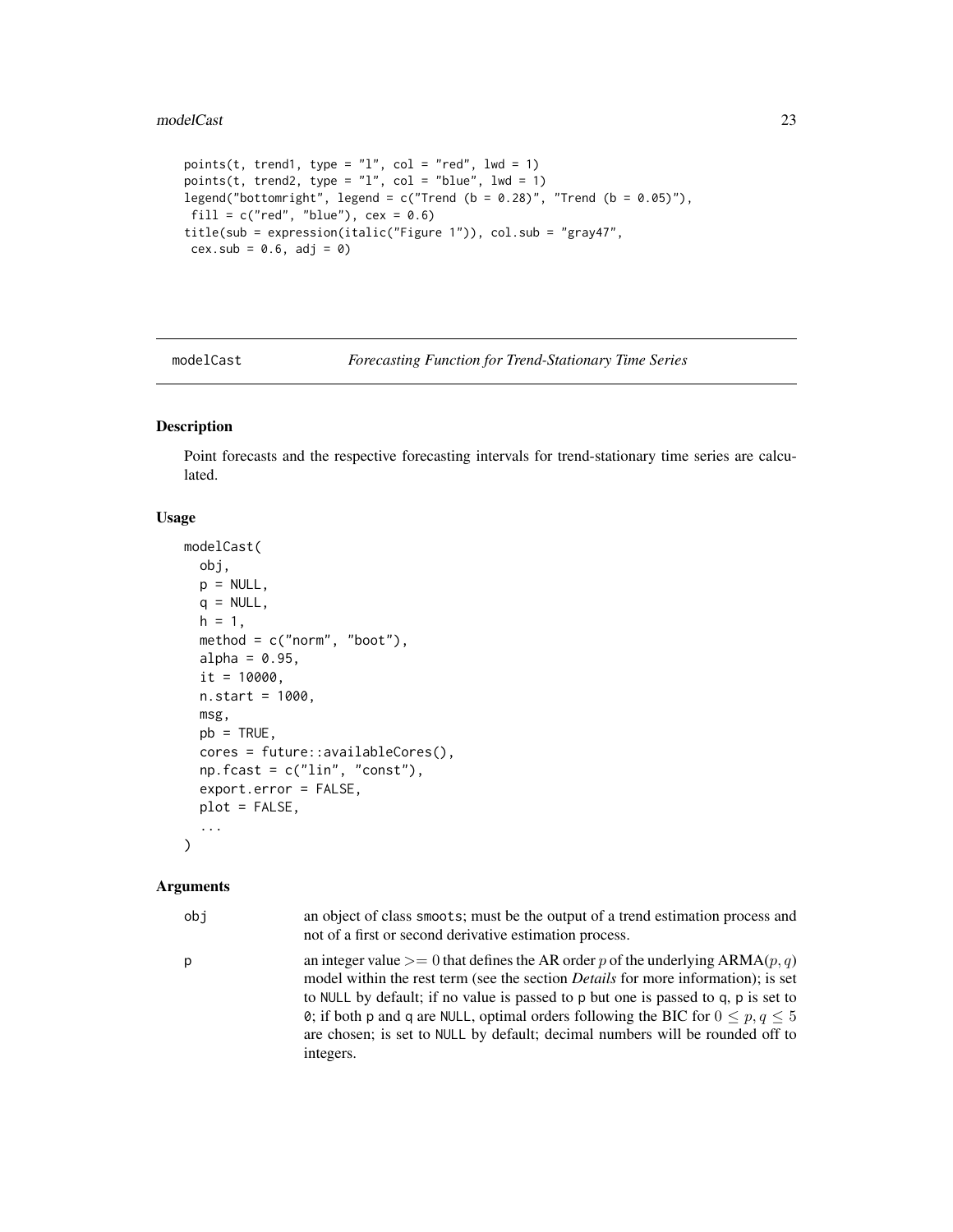<span id="page-23-0"></span>

| q            | an integer value $\geq 0$ that defines the MA order q of the underlying ARMA( $p$ , $q$ )<br>model within X; is set to NULL by default; if no value is passed to q but one is<br>passed to p, q is set to 0; if both p and q are NULL, optimal orders following the<br>BIC for $0 \le p, q \le 5$ are chosen; is set to NULL by default; decimal numbers<br>will be rounded off to integers.                                   |
|--------------|--------------------------------------------------------------------------------------------------------------------------------------------------------------------------------------------------------------------------------------------------------------------------------------------------------------------------------------------------------------------------------------------------------------------------------|
| h            | an integer that represents the forecasting horizon; if $n$ is the number of ob-<br>servations, point forecasts and forecasting intervals will be obtained for the time<br>points $n+1$ to $n+h$ ; is set to h = 1 by default; decimal numbers will be rounded<br>off to integers.                                                                                                                                              |
| method       | a character object; defines the method used for the calculation of the forecast-<br>ing intervals; with "norm" the intervals are obtained under the assumption of<br>normally distributed innovations; with "boot" the intervals are obtained via a<br>bootstrap; is set to "norm" by default.                                                                                                                                 |
| alpha        | a numeric vector of length 1 with $0 < a$ lpha $< 1$ ; the forecasting intervals will<br>be obtained based on the confidence level $(100a1pha)$ -percent; is set to a1pha =<br>0.95 by default, i.e., a 95-percent confidence level.                                                                                                                                                                                           |
| it           | an integer that represents the total number of iterations, i.e., the number of sim-<br>ulated series; is set to 10000 by default; only necessary, if method = "boot";<br>decimal numbers will be rounded off to integers.                                                                                                                                                                                                      |
| n.start      | an integer that defines the 'burn-in' number of observations for the simulated<br>ARMA series via bootstrap; is set to 1000 by default; only necessary, if method<br>= "boot"; decimal numbers will be rounded off to integers.                                                                                                                                                                                                |
| msg          | this argument is deprecated; make use of the argument pb instead; for msg = NA,<br>pb = TRUE will be implemented, while any one-element numeric vector will lead<br>to $pb$ = TRUE.                                                                                                                                                                                                                                            |
| pb           | a logical value; for pb = TRUE, a progress bar will be shown in the console, if<br>$method = "boot".$                                                                                                                                                                                                                                                                                                                          |
| cores        | an integer value $>0$ that states the number of (logical) cores to use in the boot-<br>strap (or NULL); the default is the maximum number of available cores (via<br>future::availableCores); for cores = NULL, parallel computation is disabled.                                                                                                                                                                              |
| np.fcast     | a character object; defines the forecasting method used for the nonparametric<br>trend; for np. fcast = "lin" the trend is is extrapolated linearly based on the<br>last two trend estimates; for np. fcast = "const", the last trend estimate is used<br>as a constant estimate for future values; is set to "lin" by default.                                                                                                |
| export.error | a single logical value; if the argument is set to TRUE and if also method = "boot",<br>a list is returned instead of a matrix (FALSE); the first element of the list is the<br>usual forecasting matrix whereas the second element is a matrix with h columns,<br>where each column represents the calculated forecasting errors for the respective<br>future time point $n + 1, n + 2, , n + h$ ; is set to FALSE by default. |
| plot         | a logical value that controls the graphical output; for plot = TRUE, the original<br>series with the obtained point forecasts as well as the forecasting intervals will<br>be plotted; for the default plot = FALSE, no plot will be created.                                                                                                                                                                                  |
|              | additional arguments for the standard plot function, e.g., x1im, type, ; ar-<br>guments with respect to plotted graphs, e.g., the argument col, only affect the<br>original series X; please note that in accordance with the argument x (lower case)                                                                                                                                                                          |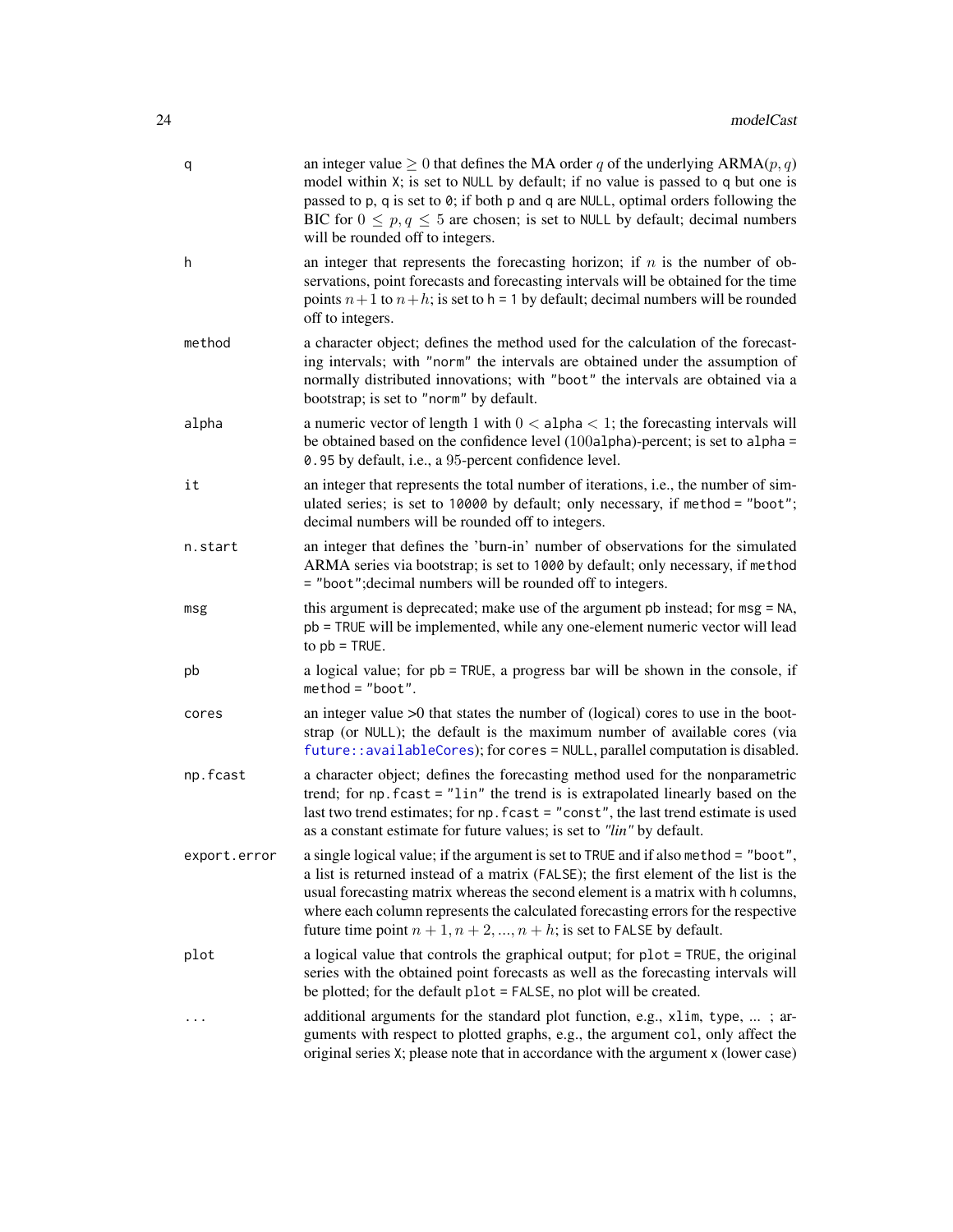of the standard plot function, an additional numeric vector with time points can be implemented via the argument x (lower case). x should be valid for the sample observations only, i.e. length(x) == length(obj\$orig) should be TRUE, as future time points will be calculated automatically.

#### <span id="page-24-0"></span>Details

This function is part of the *smoots* package and was implemented under version 1.1.0. The point forecasts and forecasting intervals are obtained based on the additive nonparametric regression model

$$
y_t = m(x_t) + \epsilon_t,
$$

where  $y_t$  is the observed time series with equidistant design,  $x_t$  is the rescaled time on the interval  $[0, 1], m(x_t)$  is a smooth trend function and  $\epsilon_t$  are stationary errors with  $E(\epsilon_t) = 0$  and short-range dependence (see also Beran and Feng, 2002). Thus, we assume  $y_t$  to be a trend-stationary time series. Furthermore, we assume that the rest term  $\epsilon_t$  follows an ARMA( $p, q$ ) model

$$
\epsilon_t = \zeta_t + \beta_1 \epsilon_{t-1} + \dots + \beta_p \epsilon_{t-p} + \alpha_1 \zeta_{t-1} + \dots + \alpha_q \zeta_{t-q},
$$

where  $\alpha_j$ ,  $j = 1, 2, ..., q$ , and  $\beta_i$ ,  $i = 1, 2, ..., p$ , are real numbers and the random variables  $\zeta_t$  are i.i.d. (identically and independently distributed) with zero mean and constant variance.

The point forecasts and forecasting intervals for the future periods  $n + 1, n + 2, ..., n + h$  will be obtained. With respect to the point forecasts of  $\epsilon_t$ , i.e.,  $\hat{\epsilon}_{n+k}$ , where  $k = 1, 2, ..., h$ ,

$$
\hat{\epsilon}_{n+k} = \sum_{i=1}^{p} \hat{\beta}_i \epsilon_{n+k-i} + \sum_{j=1}^{q} \hat{\alpha}_j \hat{\zeta}_{n+k-j}
$$

with  $\epsilon_{n+k-i} = \hat{\epsilon}_{n+k-i}$  for  $n+k-i > n$  and  $\hat{\zeta}_{n+k-j} = E(\zeta_t) = 0$  for  $n+k-j > n$  will be applied. In practice, this procedure will not be applied directly to  $\epsilon_t$  but to  $y_t - \hat{m}(x_t)$ .

The point forecasts of the nonparametric trend are simply obtained following the proposal by Fritz et al. (forthcoming) by

$$
\hat{m}(x_{n+k}) = \hat{m}(x_n) + Dk(\hat{m}(x_n) - \hat{m}(x_{n-1})),
$$

where  $D$  is a dummy variable that is either equal to the constant value 1 or 0. Consequently, if  $D = 0$ ,  $\hat{m}(x_n)$ , i.e., the last trend estimate, is used as a constant estimate for the future. However, if  $D = 1$ , the trend is extrapolated linearly. The point forecast for the whole component model is then given by

$$
\hat{y}_{n+k} = \hat{m}(x_{n+k}) + \hat{\epsilon}_{n+k},
$$

i.e., it is equal to the sum of the point forecasts of the individual components.

Equivalently to the point forecasts, the forecasting intervals are the sum of the forecasting intervals of the individual components. To simplify the process, the forecasting error in  $\hat{m}(x_{n+k})$ , which is of order  $O(-2/5)$ , is not considered (see Fritz et al. (forthcoming)), i.e., only the forecasting intervals with respect to the rest term  $\epsilon_t$  will be calculated.

If the distribution of the innovations is non-normal or generally not further specified, bootstrapping the forecasting intervals is recommended. If they are however normally distributed or if it is at least assumed that they are, the forecasting errors are also approximately normally distributed with a quickly obtainable variance. For further details on the bootstrapping method, we refer the readers to [bootCast](#page-1-1), whereas more information on the calculation under normality can be found at [normCast](#page-32-1).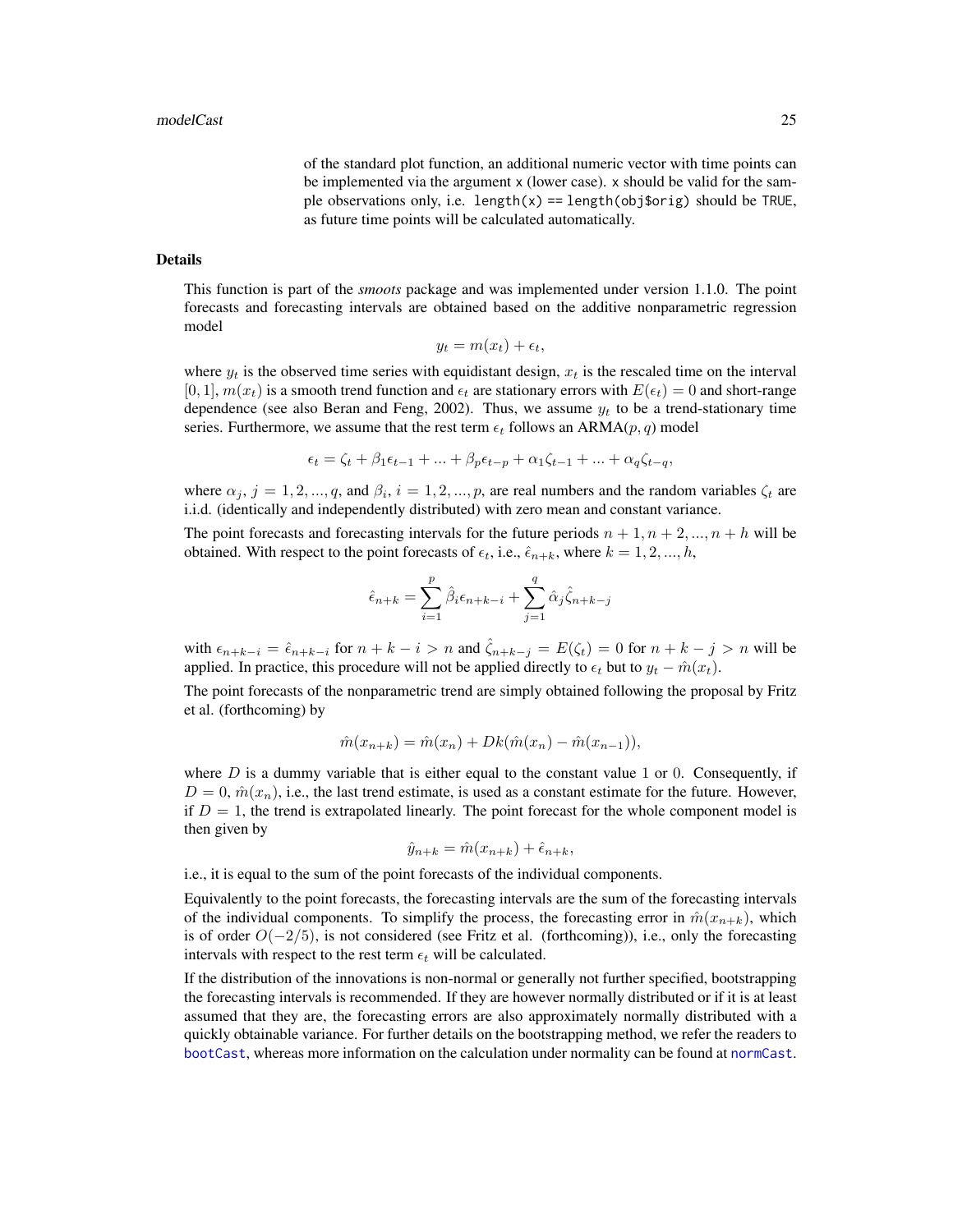<span id="page-25-0"></span>In order to apply the function, a smoots object that was generated as the result of a trend estimation process needs to be passed to the argument obj. The arguments p and q represent the orders of the of the ARMA(p, q) model that the error term  $\epsilon_t$  is assumed to follow. If both arguments are set to NULL, which is the default setting, orders will be selected according to the Bayesian Information Criterion (BIC) for all possible combinations of  $p, q = 0, 1, ..., 5$ . Furthermore, the forecasting horizon can be adjusted by means of the argument h, so that point forecasts and forecasting intervals will be obtained for all time points  $n + 1, n + 2, ..., n + h$ .

The function also allows for two calculation approaches for the forecasting intervals. Via the argument method, intervals can be obtained under the assumption that the ARMA innovations are normally distributed (method = "norm"). Alternatively, bootstrapped intervals can be obtained for unknown innovation distributions that are clearly non-Gaussian (method = "boot").

Another argument is alpha. By passing a value to this argument, the (100alpha)-percent confidence level for the forecasting intervals can be defined. If method = "boot" is selected, the additional arguments it and n.start can be adjusted. More specifically, it regulates the number of iterations of the bootstrap, whereas n.start sets the number of 'burn-in' observations in the simulated ARMA processes within the bootstrap that are omitted.

Since this bootstrap approach for method = "boot" generally needs a lot of computation time, especially for series with high numbers of observations and when fitting models with many parameters, parallel computation of the bootstrap iterations is enabled. With cores, the number of cores can be defined with an integer. Nonetheless, for cores = NULL, no cluster is created and therefore the parallel computation is disabled. Note that the bootstrapped results are fully reproducible for all cluster sizes. The progress of the bootstrap can be observed in the R console, where a progress bar and the estimated remaining time are displayed for pb = TRUE.

Moreover, the argument np.fcast allows to set the forecasting method for the nonparametric trend function. As previously discussed, the two options are a linear extrapolation of the trend (np.fcast  $=$  "lin") and a constant continuation of the last estimated value of the trend (np. f cast = "const").

The function also implements the option to automatically create a plot of the forecasting results for plot = TRUE. This includes the feature to pass additional arguments of the standard plot function to modelCast (see also the section 'Examples').

#### NOTE:

Within this function, the [arima](#page-0-0) function of the stats package with its method "CSS-ML" is used throughout for the estimation of ARMA models. Furthermore, to increase the performance, C++ code via the [Rcpp](#page-0-0) and [RcppArmadillo](#page-0-0) packages was implemented. Also, the [future](#page-0-0) and [future.apply](#page-0-0) packages are considered for parallel computation of bootstrap iterations. The progress of the bootstrap is shown via the **[progressr](#page-0-0)** package.

# Value

The function returns a 3 by h matrix with its columns representing the future time points and the point forecasts, the lower bounds of the forecasting intervals and the upper bounds of the forecasting intervals as the rows. If the argument plot is set to TRUE, a plot of the forecasting results is created.

#'If export.error = TRUE is selected, a list with the following elements is returned instead.

fcast the 3 by h forecasting matrix with point forecasts and bounds of the forecasting intervals.

error an it by h matrix, where each column represents a future time point  $n + 1, n + 2, ..., n + h$ ; in each column the respective it simulated forecasting errors are saved.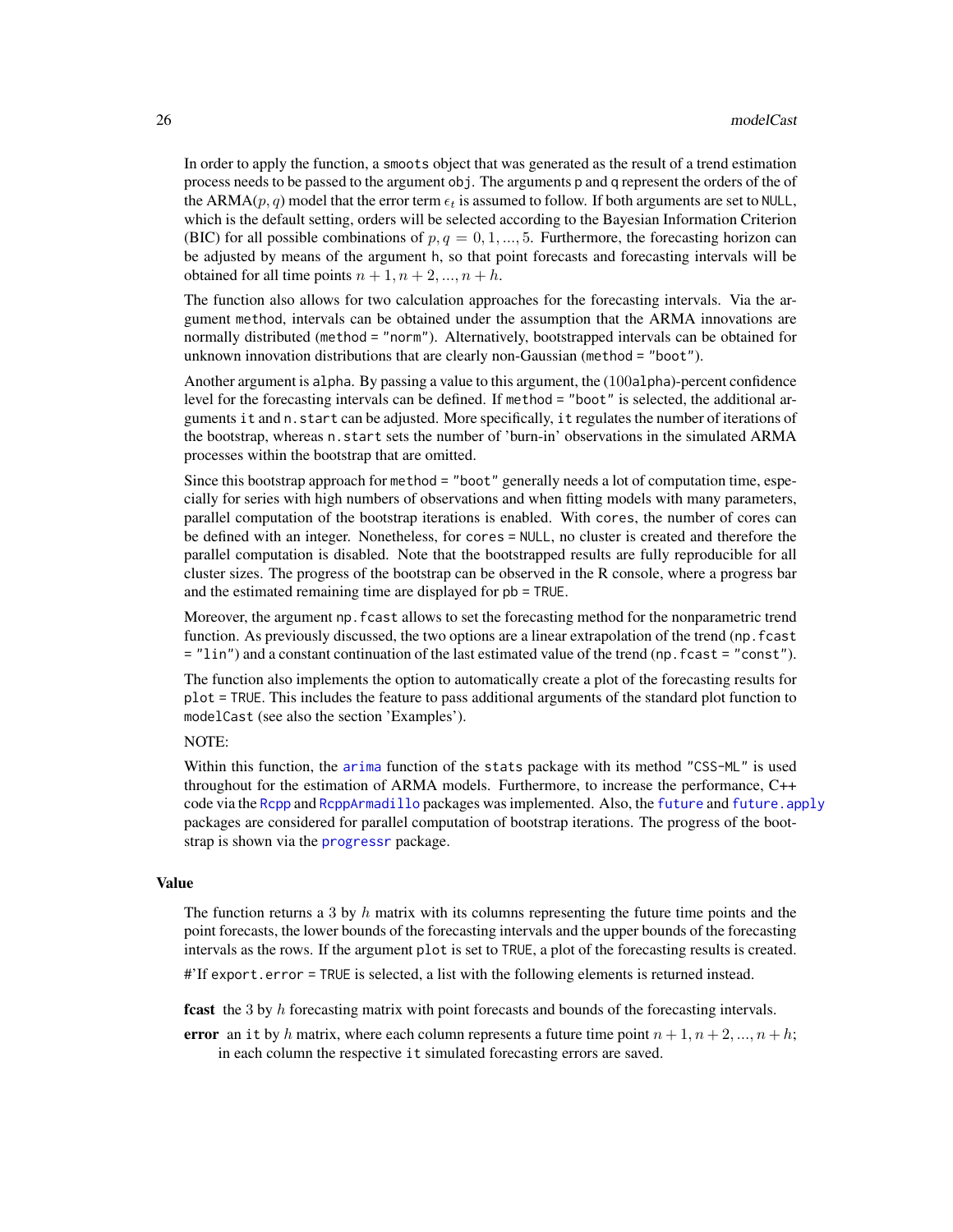#### <span id="page-26-0"></span>msmooth 27

#### Author(s)

- Yuanhua Feng (Department of Economics, Paderborn University), Author of the Algorithms Website: <https://wiwi.uni-paderborn.de/en/dep4/feng/>
- Dominik Schulz (Research Assistant) (Department of Economics, Paderborn University), Package Creator and Maintainer

# References

Beran, J. and Feng, Y. (2002). Local polynomial fitting with long-memory, short-memory and antipersistent errors. Annals of the Institute of Statistical Mathematics, 54(2), 291-311.

Feng, Y., Gries, T. and Fritz, M. (2020). Data-driven local polynomial for the trend and its derivatives in economic time series. Journal of Nonparametric Statistics, 32:2, 510-533.

Feng, Y., Gries, T., Letmathe, S. and Schulz, D. (2019). The smoots package in R for semiparametric modeling of trend stationary time series. Discussion Paper. Paderborn University. Unpublished.

Feng, Y., Gries, T., Fritz, M., Letmathe, S. and Schulz, D. (2020). Diagnosing the trend and bootstrapping the forecasting intervals using a semiparametric ARMA. Discussion Paper. Paderborn University. Unpublished.

Fritz, M., Forstinger, S., Feng, Y., and Gries, T. (forthcoming). Forecasting economic growth processes for developing economies. Unpublished.

#### Examples

```
X <- log(smoots::gdpUS$GDP)
NPest <- smoots::msmooth(X)
modelCast(NPest, h = 5, plot = TRUE, xlim = c(261, 295), type = "b",
col = "deepskyblue4", lty = 3, pch = 20, main = "Exemplary title")
```
<span id="page-26-1"></span>

| msmooth |
|---------|
|---------|

Data-driven Nonparametric Regression for the Trend in Equidistant *Time Series*

# Description

This function runs an iterative plug-in algorithm to find the optimal bandwidth for the estimation of the nonparametric trend in equidistant time series (with short memory errors) and then employs the resulting bandwidth via either local polynomial or kernel regression.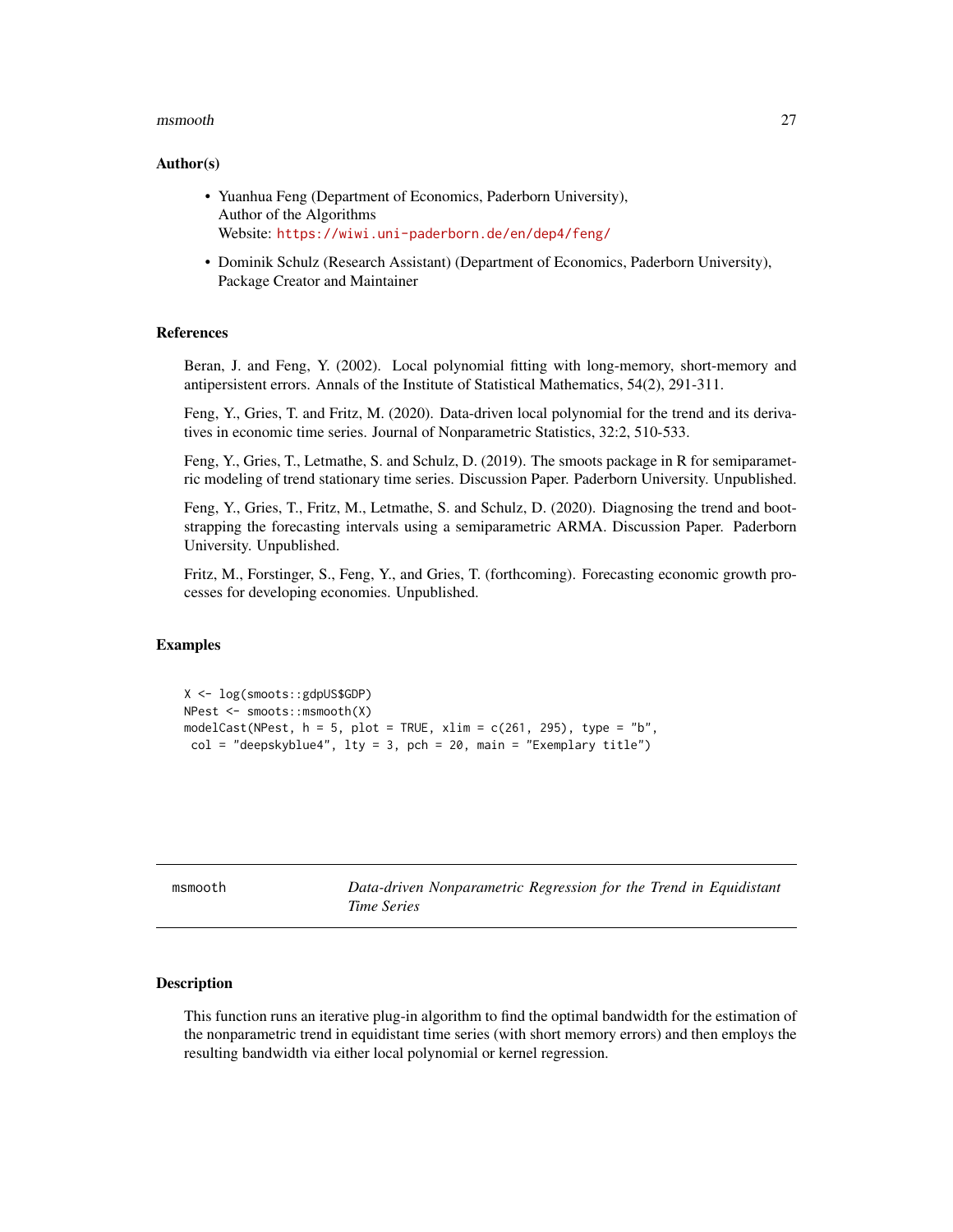#### 28 msmooth

# Usage

```
msmooth(
 y,
 p = c(1, 3),
 mu = c(0, 1, 2, 3),bStart = 0.15,
  alg = c("A", "B", "N", "NA", "NAM", "NM", "O", "OA", "OAM", "OM"),
  method = c("lpr", "kr")
\mathcal{L}
```
# Arguments

| у                                      | a numeric vector that contains the input time series ordered from past to present.                                                                                                                                                                             |  |  |
|----------------------------------------|----------------------------------------------------------------------------------------------------------------------------------------------------------------------------------------------------------------------------------------------------------------|--|--|
| р                                      | an integer 1 (local linear regression) or 3 (local cubic regression); represents<br>the order of polynomial within the local polynomial regression (see also the<br>'Details' section); is set to 1 by default; is automatically set to 1 if method =<br>"kr". |  |  |
| mu                                     | an integer 0, , 3 that represents the smoothness parameter of the kernel weight-<br>ing function and thus defines the kernel function that will be used within the<br>local polynomial regression; is set to 1 by default.                                     |  |  |
|                                        | <b>Kernel</b><br><b>Number</b>                                                                                                                                                                                                                                 |  |  |
|                                        | Uniform Kernel<br>0                                                                                                                                                                                                                                            |  |  |
|                                        | Epanechnikov Kernel<br>1                                                                                                                                                                                                                                       |  |  |
|                                        | <b>Bisquare Kernel</b><br>2                                                                                                                                                                                                                                    |  |  |
|                                        | 3<br>Triweight Kernel                                                                                                                                                                                                                                          |  |  |
| bStart                                 | a numeric object that indicates the starting value of the bandwidth for the itera-<br>tive process; should be $> 0$ ; is set to 0.15 by default.                                                                                                               |  |  |
| alg                                    | a control parameter (as character) that indicates the corresponding algorithm<br>used (set to "A" by default for $p = 1$ and to "B" for $p = 3$ ).                                                                                                             |  |  |
| <b>Algorithm</b>                       | <b>Description</b>                                                                                                                                                                                                                                             |  |  |
| "A"                                    | Nonparametric estimation of the variance factor with an enlarged bandwidth, optimal inflation rate                                                                                                                                                             |  |  |
| "B"                                    | Nonparametric estimation of the variance factor with an enlarged bandwidth, naive inflation rate                                                                                                                                                               |  |  |
| "0"                                    | Nonparametric estimation of the variance factor, optimal inflation rate                                                                                                                                                                                        |  |  |
| "N"                                    | Nonparametric estimation of the variance factor, naive inflation rate                                                                                                                                                                                          |  |  |
| "OAM"                                  | Estimation of the variance factor with $ARMA(p, q)$ -models, optimal inflation rate                                                                                                                                                                            |  |  |
| "NAM"                                  | Estimation of the variance factor with $ARMA(p, q)$ -models, naive inflation rate                                                                                                                                                                              |  |  |
| "OA"                                   | Estimation of the variance factor with $AR(p)$ -models, optimal inflation rate                                                                                                                                                                                 |  |  |
| $"$ NA"                                | Estimation of the variance factor with $AR(p)$ -models, naive inflation rate                                                                                                                                                                                   |  |  |
| "OM"                                   | Estimation of the variance factor with $MA(q)$ -models, optimal inflation rate                                                                                                                                                                                 |  |  |
| $^{\prime\prime}$ NM $^{\prime\prime}$ | Estimation of the variance factor with $MA(q)$ -models, naive inflation rate                                                                                                                                                                                   |  |  |
|                                        |                                                                                                                                                                                                                                                                |  |  |

It is proposed to use  $alg = "A"$  in combination with  $p = 1$ . If the user finds that the chosen bandwidth by algorithm "A" is too small, alg = "B" with preferably p = 3 is suggested. For more information on the components of the different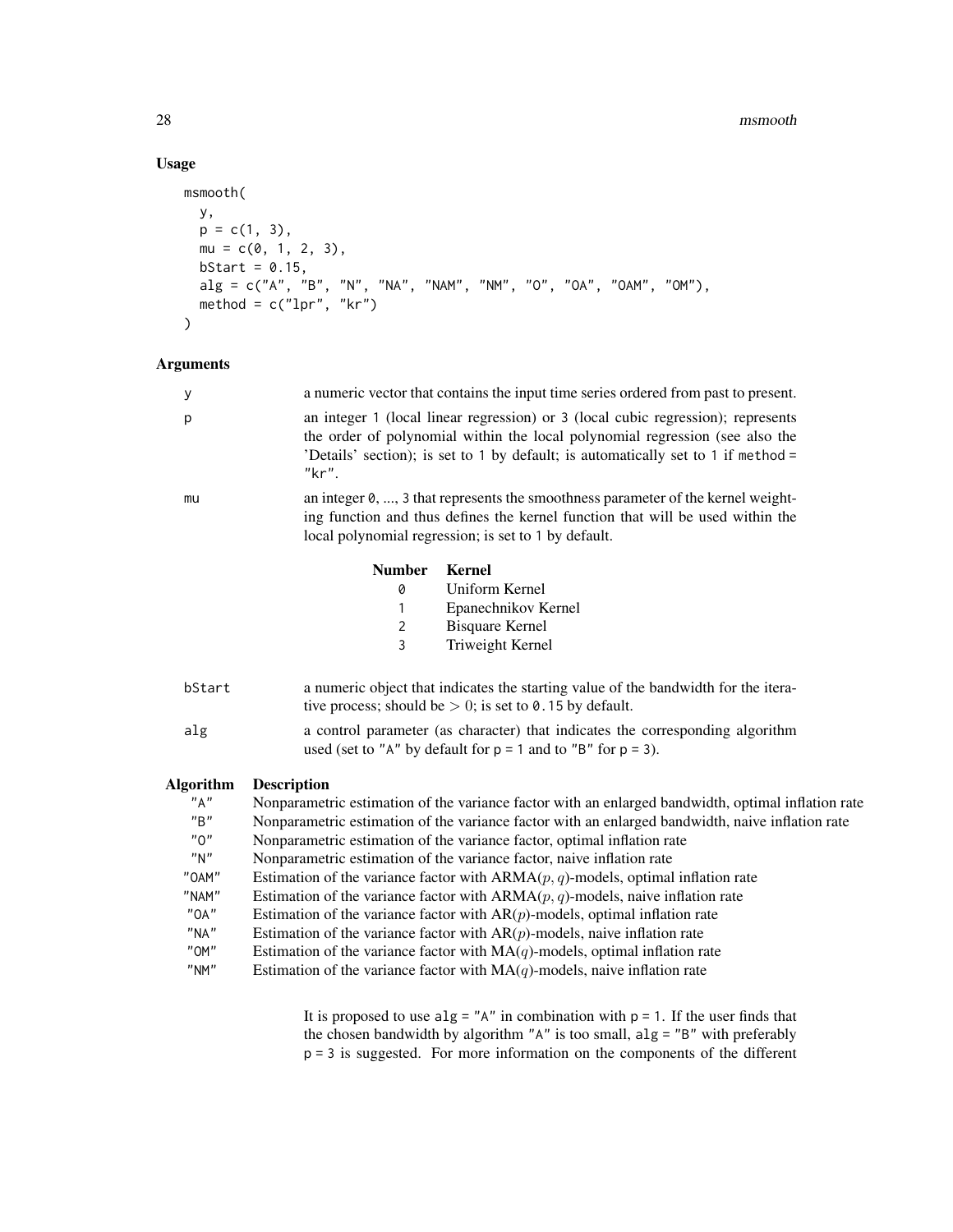#### <span id="page-28-0"></span>msmooth 29

algorithms, please consult [tsmooth](#page-50-1). method the smoothing approach; "lpr" represents the local polynomial regression, whereas

"kr" implements a kernel regression; is set to "lpr" by default.

#### Details

The trend is estimated based on the additive nonparametric regression model for an equidistant time series

$$
y_t = m(x_t) + \epsilon_t,
$$

where  $y_t$  is the observed time series,  $x_t$  is the rescaled time on the interval [0, 1],  $m(x_t)$  is a smooth and deterministic trend function and  $\epsilon_t$  are stationary errors with  $E(\epsilon_t) = 0$  and short-range dependence (see also Beran and Feng, 2002). With this function  $m(x_t)$  can be estimated without a parametric model assumption for the error series. Thus, after estimating and removing the trend, any suitable parametric model, e.g. an  $ARMA(p, q)$  model, can be fitted to the residuals (see [arima](#page-0-0)).

The iterative-plug-in (IPI) algorithm, which numerically minimizes the Asymptotic Mean Squared Error (AMISE), was proposed by Feng, Gries and Fritz (2020).

Define  $I[m^{(k)}] = \int_{c_b}^{d_b} [m^{(k)}(x)]^2 dx$ ,  $\beta_{(\nu,k)} = \int_{-1}^{1} u^k K_{(\nu,k)}(u) du$  and  $R(K) = \int_{-1}^{1} K_{(\nu,k)}^2(u) du$ , where p is the order of the polynomial,  $k = p + 1$  is the order of the asymptotically equivalent kernel,  $\nu$  is the order of the trend function's derivative,  $0 \le c_b < d_b \le 1$ ,  $c_f$  is the variance factor and  $K_{(\nu,k)}(u)$  the k-th order equivalent kernel obtained for the estimation of  $m^{(\nu)}$  in the interior.  $m^{(\nu)}$  is the *ν*-th order derivative ( $\nu = 0, 1, 2, ...$ ) of the nonparametric trend.

Furthermore, we define

$$
C_1 = \frac{I[m^{(k)}]\beta_{(\nu,k)}^2}{(k!)^2}
$$

and

$$
C_2 = \frac{2\pi c_f (d_b - c_b)R(K)}{nh^{2\nu + 1}}
$$

with  $h$  being the bandwidth and  $n$  being the number of observations. The AMISE is then

$$
AMISE(h) = h^{2(k-\nu)}C_1 + C_2.
$$

The function calculates suitable estimates for  $c_f$ , the variance factor, and  $I[m^{(k)}]$  over different iterations. In each iteration, a bandwidth is obtained in accordance with the AMISE that once more serves as an input for the following iteration. The process repeats until either convergence or the 40th iteration is reached. For further details on the asymptotic theory or the algorithm, please consult Feng, Gries and Fritz (2020) or Feng et al. (2019).

To apply the function, only few arguments are needed: a data input y, an order of polynomial p, a kernel function defined by the smoothness parameter mu, a starting value for the relative bandwidth bStart and a final smoothing method method. In fact, aside from the input vector y, every argument has a default setting that can be adjusted for the individual case. It is recommended to initially use the default values for p, alg and bStart and adjust them in the rare case of the resulting optimal bandwidth being either too small or too large. Theoretically, the initial bandwidth does not affect the selected optimal bandwidth. However, in practice local minima of the AMISE might exist and influence the selected bandwidth. Therefore, the default setting is b $Start = 0.15$ , which is a compromise between the starting values bStart =  $0.1$  for  $p = 1$  and bStart =  $0.2$  for  $p = 3$  that were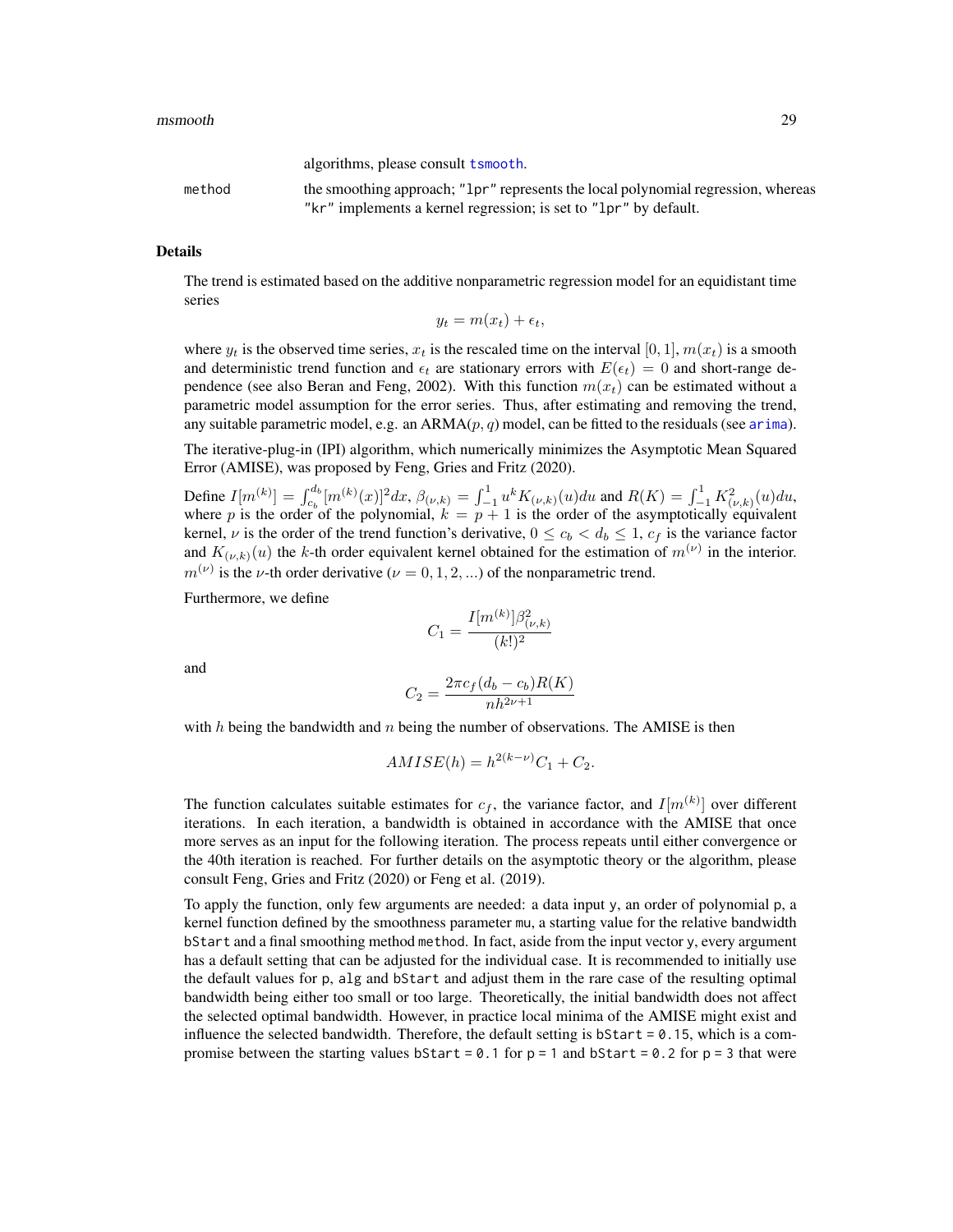proposed by Feng, Gries and Fritz (2020). In the rare case of a clearly unsuitable optimal bandwidth, a starting bandwidth that differs from the default value is a first possible approach to obtain a better result. Other argument adjustments can be tried as well. For more specific information on the input arguments consult the section *Arguments*.

When applying the function, an optimal bandwidth is obtained based on the IPI algorithm proposed by Feng, Gries and Fritz (2020). In a second step, the nonparametric trend of the series is calculated with respect to the chosen bandwidth and the selected regression method (1pf or kr). It is notable that p is automatically set to 1 for method  $=$  "kr". The output object is then a list that contains, among other components, the original time series, the estimated trend values and the series without the trend.

The default print method for this function delivers key numbers such as the iteration steps and the generated optimal bandwidth rounded to the fourth decimal. The exact numbers and results such as the estimated nonparametric trend series are saved within the output object and can be addressed via the \$ sign.

NOTE:

With package version 1.1.0, this function implements C++ code by means of the [Rcpp](#page-0-0) and [RcppArmadillo](#page-0-0) packages for better performance.

# Value

The function returns a list with different components:

- **AR.BIC** the Bayesian Information Criterion of the optimal  $AR(p)$  model when estimating the variance factor via autoregressive models (if calculated; calculated for alg = "OA" and alg  $=$  "NA").
- **ARMA.BIC** the Bayesian Information Criterion of the optimal  $ARMA(p, q)$  model when estimating the variance factor via autoregressive-moving-average models (if calculated; calculated for  $alg = "OAM"$  and  $alg = "NAM".$
- cb the percentage of omitted observations on each side of the observation period; always equal to 0.05.
- b0 the optimal bandwidth chosen by the IPI-algorithm.
- bb the boundary bandwidth method used within the IPI; always equal to 1.
- bStart the starting value of the (relative) bandwidth; input argument.
- bvc indicates whether an enlarged bandwidth was used for the variance factor estimation or not; depends on the chosen algorithm.
- cf0 the estimated variance factor; in contrast to the definitions given in the *Details* section, this object actually contains an estimated value of  $2\pi c_f$ , i.e. it corresponds to the estimated sum of autocovariances.
- cf0.AR the estimated variance factor obtained by estimation of autoregressive models (if calculated;  $alg = "OA"$  or "NA").
- cf0.ARMA the estimated variance factor obtained by estimation of autoregressive-moving-average models (if calculated; calculated for alg = "OAM" and alg = "NAM").
- cf0.LW the estimated variance factor obtained by Lag-Window Spectral Density Estimation following Bühlmann (1996) (if calculated; calculated for algorithms "A", "B", "O" and "N").

<span id="page-29-0"></span>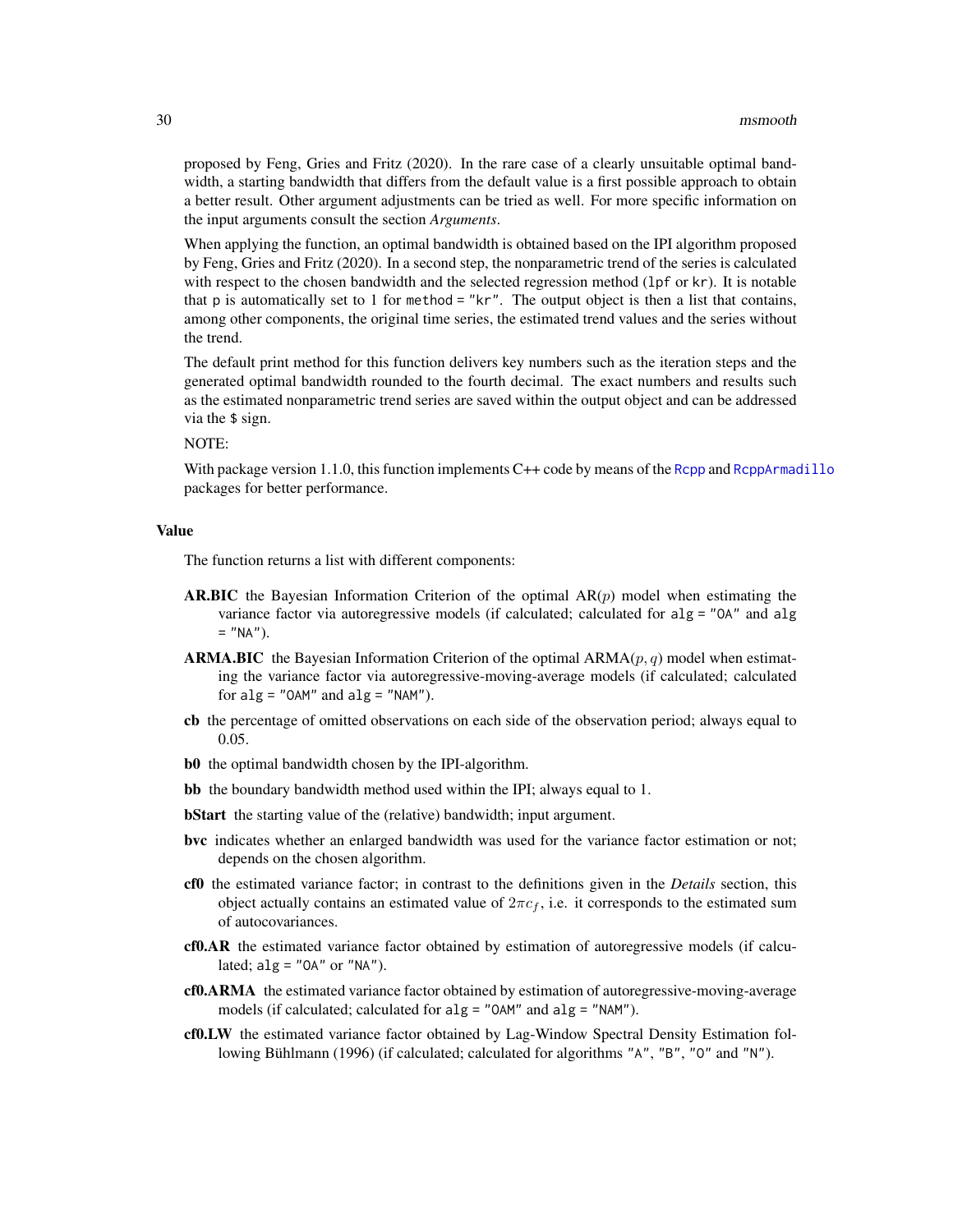- cf0.MA the estimated variance factor obtained by estimation of moving-average models (if calculated; calculated for  $alg = "OM"$  and  $alg = "NM"$ ).
- **I2** the estimated value of  $I[m^{(k)}]$ .
- InfR the setting for the inflation rate according to the chosen algorithm.
- iterations the bandwidths of the single iterations steps
- L0.opt the optimal bandwidth for the lag-window spectral density estimation (if calculated; calculated for algorithms "A", "B", "O" and "N").
- **MA.BIC** the Bayesian Information Criterion of the optimal  $MA(q)$  model when estimating the variance factor via moving-average models (if calculated; calculated for alg = "OM" and alg  $=$  "NM").

Mcf the estimation method for the variance factor estimation; depends on the chosen algorithm.

mu the smoothness parameter of the second order kernel; input argument.

- n the number of observations.
- niterations the total number of iterations until convergence.
- orig the original input series; input argument.
- **p.BIC** the order p of the optimal  $AR(p)$  or  $ARMA(p, q)$  model when estimating the variance factor via autoregressive or autoregressive-moving average models (if calculated; calculated for alg  $=$  "OA", alg  $=$  "NA", alg  $=$  "OAM" and alg  $=$  "NAM").
- p the order of polynomial used in the IPI-algorithm; also used for the final smoothing, if method = "lpr"; input argument.
- **q.BIC** the order q of the optimal  $MA(q)$  or  $ARMA(p, q)$  model when estimating the variance factor via moving-average or autoregressive-moving average models (if calculated; calculated for  $alg = "OM", alg = "NM", alg = "OAM" and alg = "NAM").$
- res the estimated residual series.
- v the considered order of derivative of the trend; is always zero for this function.
- ws the weighting system matrix used within the local polynomial regression; this matrix is a condensed version of a complete weighting system matrix; in each row of ws, the weights for conducting the smoothing procedure at a specific observation time point can be found; the first  $[nb + 0.5]$  rows, where *n* corresponds to the number of observations, *b* is the bandwidth considered for smoothing and [.] denotes the integer part, contain the weights at the  $[nb+0.5]$ left-hand boundary points; the weights in row  $[nb + 0.5] + 1$  are representative for the estimation at all interior points and the remaining rows contain the weights for the right-hand boundary points; each row has exactly  $2[nb+0.5] + 1$  elements, more specifically the weights for observations of the nearest  $2[nb + 0.5] + 1$  time points; moreover, the weights are normalized, i.e. the weights are obtained under consideration of the time points  $x_t = t/n$ , where  $t = 1, 2, ..., n$ .

ye the nonparametric estimates of the trend.

#### Author(s)

- Yuanhua Feng (Department of Economics, Paderborn University), Author of the Algorithms Website: <https://wiwi.uni-paderborn.de/en/dep4/feng/>
- Dominik Schulz (Research Assistant) (Department of Economics, Paderborn University), Package Creator and Maintainer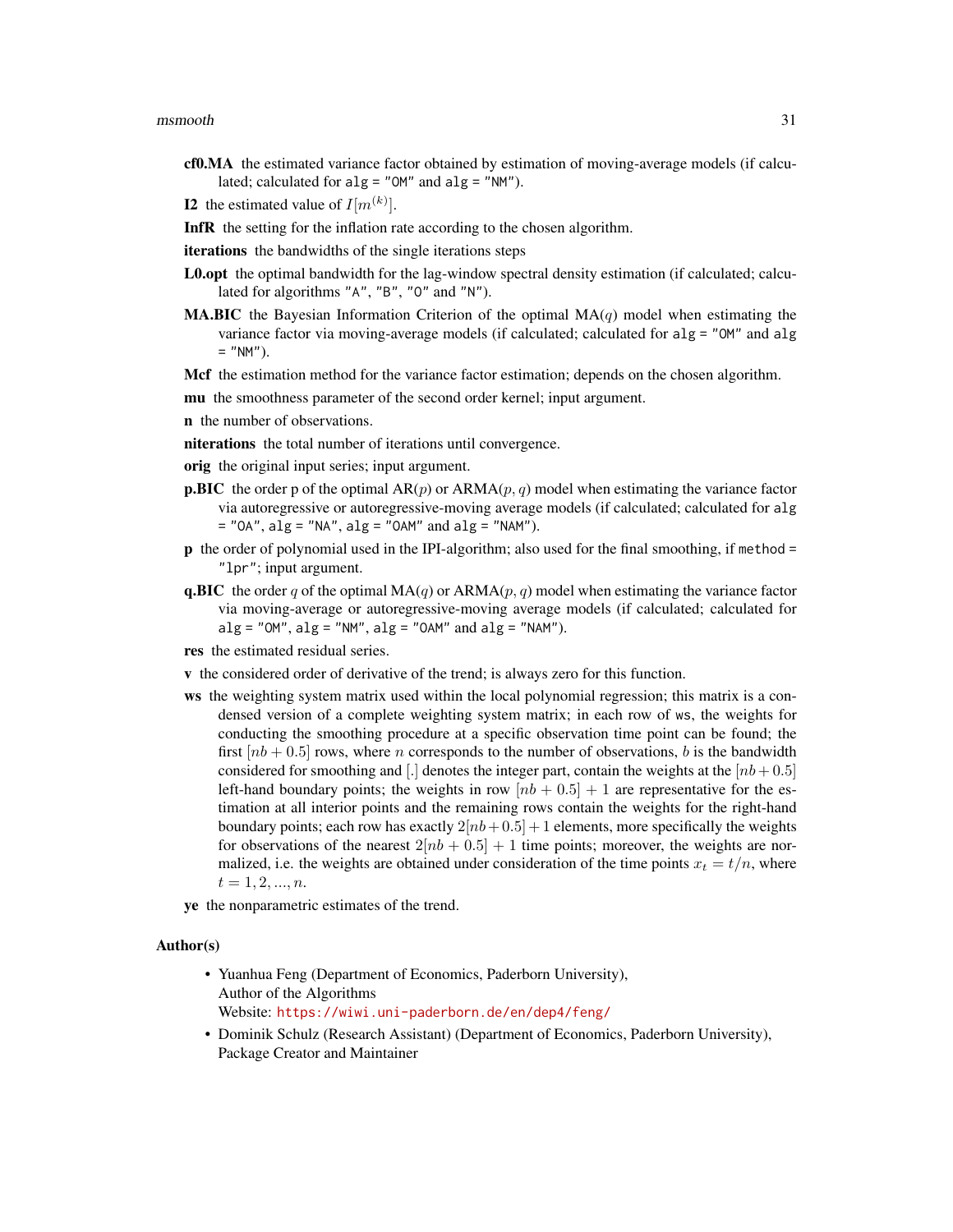#### References

Beran, J. and Feng, Y. (2002). Local polynomial fitting with long-memory, short-memory and antipersistent errors. Annals of the Institute of Statistical Mathematics, 54(2), 291-311.

Bühlmann, P. (1996). Locally adaptive lag-window spectral estimation. Journal of Time Series Analysis, 17(3), 247-270.

Feng, Y., Gries, T. and Fritz, M. (2020). Data-driven local polynomial for the trend and its derivatives in economic time series. Journal of Nonparametric Statistics, 32:2, 510-533.

Feng, Y., Gries, T., Letmathe, S. and Schulz, D. (2019). The smoots package in R for semiparametric modeling of trend stationary time series. Discussion Paper. Paderborn University. Unpublished.

# Examples

```
### Example 1: US-GDP ###
# Logarithm of test data
# -> the logarithm of the data is assumed to follow the additive model
test_data <- gdpUS
y <- log(test_data$GDP)
# Applied msmooth function for the trend
results \leq msmooth(y, p = 1, mu = 1, bStart = 0.1, alg = "A", method = "lpr")
res <- results$res
ye <- results$ye
# Plot of the results
t \leq - seq(from = 1947, to = 2019.25, by = 0.25)
matplot(t, cbind(y, ye), type = "ll", lty = c(3, 1), col = c(1, "red"),
 xlab = "Years", ylab = "Log-Quartlery US-GDP",
 main = "Log-Quarterly US-GDP vs. Trend, Q1 1947 - Q2 2019")
legend("bottomright", legend = c("Original series", "Estimated trend"),
 fill = c(1, "red"), cex = 0.7)
results
## Not run:
### Example 2: German Stock Index ###
# The following procedure can be considered, if (log-)returns are assumed
# to follow a model from the general class of semiparametric GARCH-type
# models (including Semi-GARCH, Semi-Log-GARCH and Semi-APARCH models among
# others) with a slowly changing variance over time due to a deterministic,
# nonparametric scale function.
# Obtain the logarithm of the squared returns
returns <- diff(log(dax$Close)) # (log-)returns
rt <- returns - mean(returns) # demeaned (log-)returns
yt \langle -1 \text{log}(\text{rt}^2) # logarithm of the squared returns
# Apply 'smoots' function to the log-data, because the logarithm of
# the squared returns follows an additive model with a nonparametric trend
# function, if the returns are assumed to follow a semiparametric GARCH-type
```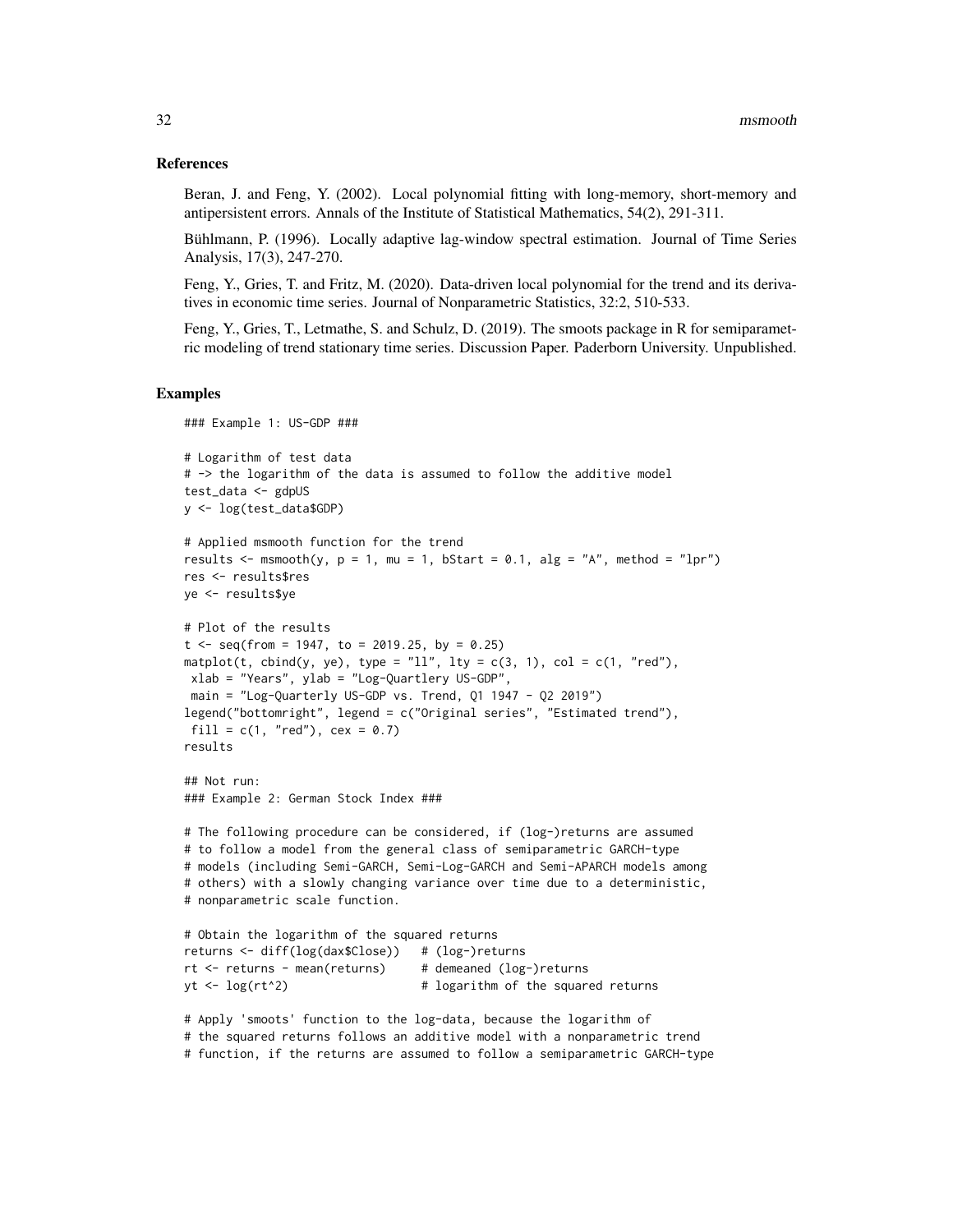#### <span id="page-32-0"></span>normCast 33

# model.

```
# In this case, the setting 'alg = "A"' is used in combination with p = 3, as
# the resulting estimates appear to be more suitable than for 'alg = "B"'.
est \leftarrow msmooth(yt, p = 3, alg = "A")
m_xt <- est$ye # estimated trend values
# Obtain the standardized returns 'eps' and the scale function 'scale.f'
res <- est$res # the detrended log-data
C \leftarrow -\log(\text{mean}(\exp(\text{res}))) # an estimate of a constant value needed
                                # for the retransformation
scale.f <- exp((m_xt - C) / 2) # estimated values of the scale function in
                                # the returns
eps <- rt / scale.f # the estimated standardized returns
# -> 'eps' can now be analyzed by any suitable GARCH-type model.
# The total volatilities are then the product of the conditional
# volatilities obtained from 'eps' and the scale function 'scale.f'.
## End(Not run)
```
<span id="page-32-1"></span>normCast *Forecasting Function for ARMA Models under Normally Distributed Innovations*

# **Description**

Point forecasts and the respective forecasting intervals for autoregressive- moving-average (ARMA) models can be calculated, the latter under the assumption of normally distributed innovations, by means of this function.

#### Usage

```
normCast(
  X,
 p = NULL,q = NULL,
  include.mean = FALSE,
  h = 1,
  alpha = 0.95,
  plot = FALSE,
  ...
\lambda
```
# Arguments

X a numeric vector that contains the time series that is assumed to follow an ARMA model ordered from past to present.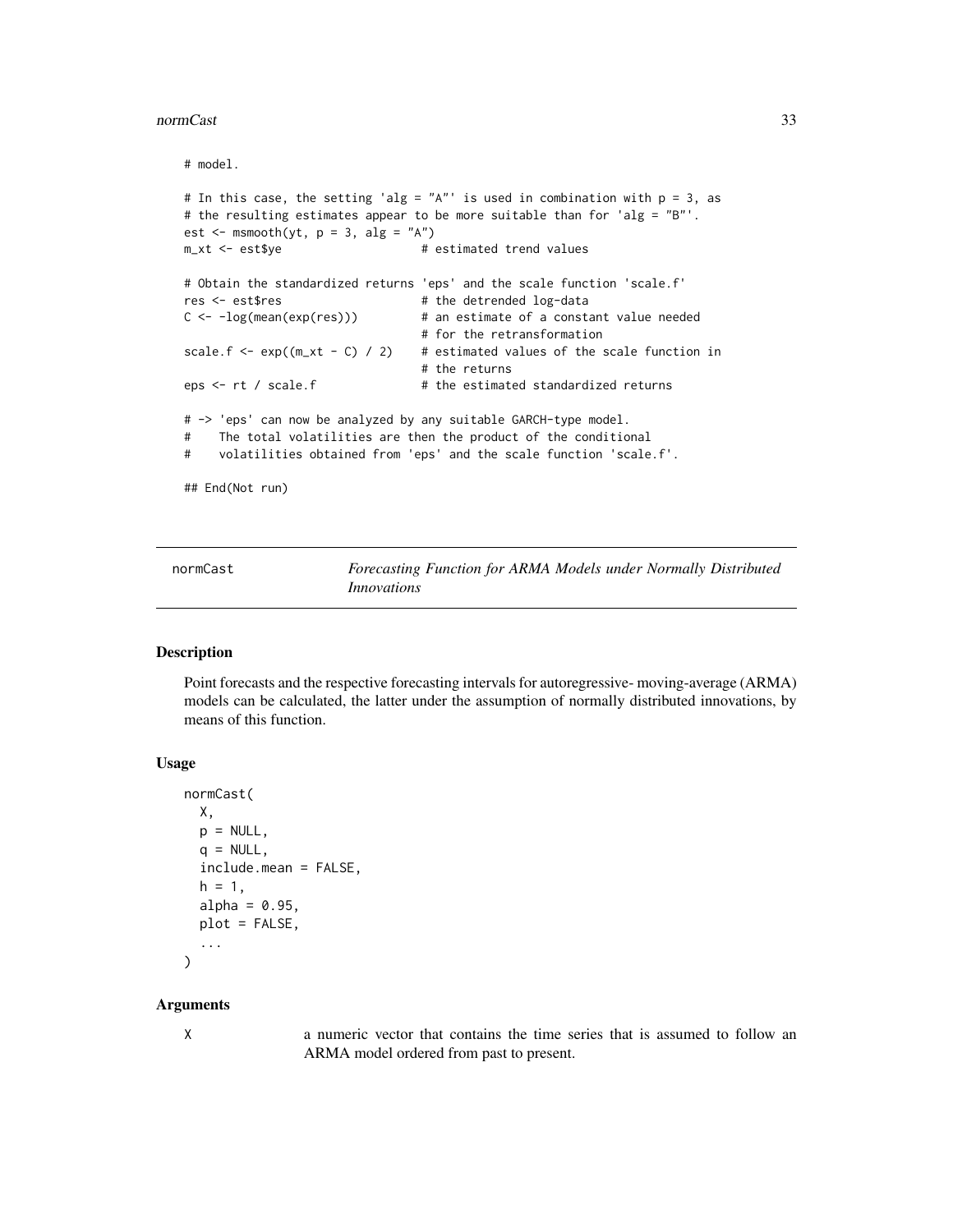| р            | an integer value $\geq$ 0 that defines the AR order p of the underlying ARMA(p, q)<br>model within X; is set to NULL by default; if no value is passed to p but one is<br>passed to q, p is set to 0; if both p and q are NULL, optimal orders following the<br>BIC for $0 \le p, q \le 5$ are chosen; is set to NULL by default; decimal numbers<br>will be rounded off to integers.                                                                                                                                                                          |
|--------------|----------------------------------------------------------------------------------------------------------------------------------------------------------------------------------------------------------------------------------------------------------------------------------------------------------------------------------------------------------------------------------------------------------------------------------------------------------------------------------------------------------------------------------------------------------------|
| q            | an integer value $\geq$ 0 that defines the MA order q of the underlying ARMA(p, q)<br>model within X; is set to NULL by default; if no value is passed to q but one is<br>passed to p, q is set to 0; if both p and q are NULL, optimal orders following the<br>BIC for $0 \le p, q \le 5$ are chosen; is set to NULL by default; decimal numbers<br>will be rounded off to integers.                                                                                                                                                                          |
| include.mean | a logical value; if set to TRUE, the mean of the series is also estimated; if set to<br>FALSE, $E(X_t) = 0$ is assumed; is set to FALSE by default.                                                                                                                                                                                                                                                                                                                                                                                                            |
| h            | an integer that represents the forecasting horizon; if $n$ is the number of obser-<br>vations, point forecasts and forecasting intervals will be obtained for the time<br>points $n + 1$ to $n + h$ ; is set to 1 by default; decimal numbers will be rounded<br>off to integers.                                                                                                                                                                                                                                                                              |
| alpha        | a numeric vector of length 1 with $0 <$ alpha $<$ 1; the forecasting intervals will<br>be obtained based on the confidence level (100a1pha)-percent; is set to $alpha =$<br>0.95 by default, i.e., a 95-percent confidence level.                                                                                                                                                                                                                                                                                                                              |
| plot         | a logical value that controls the graphical output; for plot = TRUE, the original<br>series with the obtained point forecasts as well as the forecasting intervals will<br>be plotted; for the default $plot = FALSE$ , no plot will be created.                                                                                                                                                                                                                                                                                                               |
|              | additional arguments for the standard plot function, e.g., x1im, type, ; ar-<br>guments with respect to plotted graphs, e.g., the argument col, only affect the<br>original series X; please note that in accordance with the argument x (lower case)<br>of the standard plot function, an additional numeric vector with time points can<br>be implemented via the argument x (lower case). x should be valid for the sam-<br>ple observations only, i.e. $length(x) == length(X)$ should be TRUE, as future<br>time points will be calculated automatically. |

# Details

This function is part of the smoots package and was implemented under version 1.1.0. For a given time series  $X[t]$ ,  $t = 1, 2, ..., n$ , the point forecasts and the respective forecasting intervals will be calculated. It is assumed that the series follows an  $ARMA(p, q)$  model

$$
X_t - \mu = \epsilon_t + \beta_1 (X_{t-1} - \mu) + \dots + \beta_p (X_{t-p} - \mu) + \alpha_1 \epsilon_{t-1} + \dots + \alpha_q \epsilon_{t-q},
$$

where  $\alpha_j$  and  $\beta_i$  are real numbers (for  $i = 1, 2, ..., p$  and  $j = 1, 2, ..., q$ ) and  $\epsilon_t$  are i.i.d. (identically and independently distributed) random variables with zero mean and constant variance.  $\mu$  is equal to  $E(X_t)$ .

The point forecasts and forecasting intervals for the future periods  $n + 1, n + 2, ..., n + h$  will be obtained. With respect to the point forecasts  $\hat{X}_{n+k}$ , where  $\hat{k} = 1, 2, ..., h$ ,

$$
\hat{X}_{n+k} = \hat{\mu} + \sum_{i=1}^{p} \hat{\beta}_i (X_{n+k-i} - \hat{\mu}) + \sum_{j=1}^{q} \hat{\alpha}_j \hat{\epsilon}_{n+k-j}
$$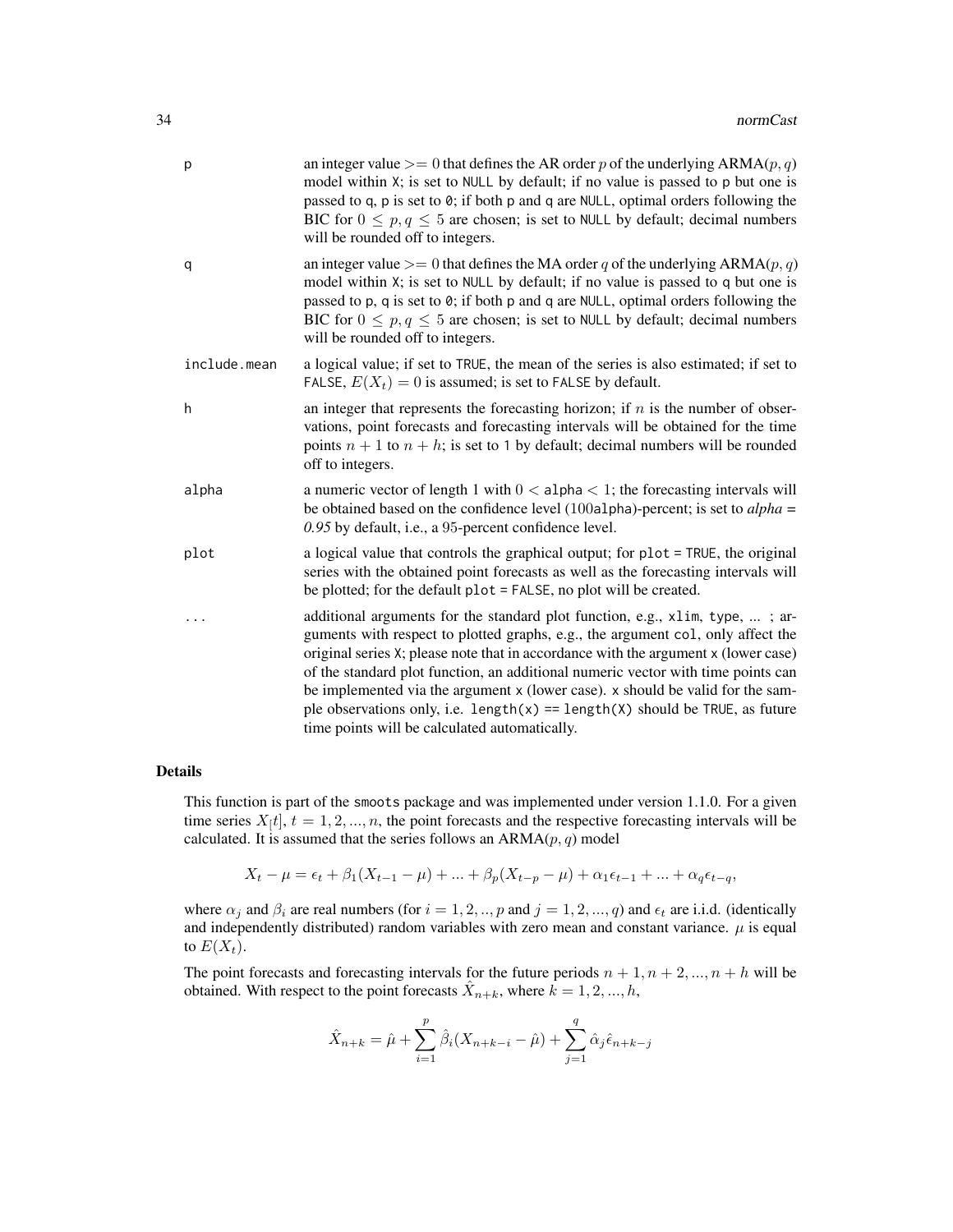#### <span id="page-34-0"></span>normCast 35

with  $X_{n+k-i} = \hat{X}_{n+k-i}$  for  $n+k-i > n$  and  $\hat{\epsilon}_{n+k-j} = E(\epsilon_t) = 0$  for  $n+k-j > n$  will be applied.

The forecasting intervals on the other hand are obtained under the assumption of normally distributed innovations. Let  $q(c)$  be the 100c-percent quantile of the standard normal distribution. The 100a-percent forecasting interval at a point  $n + k$ , where  $k = 1, 2, ..., h$ , is given by

$$
[\hat{X}_{n+k} - q(a_r)s_k, \hat{X}_{n+k} + q(a_r)s_k]
$$

with  $s_k$  being the standard deviation of the forecasting error at the time point  $n + k$  and with  $a_r = 1 - (1 - a)/2$ . For ARMA models with normal innovations, the variance of the forecasting error can be derived from the  $MA(\infty)$  representation of the model. It is

$$
\sigma_{\epsilon}^2 \sum_{i=0}^{k-1} d_i^2,
$$

where  $d_i$  are the coefficients of the MA( $\infty$ ) representation and  $\sigma_{\epsilon}^2$  is the innovation variance.

The function normCast allows for different adjustments to the forecasting progress. At first, a vector with the values of the observed time series ordered from past to present has to be passed to the argument X. Orders  $p$  and  $q$  of the underlying ARMA process can be defined via the arguments p and q. If only one of these orders is inserted by the user, the other order is automatically set to 0. If none of these arguments are defined, the function will choose orders based on the Bayesian Information Criterion (BIC) for  $0 \le p, q \le 5$ . Via the logical argument include. mean the user can decide, whether to consider the mean of the series within the estimation process. Furthermore, the argument h allows for the definition of the maximum future time point  $n + h$ . Point forecasts and forecasting intervals will be returned for the time points  $n+1$  to  $n+h$ . Another argument is alpha, which is the equivalent of the confidence level considered within the calculation of the forecasting intervals, i.e., the quantiles  $(1 - \alpha)$  and  $1 - (1 - \alpha)$  and  $\alpha$  and  $\beta$  and  $\beta$  and  $\alpha$  is a forecasting intervals will be obtained.

For simplicity, the function also incorporates the possibility to directly create a plot of the output, if the argument plot is set to TRUE. By the additional and optional arguments ..., further arguments of the standard plot function can be implemented to shape the returned plot.

NOTE: Within this function, the [arima](#page-0-0) function of the stats package with its method "CSS-ML" is used throughout for the estimation of ARMA models.

# Value

The function returns a 3 by  $h$  matrix with its columns representing the future time points and the point forecasts, the lower bounds of the forecasting intervals and the upper bounds of the forecasting intervals as the rows. If the argument plot is set to TRUE, a plot of the forecasting results is created.

# Author(s)

• Dominik Schulz (Research Assistant) (Department of Economics, Paderborn University), Package Creator and Maintainer

#### References

Feng, Y., Gries, T. and Fritz, M. (2020). Data-driven local polynomial for the trend and its derivatives in economic time series. Journal of Nonparametric Statistics, 32:2, 510-533.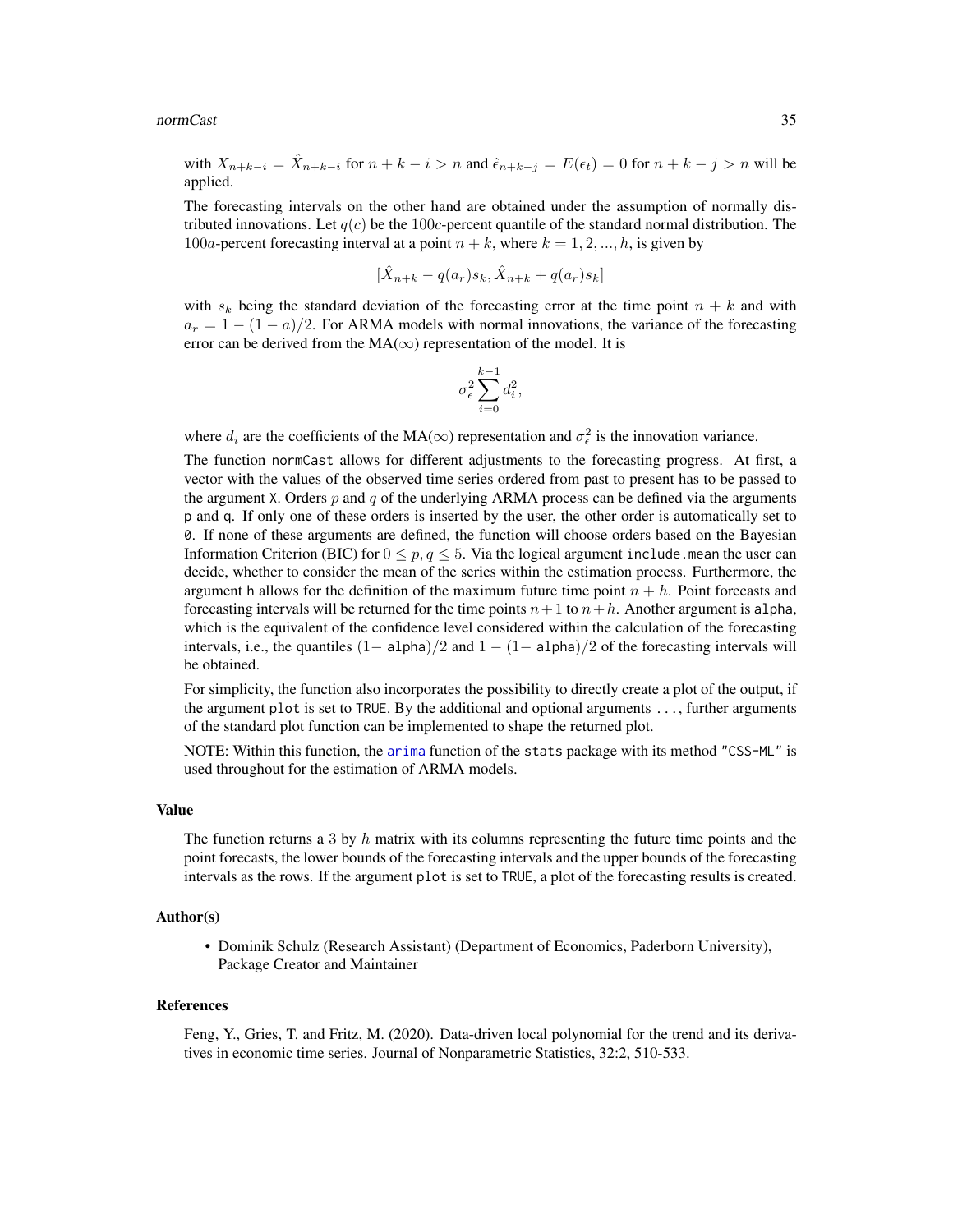<span id="page-35-0"></span>Feng, Y., Gries, T., Letmathe, S. and Schulz, D. (2019). The smoots package in R for semiparametric modeling of trend stationary time series. Discussion Paper. Paderborn University. Unpublished.

Feng, Y., Gries, T., Fritz, M., Letmathe, S. and Schulz, D. (2020). Diagnosing the trend and bootstrapping the forecasting intervals using a semiparametric ARMA. Discussion Paper. Paderborn University. Unpublished.

Fritz, M., Forstinger, S., Feng, Y., and Gries, T. (2020). Forecasting economic growth processes for developing economies. Unpublished.

#### Examples

### Example 1: Simulated ARMA process ###

```
# Simulation of the underlying process
n < -2000n.start = 1000
set.seed(21)
X \le -\arima.sim(model = list(ar = c(1.2, -0.7), ma = 0.63), n = n,rand.gen = rnorm, n.start = n.start) + 7.7
# Application of normCast()
result \le- normCast(X = X, p = 2, q = 1, include.mean = TRUE, h = 5,
 plot = TRUE, xlim = c(1971, 2005), col = "deepskyblue4",type = "b", lty = 3, pch = 16, main = "Exemplary title")
result
```
<span id="page-35-1"></span>

|  | optOrd |
|--|--------|
|  |        |

**Optimal Order Selection** 

# Description

From a matrix with values of an information criterion for different orders  $p$  and  $q$  of an autoregressivemoving-average (ARMA) model, the optimal orders are selected.

#### Usage

```
optOrd(mat, restr = NULL, sFUN = min)
```
# Arguments

| mat   | a numeric matrix, whose rows represent the AR orders $p = 0, 1, , p_{max}$ and                                                                                                                                                                                                |
|-------|-------------------------------------------------------------------------------------------------------------------------------------------------------------------------------------------------------------------------------------------------------------------------------|
|       | whose columns represent the MA orders $q = 0, 1, q_{max}$ ; the elements of the                                                                                                                                                                                               |
|       | matrix are then the values of an information criterion calculated for ARMA                                                                                                                                                                                                    |
|       | models with the different order combinations; a matrix returned by the function<br>critMatrix of the smoots package shares these characteristics.                                                                                                                             |
| restr | a single expression (not a character object) that defines further restrictions; the<br>standard logical operators, e.g. $\ge$ =, & or ==, can be used; refer to the rows with<br>p and to the columns with q; is set to NULL by default, i.e. no restrictions are<br>imposed. |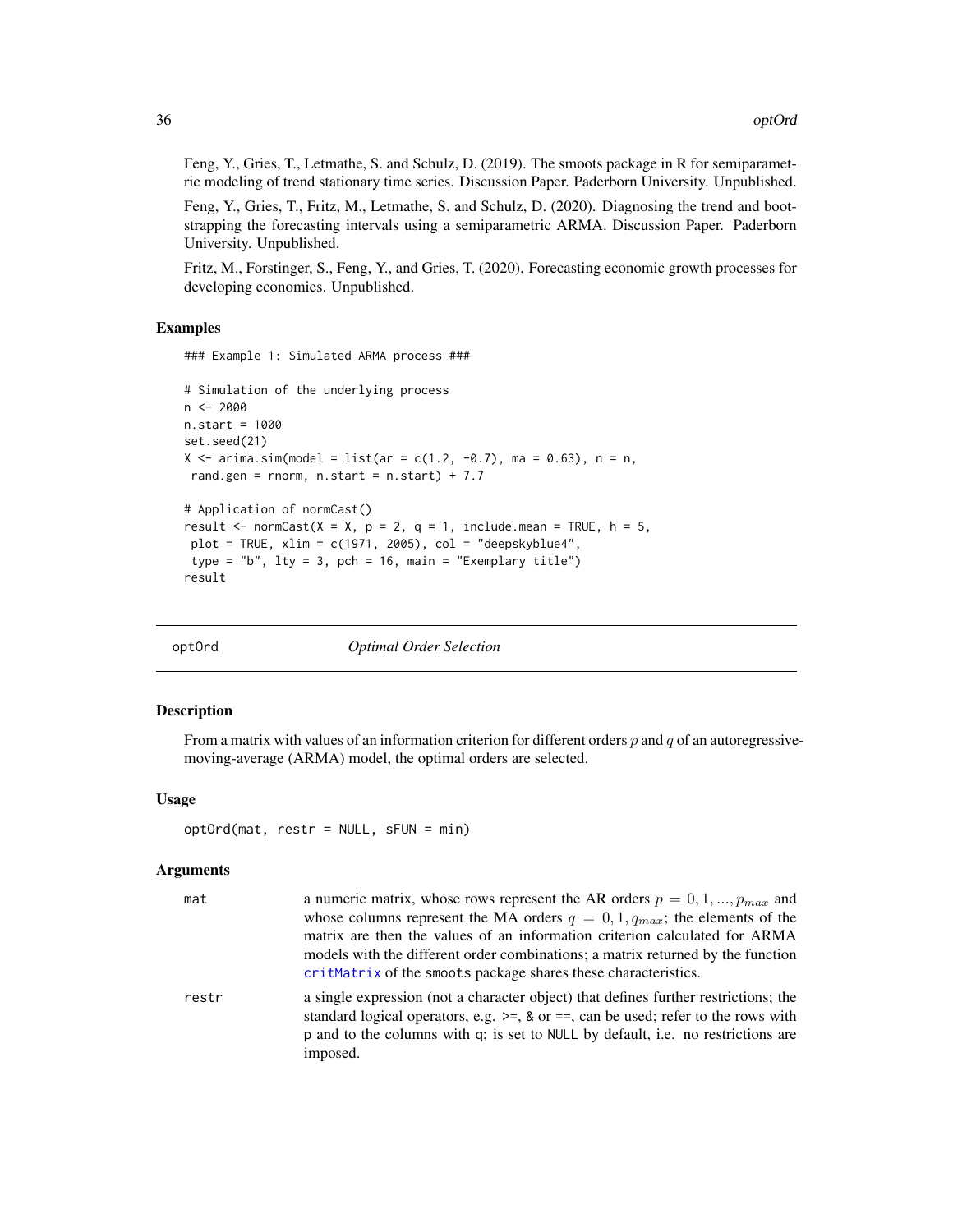# <span id="page-36-0"></span>plot.smoots 37

| sFUN | the selection function: is set to min, i.e. the minimal value that meets the restric- |
|------|---------------------------------------------------------------------------------------|
|      | tions restr is selected and the corresponding orders $p$ and $q$ are returned.        |

# Details

Given a matrix mat filled with the values of an information criterion for different estimated  $ARMA(p, q)$ models, where the rows represent different orders  $p = 0, 1, ..., p_{max}$  and where the columns represent the orders  $q = 0, 1, ..., q_{max}$ , the function returns a vector with the optimal orders p and q. Further selection restrictions can be passed to the argument restr as an expression. To implement a restriction, the rows and columns are addressed via p and q, respectively. Moreover, standard boolean operators such as ==, >= or & can be used. See the Section *Examples* for examples of different restrictions. In many cases, the minimum value of a criterion is considered to indicate the best model. However, in some other cases a different selection approach might be appropriate. Therefore, a selection function can be considered by means of the argument sFUN. The default is sFUN = [min](#page-0-0), i.e. the function min is applied to select the optimal orders.

#### Value

The function returns a vector with two elements. The first element is the optimal order  $p$ , whereas the second element is the selected optimal order  $q$ .

# Author(s)

• Sebastian Letmathe (Scientific Employee) (Department of Economics, Paderborn University),

#### Examples

```
## Not run:
set.seed(21)
Xt <- arima.sim(model = list(ar = c(1.2, -0.5), ma = 0.7), n = 1000) + 7
mat <- smoots::critMatrix(Xt)
optOrd(mat) # without restrictions
optOrd(mat, p \leq q) # with one restriction
optOrd(mat, p \ge 1 & q \ge 4) # with two restrictions
```
## End(Not run)

plot.smoots *Plot Method for the Package 'smoots'*

# Description

This function regulates how objects created by the package smoots are plotted.

#### Usage

```
## S3 method for class 'smoots'
plot(x, t = NULL, rescale = TRUE, ...)
```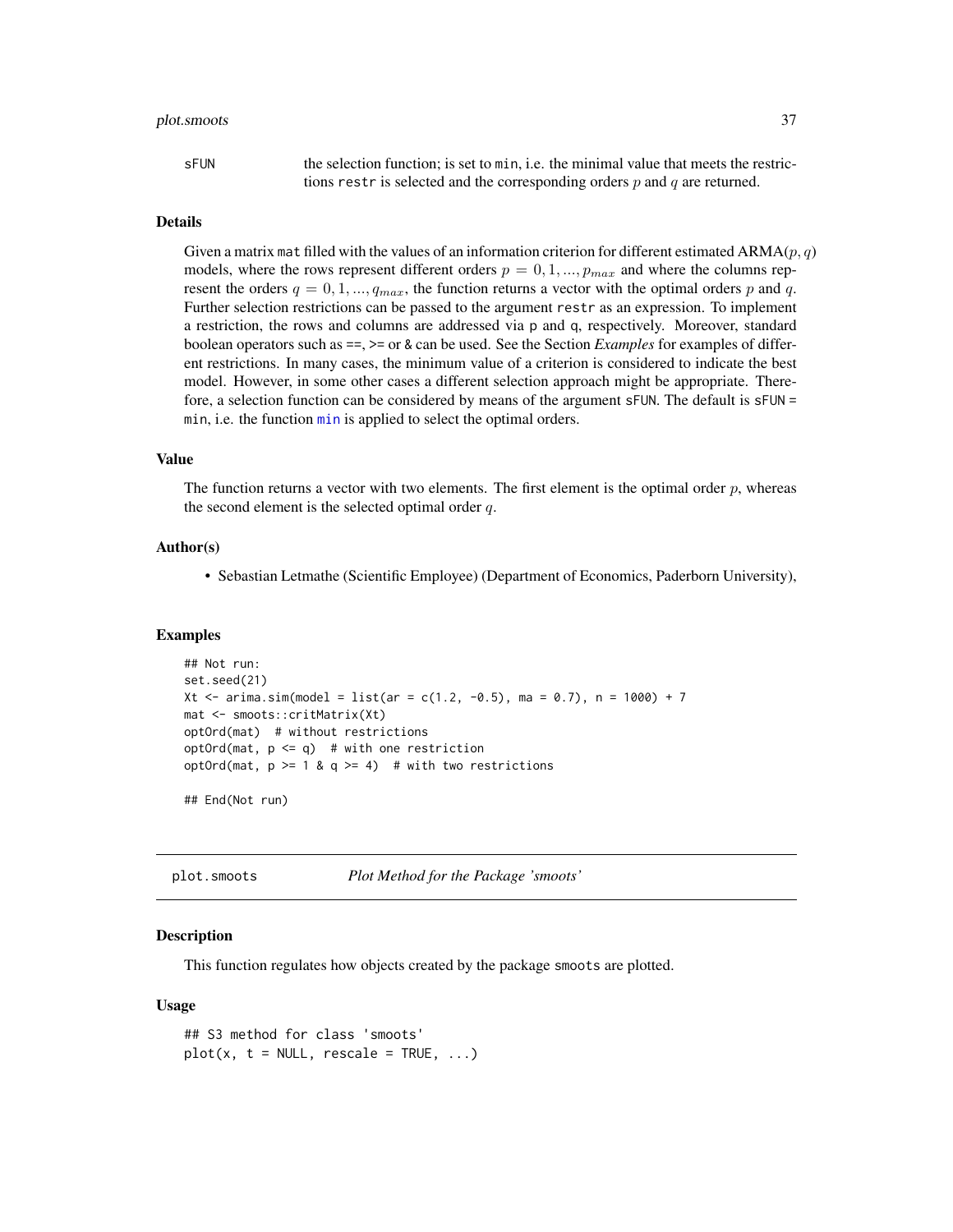# <span id="page-37-0"></span>Arguments

| $\mathsf{x}$ | an input object of class smoots.                                                                                                                                                                    |
|--------------|-----------------------------------------------------------------------------------------------------------------------------------------------------------------------------------------------------|
| t            | an optional vector with time points that will be considered for the x-axis within<br>the plot; is set to NULL by default and uses a vector 1: length (x\$ye) for time<br>points.                    |
| rescale      | a single logical value; is set to TRUE by default; if the output of a derivative<br>estimation process is passed to $x$ and if $rescale = TRUE$ , the estimates will be<br>rescaled according to t. |
|              | additional arguments of the standard plot method.                                                                                                                                                   |

# Value

None

# Author(s)

• Dominik Schulz (Research Assistant) (Department of Economics, Paderborn University), Package Creator and Maintainer

| print.smoots | Print Method for the Package 'smoots' |  |
|--------------|---------------------------------------|--|
|              |                                       |  |

# Description

This function regulates how objects created by the package smoots are printed.

# Usage

```
## S3 method for class 'smoots'
print(x, \ldots)
```
# Arguments

|                         | an input object of class smoots.                                                  |
|-------------------------|-----------------------------------------------------------------------------------|
| $\cdot$ $\cdot$ $\cdot$ | included for compatibility; additional arguments will however not affect the out- |
|                         | put.                                                                              |

# Value

None

# Author(s)

• Dominik Schulz (Research Assistant) (Department of Economics, Paderborn University), Package Creator and Maintainer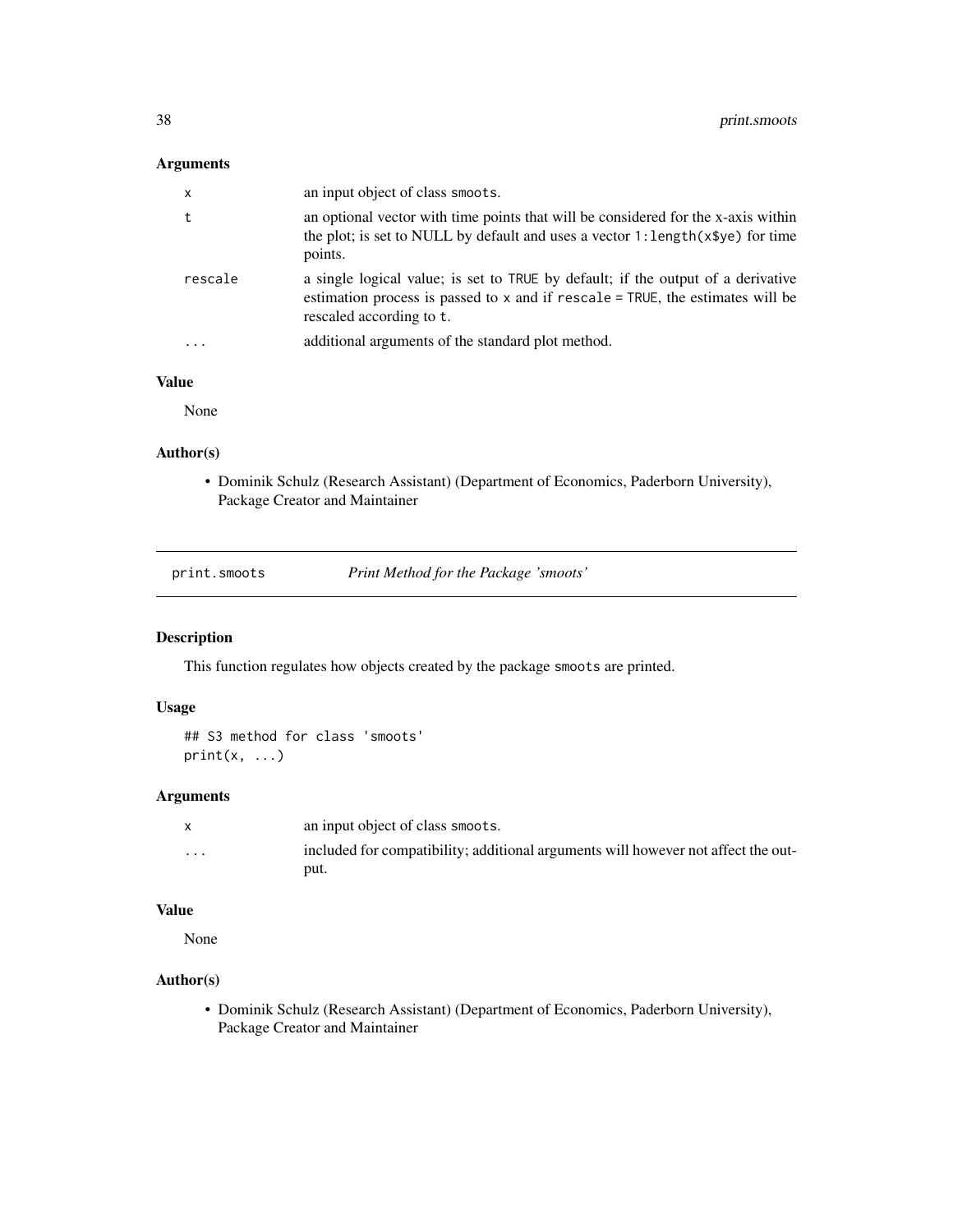<span id="page-38-1"></span><span id="page-38-0"></span>

# Description

The estimation functions of the smoots package estimate the nonparametric trend function or its derivatives on the rescaled time interval  $[0, 1]$ . With this function the derivative estimates can be rescaled in accordance with a given vector with time points.

# Usage

 $rescale(y, x = seq_along(y), y = 1)$ 

# Arguments

| y            | a numeric vector or matrix with the derivative estimates obtained for time points<br>on the interval $[0, 1]$ ; pass the list element ye of the output of the functions<br>dsmooth or gsmooth (if the argument $v > 0$ ) to this argument. |
|--------------|--------------------------------------------------------------------------------------------------------------------------------------------------------------------------------------------------------------------------------------------|
| $\mathsf{x}$ | a numeric vector of length $\text{length}(y)$ with the actual (equidistant) time points<br>ordered from past to present; the default is $seq\_along(y)$ .                                                                                  |
| $\mathsf{v}$ | the order of derivative that is implemented for $y$ ; the default is 1.                                                                                                                                                                    |

# Details

The derivative estimation process is based on the additive time series model

$$
y_t = m(x_t) + \epsilon_t,
$$

where  $y_t$  is the observed time series with equidistant design,  $x_t$  is the rescaled time on [0, 1],  $m(x_t)$ is a smooth and deterministic trend function and  $\epsilon_t$  are stationary errors with E(eps [t]) = 0 (see also Beran and Feng, 2002). Since the estimates of the main smoothing functions in smoots are obtained with regard to the rescaled time points  $x_t$ , the derivative estimates returned by these functions are valid for  $x_t$  only. Thus, by passing the returned estimates to the argument y, a vector with the actual time points to the argument x and the order of derivative of y to the argument v, a rescaled estimate series is calculated and returned. The function can also be combined with the numeric output of [confBounds](#page-6-1).

Note that the trend estimates, even though they are also obtained for the rescaled time points  $x_t$ , are still valid for the actual time points.

### Value

A numeric vector with the rescaled derivative estimates is returned.

#### Author(s)

• Dominik Schulz (Research Assistant) (Department of Economics, Paderborn University), Package Creator and Maintainer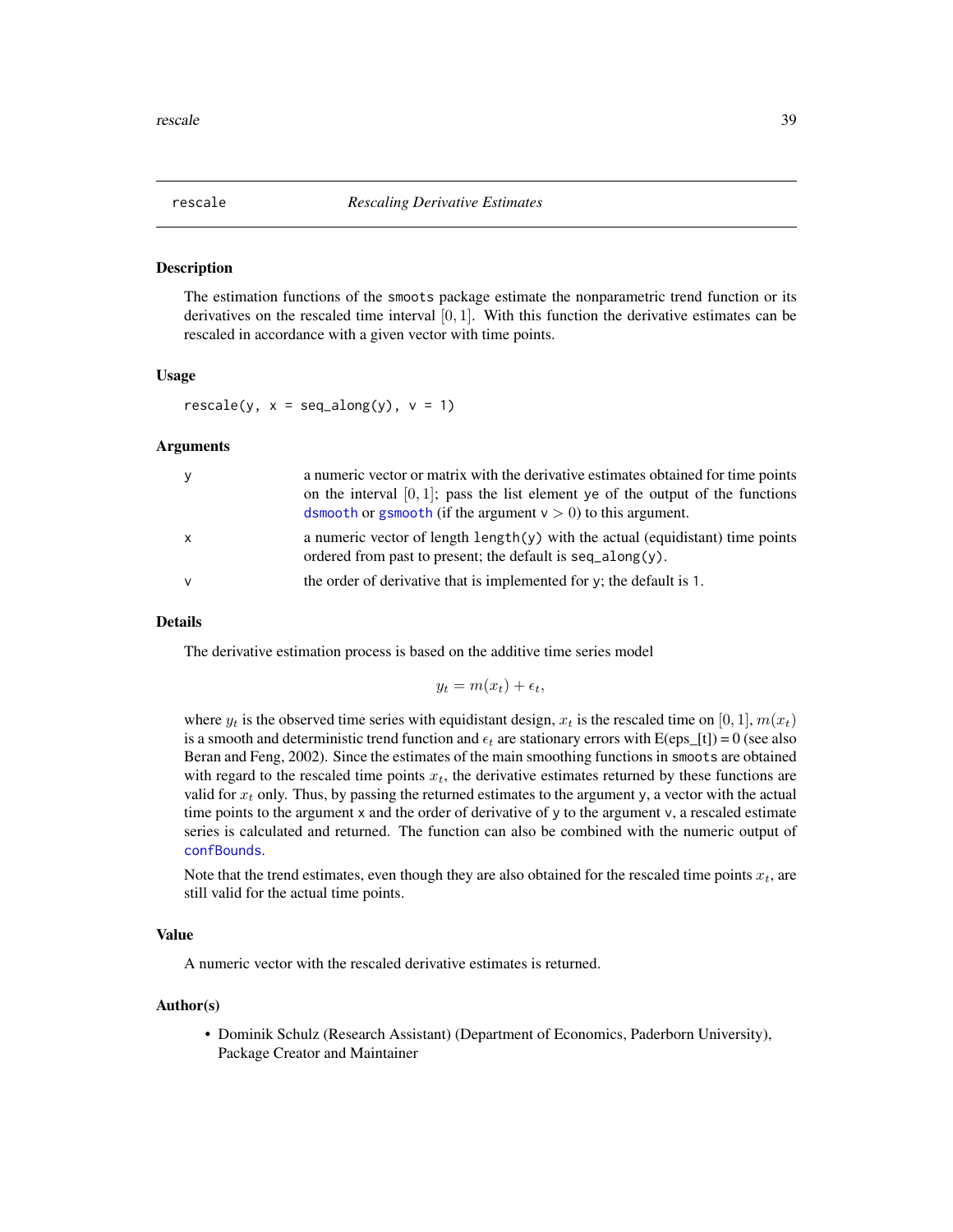# Examples

```
data <- smoots::gdpUS
Xt <- log(data$GDP)
time \leq seq(from = 1947.25, to = 2019.5, by = 0.25)
d_est <- smoots::dsmooth(Xt)
ye_rescale <- smoots::rescale(d_est$ye, x = time, v = 1)
plot(time, ye_rescale, type = "l", main = "", ylab = "", xlab = "Year")
```
residuals.smoots *Extract Model Residuals*

# Description

Generic function which extracts model residuals from a smoots class object. Both residuals and its abbreviated form resid can be called.

# Usage

## S3 method for class 'smoots' residuals(object, ...)

# Arguments

| object   | an object from the smoots class.                    |
|----------|-----------------------------------------------------|
| $\cdots$ | included for consistency with the generic function. |

# Value

Residuals extracted from a smoots class object.

# Author(s)

• Sebastian Letmathe (Scientific Employee) (Department of Economics, Paderborn University),

<span id="page-39-0"></span>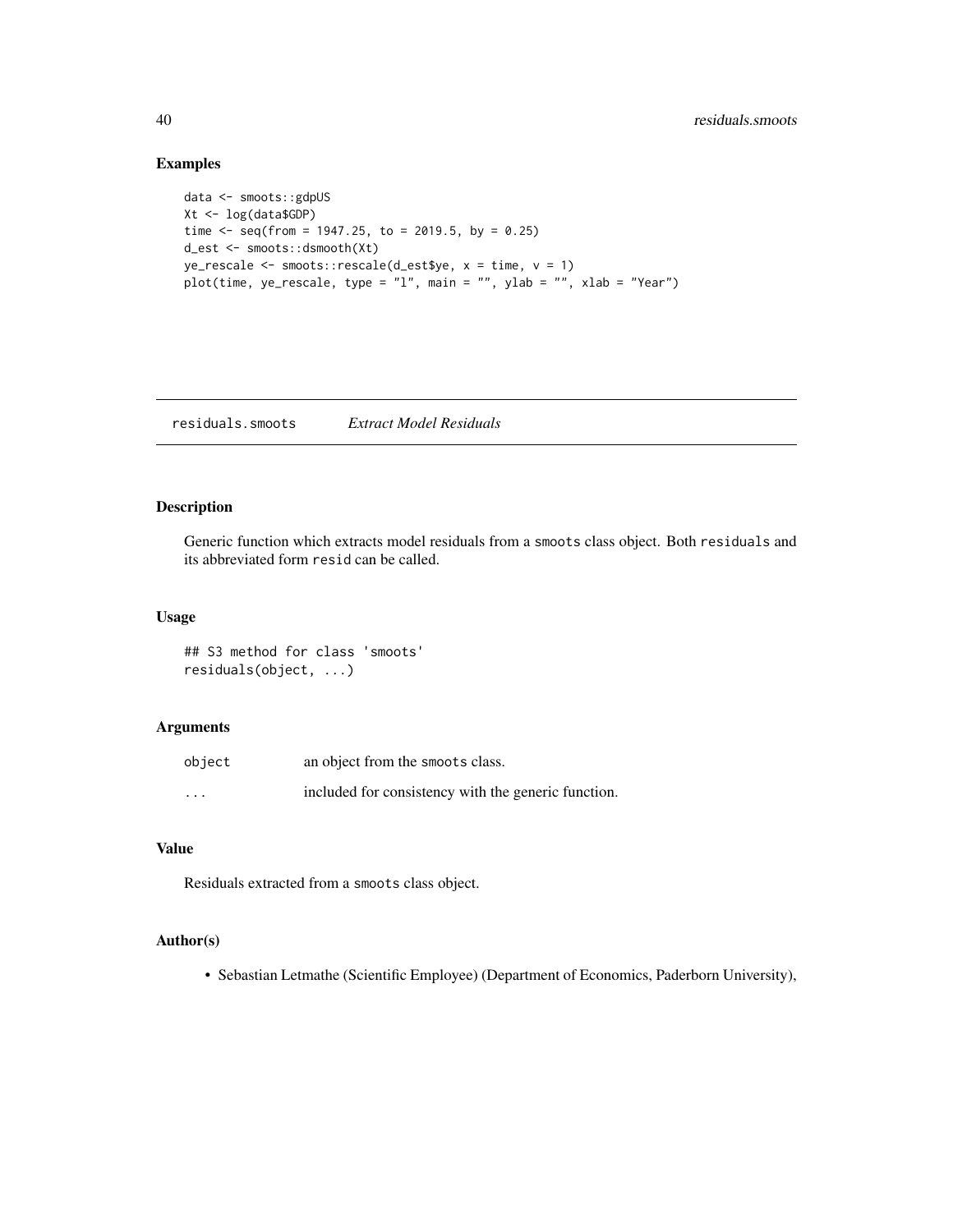<span id="page-40-0"></span>

# Description

A simple backtest of Semi-ARMA models via rolling forecasts can be implemented.

# Usage

```
rollCast(
 y,
 p = NULL,q = NULL,K = 5,
 method = c("norm", "boot"),
  alpha = 0.95,
 np.fcast = c("lin", "const"),
  it = 10000,n.start = 1000,
 msg,
 pb = TRUE,cores = future::availableCores(),
  argsSmoots = list(),
 plot = TRUE,
 argsPlot = list()
\mathcal{L}
```
# Arguments

| У | a numeric vector that represents the equidistant time series assumed to follow a<br>Semi-ARMA model; must be ordered from past to present.                                                                                                                                                                                                                                                        |
|---|---------------------------------------------------------------------------------------------------------------------------------------------------------------------------------------------------------------------------------------------------------------------------------------------------------------------------------------------------------------------------------------------------|
| р | an integer value $\geq 0$ that defines the AR order p of the underlying ARMA $(p, q)$<br>model within X; is set to NULL by default; if no value is passed to p but one is<br>passed to q, p is set to $\theta$ ; if both p and q are NULL, optimal orders following the<br>BIC for $0 \le p, q \le 5$ are chosen; is set to NULL by default; decimal numbers<br>will be rounded off to integers.  |
| q | an integer value $\geq 0$ that defines the MA order q of the underlying ARMA( $p, q$ )<br>model within X; is set to NULL by default; if no value is passed to q but one is<br>passed to p, q is set to $\theta$ ; if both p and q are NULL, optimal orders following the<br>BIC for $0 \le p, q \le 5$ are chosen; is set to NULL by default; decimal numbers<br>will be rounded off to integers. |
| K | a single, positive integer value that defines the number of out-of-sample observa-<br>tions; the last K observations in y are treated as the out-of-sample observations,<br>whereas the rest of the observations in y are the in-sample values.                                                                                                                                                   |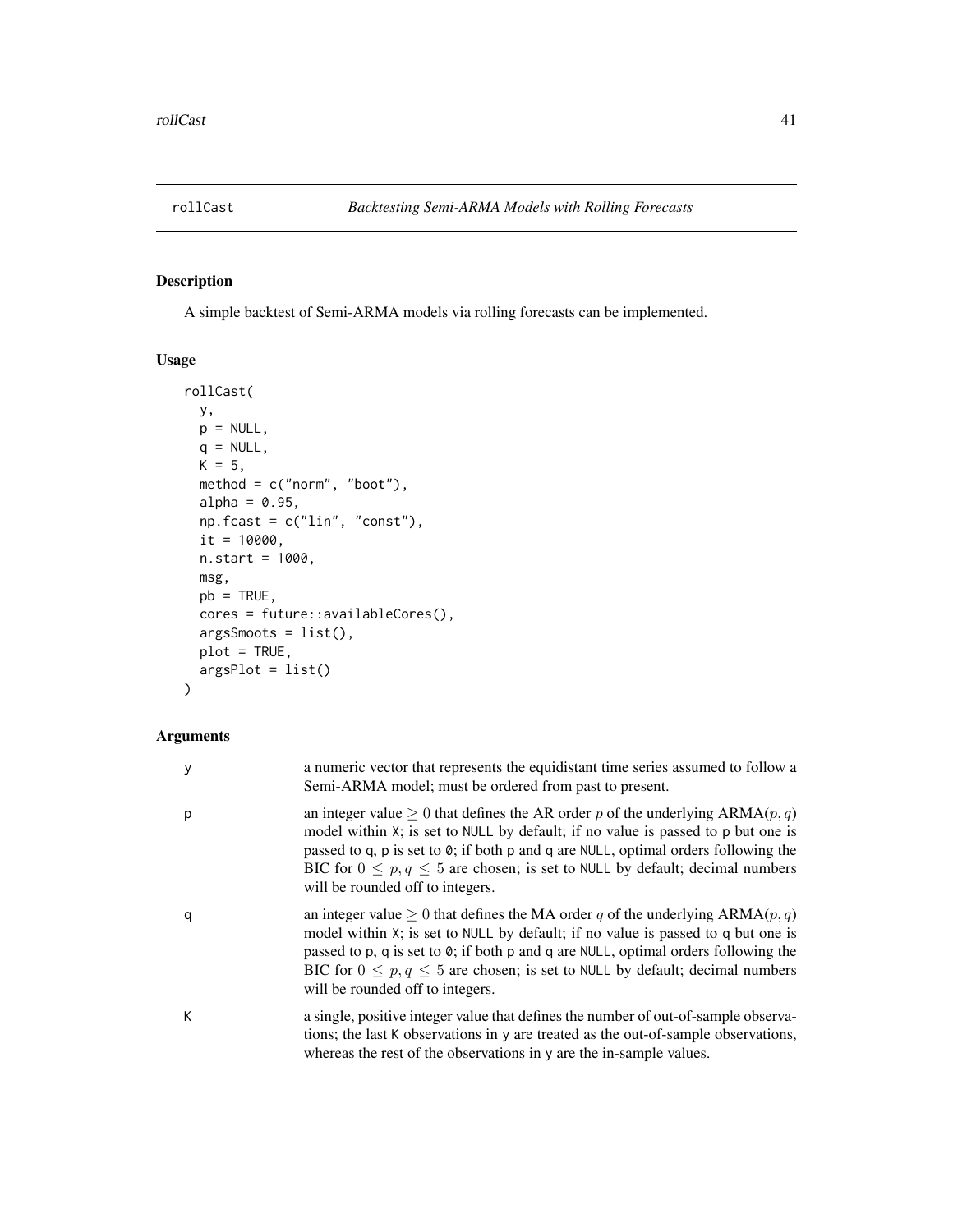<span id="page-41-0"></span>

| method     | a character object; defines the method used for the calculation of the forecast-<br>ing intervals; with "norm" the intervals are obtained under the assumption of<br>normally distributed innovations; with "boot" the intervals are obtained via a<br>bootstrap; is set to "norm" by default.                                                                                                                          |  |
|------------|-------------------------------------------------------------------------------------------------------------------------------------------------------------------------------------------------------------------------------------------------------------------------------------------------------------------------------------------------------------------------------------------------------------------------|--|
| alpha      | a numeric vector of length 1 with $0 <$ alpha $<$ 1; the forecasting intervals will<br>be obtained based on the confidence level (100a1pha)-percent; is set to a1pha =<br>0.95 by default, i.e., a 95-percent confidence level.                                                                                                                                                                                         |  |
| np.fcast   | a character object; defines the forecasting method used for the nonparametric<br>trend; for np. fcast = "lin" the trend is is extrapolated linearly based on the<br>last two trend estimates; for np. fcast = "const", the last trend estimate is used<br>as a constant estimate for future values; is set to "lin" by default.                                                                                         |  |
| it         | an integer that represents the total number of iterations, i.e., the number of sim-<br>ulated series; is set to 10000 by default; only necessary, if method = "boot";<br>decimal numbers will be rounded off to integers.                                                                                                                                                                                               |  |
| n.start    | an integer that defines the 'burn-in' number of observations for the simulated<br>ARMA series via bootstrap; is set to 1000 by default; only necessary, if method<br>= "boot"; decimal numbers will be rounded off to integers.                                                                                                                                                                                         |  |
| msg        | this argument is deprecated; make use of the argument pb instead; for msg = NA,<br>pb = TRUE will be implemented, while any one-element numeric vector will lead<br>to $pb$ = TRUE.                                                                                                                                                                                                                                     |  |
| pb         | a logical value; for pb = TRUE, a progress bar will be shown in the console, if<br>$method = "boot".$                                                                                                                                                                                                                                                                                                                   |  |
| cores      | an integer value $>0$ that states the number of (logical) cores to use in the boot-<br>strap (or NULL); the default is the maximum number of available cores (via<br>future:: availableCores); for cores = NULL, parallel computation is disabled.                                                                                                                                                                      |  |
| argsSmoots | a list that contains arguments that will be passed to msmooth for the estimation<br>of the nonparametric trend function; by default, the default values of msmooth<br>are used.                                                                                                                                                                                                                                         |  |
| plot       | a logical value that controls the graphical output; for the default (plot = TRUE),<br>the original series with the obtained point forecasts as well as the forecasting<br>intervals will be plotted; for plot = FALSE, no plot will be created.                                                                                                                                                                         |  |
| argsPlot   | a list; additional arguments for the standard plot function, e.g., xlim, type, ,<br>can be passed to it; arguments with respect to plotted graphs, e.g., the argument<br>col, only affect the original series y; please note that in accordance with the<br>argument x (lower case) of the standard plot function, an additional numeric<br>vector with time points can be implemented via the argument x (lower case). |  |

# Details

Define that an observed, equidistant time series  $y_t$ , with  $t = 1, 2, ..., n$ , follows

 $y_t = m(x_t) + \epsilon_t,$ 

where  $x_t = t/n$  is the rescaled time on the closed interval [0, 1] and  $m(x_t)$  is a nonparametric and deterministic trend function (see Beran and Feng, 2002, and Feng, Gries and Fritz, 2020).  $\epsilon_t$ , on the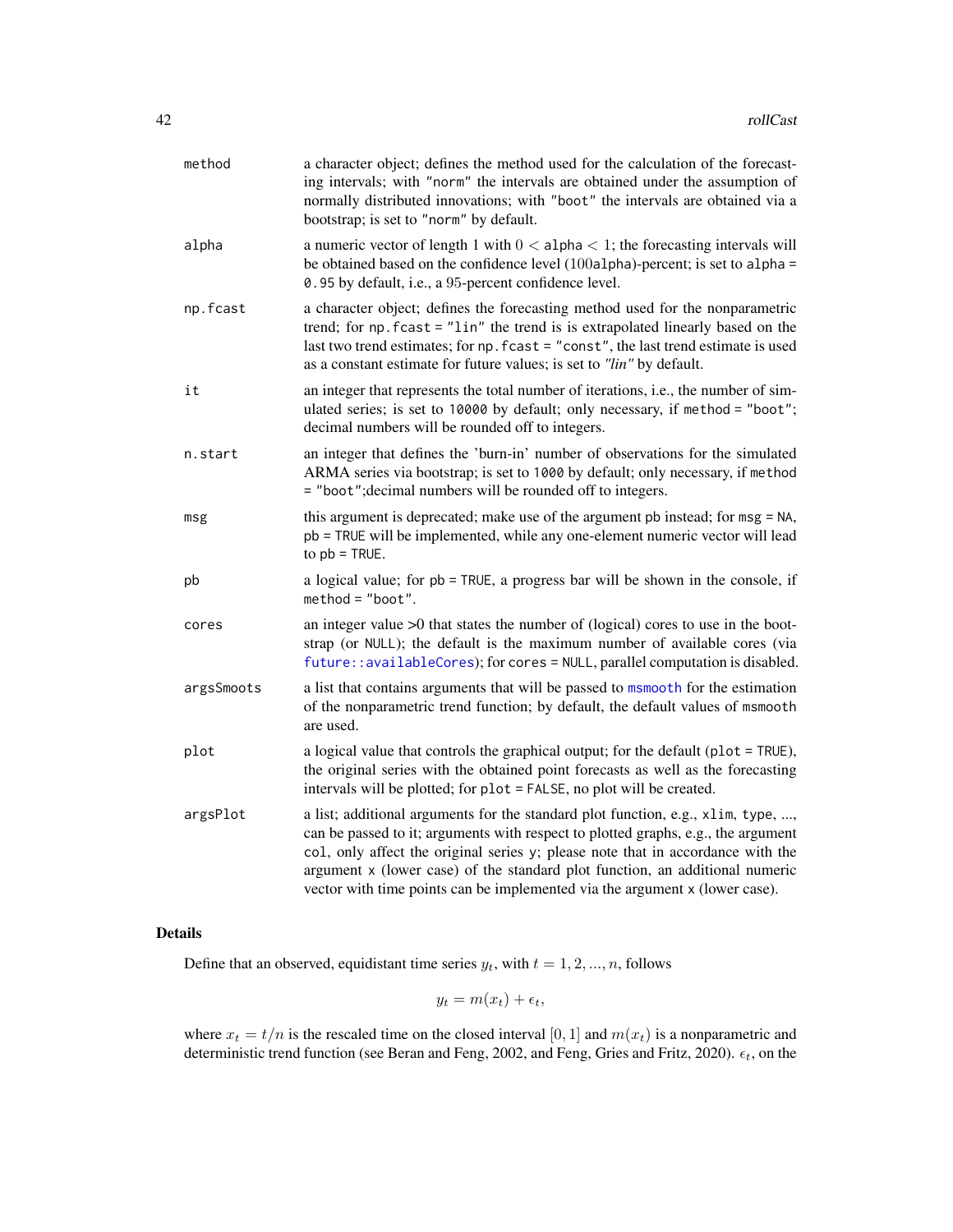<span id="page-42-0"></span>other hand, is a stationary process with  $E(\epsilon_t) = 0$  and short-range dependence. For the purpose of this function,  $\epsilon_t$  is assumed to follow an autoregressive-moving-average (ARMA) model with

$$
\epsilon_t = \zeta_t + \beta_1 \epsilon_{t-1} + \dots + \beta_p \epsilon_{t-p} + \alpha_1 \zeta_{t-1} + \dots + \alpha_q \zeta_{t-q}.
$$

Here, the random variables  $\zeta_t$  are identically and independently distributed (i.i.d.) with zero-mean and a constant variance and the coefficients  $\alpha_j$  and  $\beta_i$ ,  $i = 1, 2, ..., p$  and  $j = 1, 2, ..., q$ , are real numbers. The combination of both previous formulas will be called a semiparametric ARMA (Semi-ARMA) model.

An explicit forecasting method of Semi-ARMA models is described in [modelCast](#page-22-1). To backtest a selected model, a slightly adjusted procedure is used. The data is divided into in-sample and an outof-sample values (usually the last  $K = 5$  observations in the data are reserved for the out-of-sample observations). A model is fitted to the in-sample data, whereas one-step rolling point forecasts and forecasting intervals are obtained for the out-of-sample time points. The proposed forecasts of the trend are either a linear or a constant extrapolation of the trend with negligible forecasting intervals, whereas the point forecasts of the stationary rest term are obtained via the selected  $ARMA(p, q)$ model (see Fritz et al., 2020). The corresponding forecasting intervals are calculated under the assumption that the innovations  $\zeta_t$  are either normally distributed (see e.g. pp. 93-94 in Brockwell and Davis, 2016) or via a forward bootstrap (see Lu and Wang, 2020). For a one-step forecast for time point t, all observations until time point  $t - 1$  are assumed to be known.

The function calculates three important values for backtesting: the number of breaches, i.e. the number of true observations that lie outside of the forecasting intervals, the mean absolute scaled error (MASE, see Hyndman and Koehler, 2006) and the root mean squared scaled error (RMSSE, see Hyndman and Koehler, 2006) are obtained. For the MASE, a value  $\lt 1$  indicates a better average forecasting potential than a naive forecasting approach. Furthermore, it is independent from the scale of the data and can thus be used to compare forecasts of different datasets. Closely related is the RMSSE, however here, the mean of the squared forecasting errors is computed and scaled by the mean of the squared naive forecasting approach. Then the root of that value is the RMSSE. Due to the close relation, the interpretation of the RMSSE is similarly but not identically to the interpretation of the MASE. Of course, a value close to zero is preferred in both cases.

To make use of the function, a numeric vector with the values of a time series that is assumed to follow a Semi-ARMA model needs to be passed to the argument y. Moreover, the arguments p and q represent the AR and MA orders, respectively, of the underlying ARMA process in the parametric part of the model. If both values are set to NULL, an optimal order in accordance with the Bayesian Information Criterion (BIC) will be selected. If only one of the values is NULL, it will be changed to zero instead. K defines the number of the out-of-sample observations; these will be cut off the end of y, while the remaining observations are treated as the in-sample observations. For the  $K$ out-of-sample time points, rolling forecasts will be obtained. method describes the method to use for the computation of the prediction intervals. Under the normality assumption for the innovations  $\zeta_t$ , intervals can be obtained via *method* = "norm". However, if the assumption does not hold, a bootstrap can be implemented as well (*method = "boot"*). Both approaches are explained in more detail in [normCast](#page-32-1) and [bootCast](#page-1-1), respectively. With alpha, the confidence level of the forecasting intervals can be adjusted, as the (100alpha)-percent forecasting intervals will be computed. By means of the argument np.fcast, the forecasting method for the nonparametric trend function can be defined. Selectable are a linear (np.fcast = "lin") and a constant (np.fcast = "const") extrapolation. For more information on these methods, we refer the reader to [trendCast](#page-48-1).

it, n.start, pb and cores are only relevant for method = "boot". With it the total number of bootstrap iterations is defined, whereas n.start regulates, how many 'burn-in' observations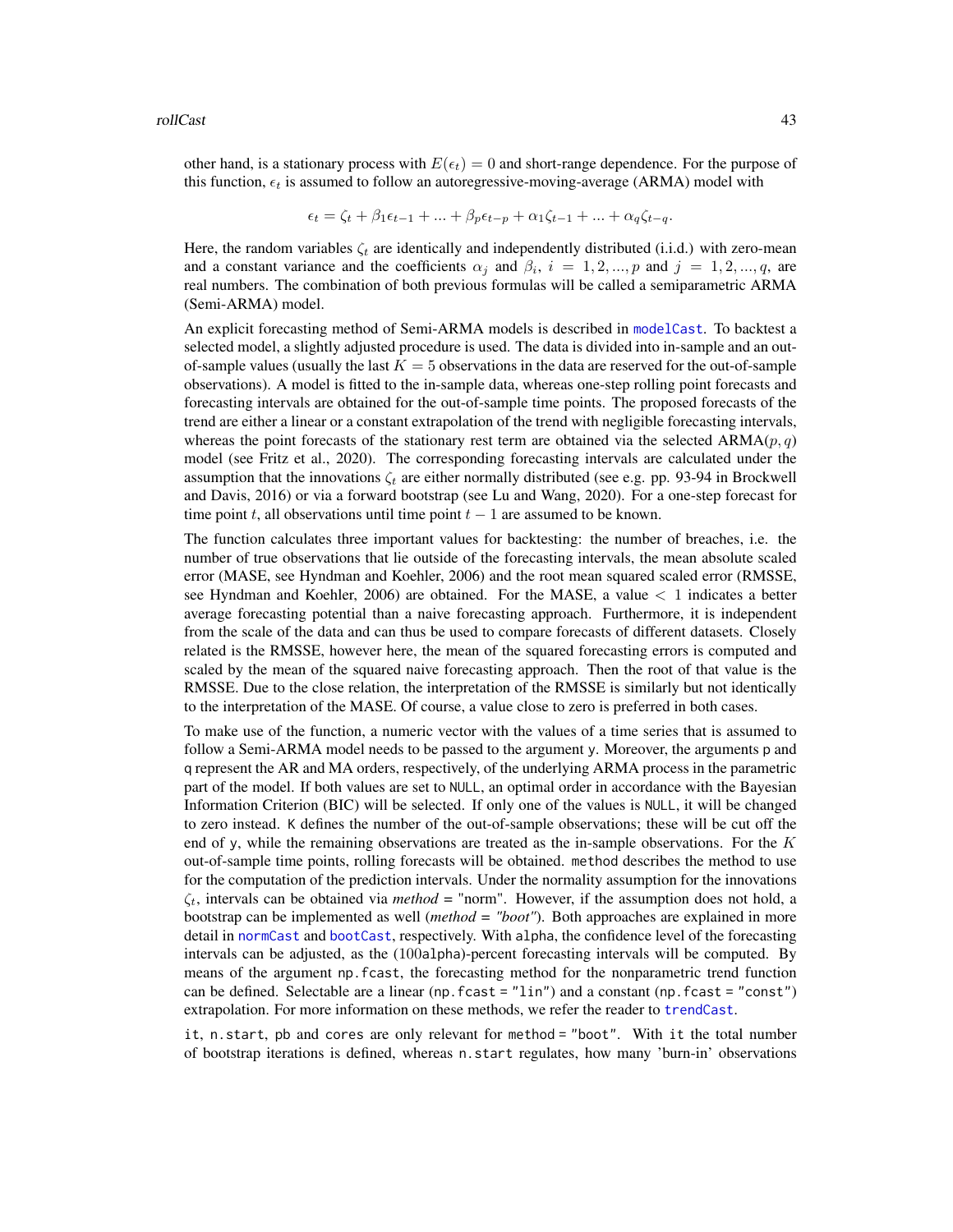<span id="page-43-0"></span>are generated for each simulated ARMA process in the bootstrap. Since a bootstrap may take a longer computation time, with the argument cores the number of cores for parallel computation of the bootstrap iterations can be defined. Nonetheless, for cores = NULL, no cluster is created and therefore the parallel computation is disabled. Note that the bootstrapped results are fully reproducible for all cluster sizes. Moreover, for pb = TRUE, the progress of the bootstrap approach can be observed in the R console via a progress bar. Additional information on these four function arguments can be found in [bootCast](#page-1-1).

The argument argsSmoots is a list. In this list, different arguments of the function [msmooth](#page-26-1) can be implemented to adjust the estimation of the nonparametric part of the complete model. The arguments of the smoothing function are described in [msmooth](#page-26-1).

rollCast allows for a quick plot of the results. If the logical argument plot is set to TRUE, a graphic with default settings is created. Nevertheless, users are allowed to implement further arguments of the standard plot function in the list argsPlot. For example, the limits of the plot can be adjusted by xlim and ylim. Furthermore, an argument x can be included in argsPlot with the actual equidistant time points of the whole series (in-sample & out-of-sample observations). Otherwise, simply 1:n is used as the in-sample time points by default.

# NOTE:

Within this function, the [arima](#page-0-0) function of the stats package with its method "CSS-ML" is used throughout for the estimation of ARMA models. Furthermore, to increase the performance, C++ code via the [Rcpp](#page-0-0) and [RcppArmadillo](#page-0-0) packages was implemented. Also, the [future](#page-0-0) and [future.apply](#page-0-0) packages are considered for parallel computation of bootstrap iterations. The progress of the bootstrap is shown via the [progressr](#page-0-0) package.

#### Value

A list with different elements is returned. The elements are as follows.

- alpha a single numeric value; it describes, what confidence level (100alpha)-percent has been considered for the forecasting intervals.
- **breach** a logical vector that states whether the K true out-of-sample observations lie outside of the forecasting intervals, respectively; a breach is denoted by TRUE.
- **breach.val** a numeric vector that contains the margin of the breaches (in absolute terms) for the  $K$ out-of-sample time points; if a breach did not occur, the respective element is set to zero.
- error a numeric vector that contains the simulated empirical values of the forecasting error for method = "boot"; otherwise, it is set to NULL.
- **fcast.rest** a numeric vector that contains the  $K$  point forecasts of the parametric part of the model.
- **fcast.roll** a numeric matrix that contains the  $K$  rolling point forecasts as well as the values of the bounds of the respective forecasting intervals for the complete model; the first row contains the point forecasts, the lower bounds of the forecasting intervals are in the second row and the upper bounds can be found in the third row.
- **fcast.trend** a numeric vector that contains the  $K$  obtained trend forecasts.
- K a positive integer; states the number of out-of-sample observations as well as the number of forecasts for the out-of-sample time points.
- MASE the obtained value of the mean average scaled error for the selected model.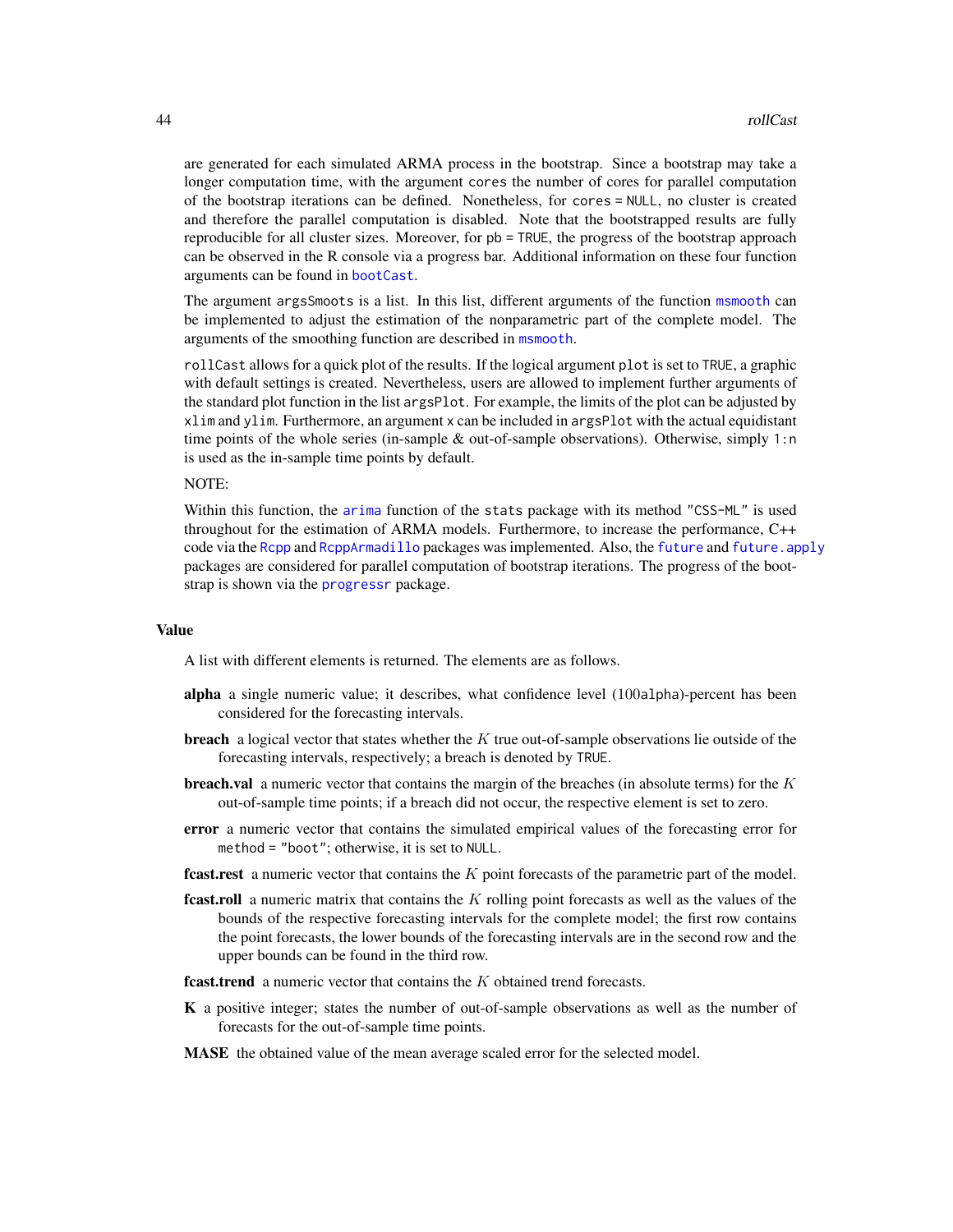- <span id="page-44-0"></span>method a character object that states, whether the forecasting intervals were obtained via a bootstrap (method = "boot") or under the normality assumption for the innovations (method = "norm").
- model.nonpar the output (usually a list) of the nonparametric trend estimation via [msmooth](#page-26-1).
- model.par the output (usually a list) of the parametric ARMA estimation of the detrended series via [arima](#page-0-0).
- n the number of observations (in-sample & out-of-sample observations).
- **n.in** the number of in-sample observations (n -n.out).
- **n.out** the number of out-of-sample observations (equals K).
- np.fcast a character object that states the applied forecasting method for the nonparametric trend function; either a linear ( np. fcast = "lin") or a constant np. fcast = "const" are possible.
- quants a numeric vector of length 2 with the  $[100(1- a1pha)/2]$ -percent and  $\{100[1-(1- a1pha)/2]\}$ percent quantiles of the forecasting error distribution.
- RMSSE the obtained value of the root mean squared scaled error for the selected model.
- y a numeric vector that contains all true observations (in-sample & out-of-sample observations).

y.in a numeric vector that contains all in-sample observations.

y.out a numeric vector that contains the  $K$  out-of-sample observations.

## Author(s)

- Yuanhua Feng (Department of Economics, Paderborn University), Author of the Algorithms Website: <https://wiwi.uni-paderborn.de/en/dep4/feng/>
- Dominik Schulz (Research Assistant) (Department of Economics, Paderborn University), Package Creator and Maintainer

#### References

Beran, J., and Feng, Y. (2002). Local polynomial fitting with long-memory, short-memory and antipersistent errors. Annals of the Institute of Statistical Mathematics, 54, 291-311.

Brockwell, P. J., and Davis, R. A. (2016). Introduction to time series and forecasting, 3rd edition. Springer.

Fritz, M., Forstinger, S., Feng, Y., and Gries, T. (2020). Forecasting economic growth processes for developing economies. Unpublished.

Feng, Y., Gries, T. and Fritz, M. (2020). Data-driven local polynomial for the trend and its derivatives in economic time series. Journal of Nonparametric Statistics, 32:2, 510-533.

Hyndman, R. J., and Koehler, A. B. (2006). Another look at measures of forecast accuracy. International Journal of Forecasting, 22:4, 679-688.

Lu, X., and Wang, L. (2020). Bootstrap prediction interval for ARMA models with unknown orders. REVSTAT–Statistical Journal, 18:3, 375-396.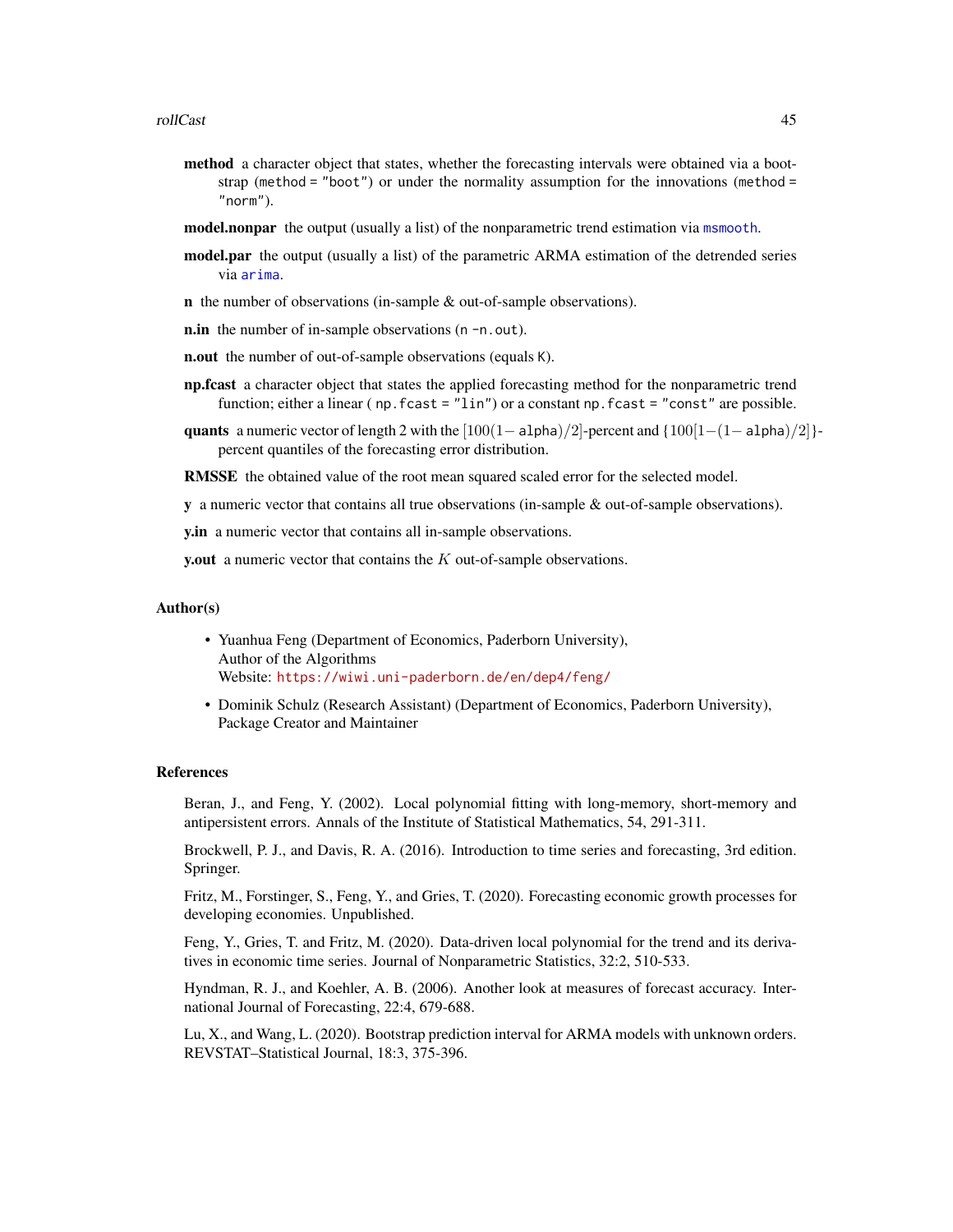46 smoots and the smoots of the smoots smoots and the smoots smoots smoots smoots and the smoots smoots  $\mathbf{s}$ 

# Examples

```
lgdp <- log(smoots::gdpUS$GDP)
time \leq seq(from = 1947.25, to = 2019.5, by = 0.25)
backtest <- rollCast(lgdp, K = 5,
argsPlot = list(x = time, xlim = c(2012, 2019.5), col = "forestgreen",type = "b", pch = 20, lty = 2, main = "Example"))
backtest
```
smoots *smoots: A package for data-driven nonparametric estimation of the trend and its derivatives in equidistant time series.*

#### **Description**

The smoots package provides different applicable functions for the estimation of the trend or its derivatives in equidistant time series. The main functions include an automated bandwidth selection method for time series with short-memory errors. With package version 1.1.0 several functions for forecasting as well as linearity tests were added.

# Functions (version 1.0.0)

The smoots functions are either meant for calculating nonparametric estimates of the trend of a time series or its derivatives.

msmooth is the central function of the package. It allows the user to conduct a local polynomial regression of the trend based on an optimal bandwidth that is obtained by an iterative plug-in algorithm. There are also different algorithms implemented concerning the inflation rate and other factors that can be chosen from (see also: [msmooth](#page-26-1)).

dsmooth is a function that calculates the derivatives of the trend after obtaining the optimal bandwidth by an iterative plug-in algorithm. The estimates are obtained for rescaled time points on the interval  $[0, 1]$  (see also: [dsmooth](#page-12-1)).

tsmooth is similar to msmooth as it also calculates the trend of the series. Instead of using the name of a predefined algorithm that settles the inflation rate (and other factors), these factors can be manually and individually adjusted as arguments in the function (see also: [tsmooth](#page-50-1)).

gsmooth is a standard smoothing function that applies the local polynomial regression method. A bandwidth can be chosen freely. The estimates are obtained for rescaled time points on the interval  $[0, 1]$  (see also: [gsmooth](#page-17-1)).

knsmooth is a standard smoothing function that applies the kernel regression method. A bandwidth can be chosen freely (see also: [knsmooth](#page-20-1)).

# Added Functions (version 1.1.0)

With the publication of the package version 1.1.0, new functions were added. These include functions for forecasting and functions for testing linearity of the deterministic trend.

<span id="page-45-0"></span>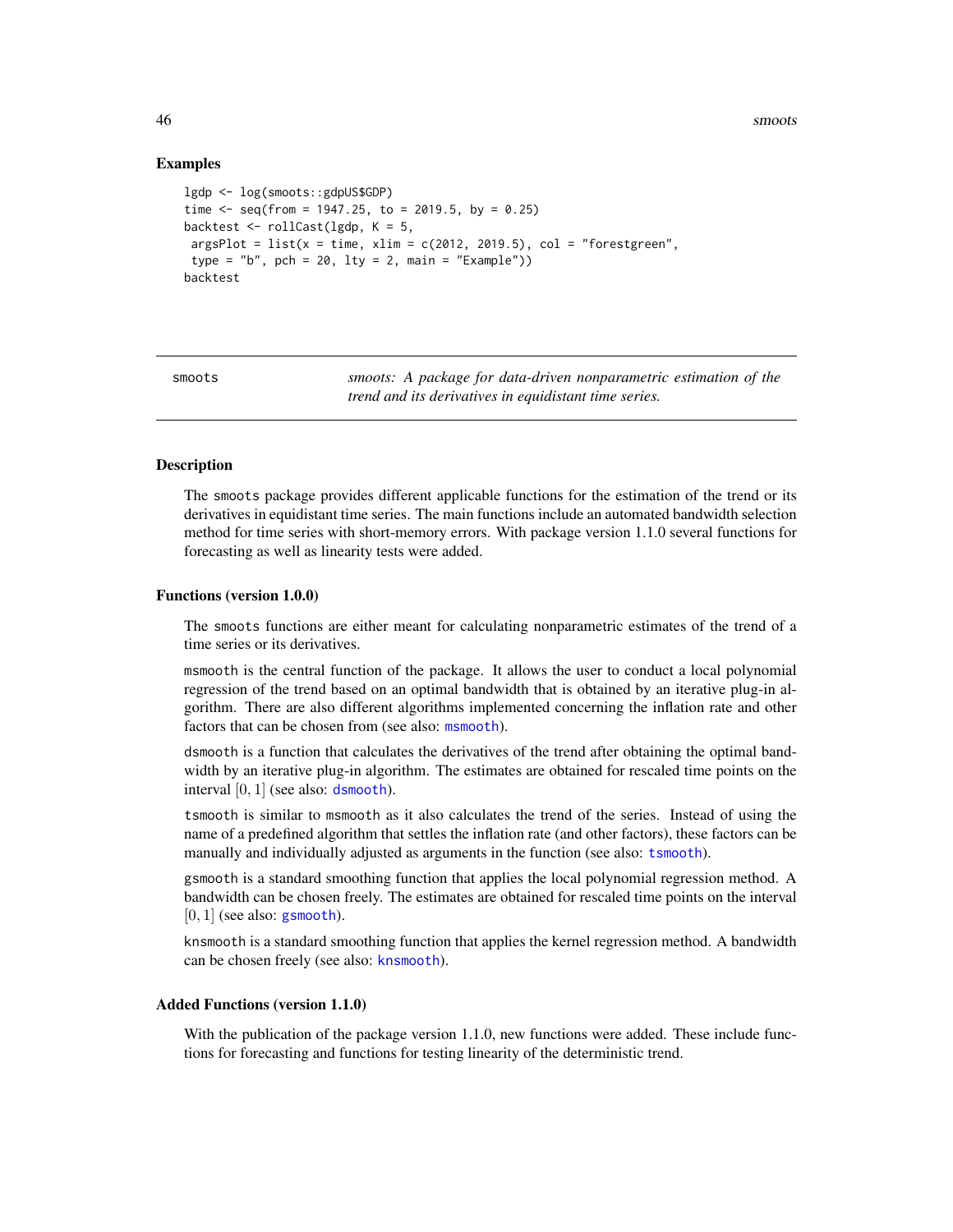#### <span id="page-46-0"></span>smoots and the smooth state of the state of the state of the state of the state of the state of the state of the state of the state of the state of the state of the state of the state of the state of the state of the state

rescale helps rescaling the estimates of the derivatives of the nonparametric trend function, because the estimates are obtained for rescaled time points on the interval [0, 1] and not for the actual time points (see also: [rescale](#page-38-1)).

critMatrix is a quick tool for the calculation of information criteria for  $ARMA(p, q)$  models with different order combinations  $p$  and  $q$ . The function returns a matrix with the obtained values of the selected criterion for the different combinations of p and q (see also: [critMatrix](#page-9-1)).

optOrd is useful in combination with critMatrix. It reads a matrix equal in structure to the ones returned by critMatrix and returns the optimal orders p and q. Furthermore, additional restrictions for the selection can be imposed (see also: [optOrd](#page-35-1)).

normCast provides means to obtain point forecasts as well as forecasting intervals for a given series under the assumption that it follows an  $ARMA(p, q)$  model and that its innovations are normally distributed (see also: [normCast](#page-32-1)).

bootCast can also be used to calculate point forecasts and forecasting intervals, if the series of interest follows an  $ARMA(p, q)$  model. However, the main difference is that this function should be applied, if the distribution of the innovations is unknown or explicitly non-Gaussian, because the underlying bootstrap process does not need a distribution assumption. In spite of this advantage, it also needs significantly more computation time. Therefore, with version 1.1.1, the bootstrap can now be conducted in parallel for an improved performance (see also: [bootCast](#page-1-1)).

trendCast uses a smoots object that is the output of a trend estimation and calculates point forecasts of the trend. Forecasting intervals are omitted for reasons that are explained within the function's documentation (see also: [trendCast](#page-48-1)).

modelCast calculates the point forecasts and forecasting intervals of a trend-stationary series. Based on a smoots object that is the output of a trend estimation, trendCast is applied to the estimated trend, whereas either normCast or bootCast is applied to the residuals (see also: [modelCast](#page-22-1)).

rollCast is a backtesting function for Semi-ARMA models. A given series is divided into insample and out-of-sample observations, where the in-sample is used to fit a Semi-ARMA model. One-step rolling forecasts and the corresponding forecasting intervals are then obtained for the out-of-sample observations. The quality of the model is then assessed via a comparison of the true out-of-sample observations with the point forecasts and forecasting intervals. Different quality criteria are calculated and returned (see also: [modelCast](#page-22-1)).

confBounds calculates the confidence bounds of the estimated trend or of the estimated derivative of the trend at a predefined confidence level. A graphic of the confidence bounds alongside a previously chosen constant or parametric illustration of the estimated series is created. With this plot it can be tested graphically if the deterministic trend is constant or if it follows a parametric polynomial model. Furthermore, it can also be tested, if the derivatives of the trend are constant (see also: [confBounds](#page-6-1)).

# **Datasets**

The package includes four datasets: [gdpUS](#page-16-1) (see also: gdpUS) that has data concerning the quarterly US GDP between Q1 1947-01 and Q2 2019, tempNH (see also: [tempNH](#page-47-1)) with mean monthly Northern Hemisphere temperature changes from 1880 to 2018, dax (see also: [dax](#page-11-1)) with daily financial time series data of the German stock index (DAX) from 1990 to July 2019 and vix (see also: [vix](#page-56-1)) with daily financial time series data of the CBOE Volatility Index (VIX) from 1990 to July 2019.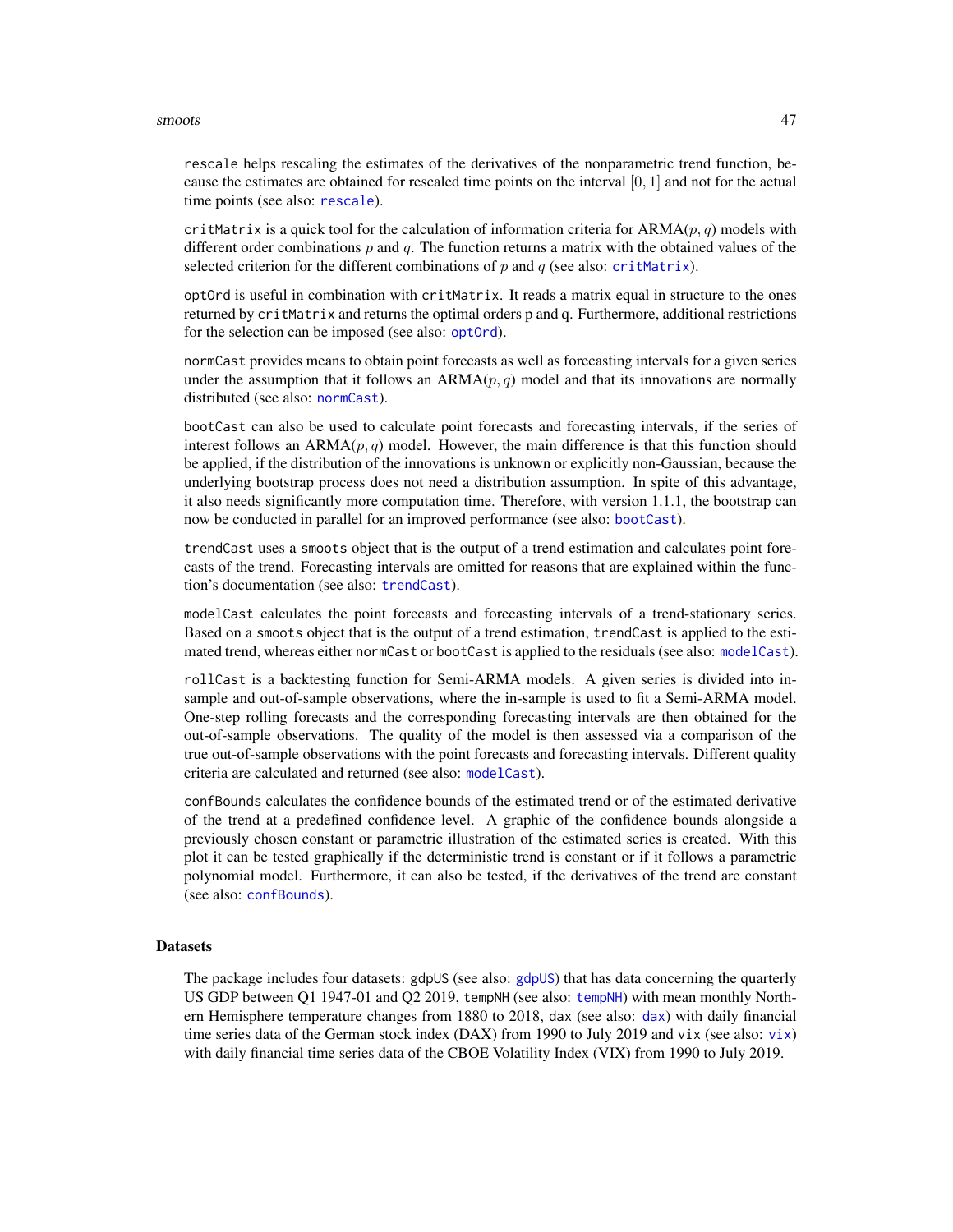# <span id="page-47-0"></span>License

The package is distributed under the General Public License v3 ([GPL-3](https://tldrlegal.com/license/gnugeneral-public-license-v3-(gpl-3))).

# Author(s)

- Yuanhua Feng (Department of Economics, Paderborn University), Author of the Algorithms Website: <https://wiwi.uni-paderborn.de/en/dep4/feng/>
- Dominik Schulz (Research Assistant) (Department of Economics, Paderborn University), Package Creator and Maintainer

# References

Feng, Y., Gries, T. and Fritz, M. (2020). Data-driven local polynomial for the trend and its derivatives in economic time series. Journal of Nonparametric Statistics, 32:2, 510-533.

Feng, Y., Gries, T., Letmathe, S. and Schulz, D. (2019). The smoots package in R for semiparametric modeling of trend stationary time series. Discussion Paper. Paderborn University. Unpublished.

<span id="page-47-1"></span>tempNH *Mean Monthly Northern Hemisphere Temperature Changes*

# Description

A dataset that contains mean monthly Northern Hemisphere temperature changes from 1880 to 2018. The base period is 1951 to 1980.

# Usage

tempNH

#### Format

A data frame with 1668 rows and 3 variables:

Year the observation year

Month the observation month

Change the observed mean monthly temperature changes in degrees Celsius

#### Source

The data was obtained from the Goddard Institute for Space Studies (part of the National Aeronautics and Space Administration [NASA]) (accessed: 2019-09-25).

[https://data.giss.nasa.gov/gistemp/tabledata\\_v4/NH.Ts+dSST.txt](https://data.giss.nasa.gov/gistemp/tabledata_v4/NH.Ts+dSST.txt)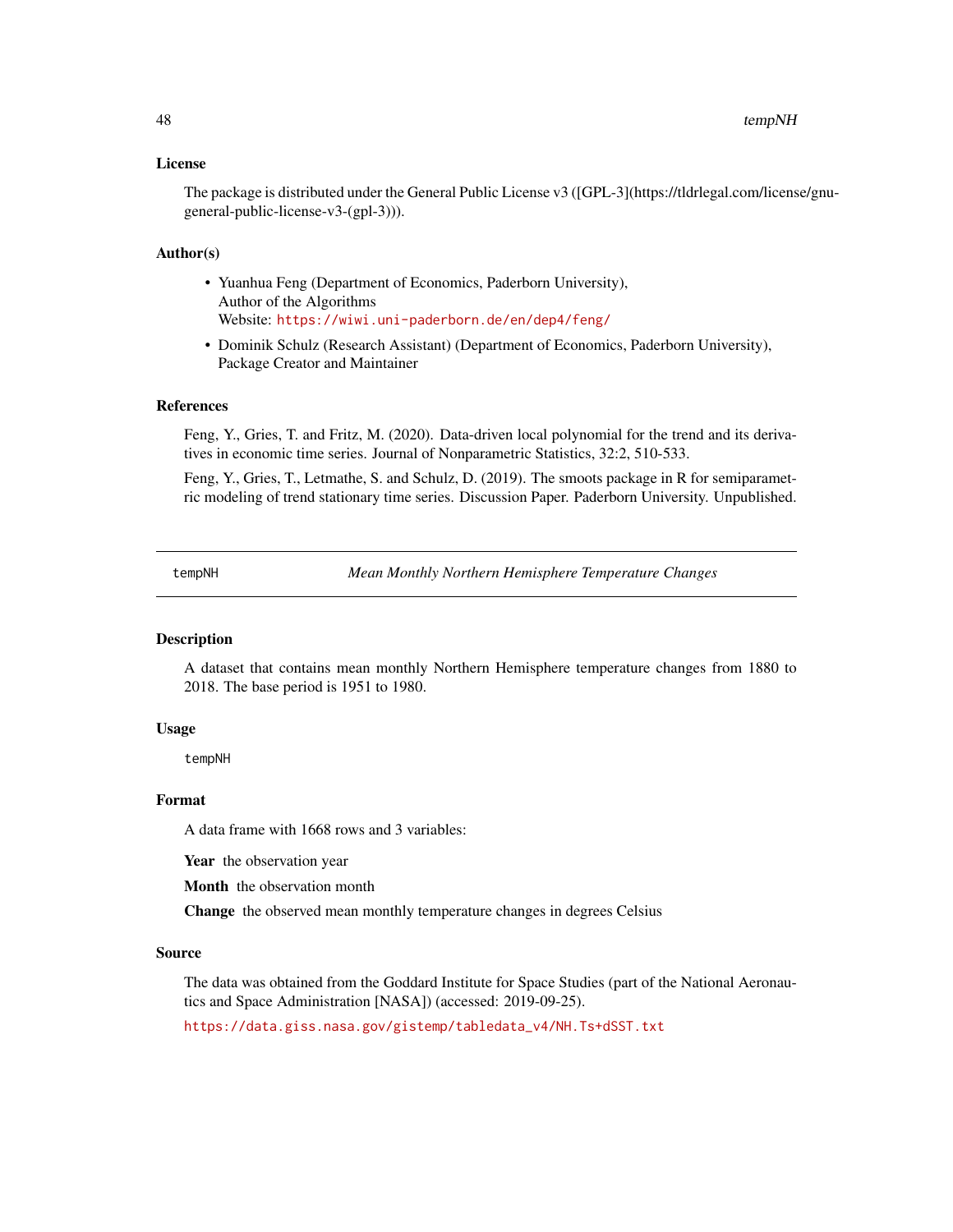<span id="page-48-1"></span><span id="page-48-0"></span>

#### Description

Forecasting Function for Nonparametric Trend Functions

# Usage

```
trendCast(object, h = 1, np.fcast = c("lin", "const"), plot = FALSE, ...)
```
#### Arguments

| object   | an object returned by either msmooth, tsmooth, gsmooth (with $v = 0$ ) or knsmooth.                                                                                                                                                                                                                                                                                                                                                                                                                                                                                         |  |
|----------|-----------------------------------------------------------------------------------------------------------------------------------------------------------------------------------------------------------------------------------------------------------------------------------------------------------------------------------------------------------------------------------------------------------------------------------------------------------------------------------------------------------------------------------------------------------------------------|--|
| h        | the forecasting horizon; the values $m(n + 1)$ to $m(n + h)$ will be predicted; is<br>set to $h = 1$ by default; decimal numbers will be rounded off to integers.                                                                                                                                                                                                                                                                                                                                                                                                           |  |
| np.fcast | the forecasting method; np. fcast = "lin" uses a linear extrapolation, whereas<br>np. fcast = "const" uses the last fitted value of $m(x_t)$ as a forecast; is set to<br>"lin" by default.                                                                                                                                                                                                                                                                                                                                                                                  |  |
| plot     | a logical value; if set to TRUE, a simple plot of the original time series, the local<br>polynomial trend estimates as well as the predicted values is generated.                                                                                                                                                                                                                                                                                                                                                                                                           |  |
| $\cdot$  | additional arguments for the standard plot function, e.g., x1im, type, ; ar-<br>guments with respect to plotted graphs, e.g., the argument col, only affect the<br>original series X; please note that in accordance with the argument x (lower case)<br>of the standard plot function, an additional numeric vector with time points can<br>be implemented via the argument x (lower case). x should be valid for the sam-<br>ple observations only, i.e. length( $x$ ) == length( $obj$orig$ ) should be TRUE,<br>as future time points will be calculated automatically. |  |

# Details

This function is part of the smoots package and was implemented under version 1.1.0. The underlying theory is based on the additive nonparametric regression function

 $y_t = m(x_t) + \epsilon_t,$ 

where  $y_t$  is the observed time series with equidistant design,  $x_t$  is the rescaled time on the interval [0, 1],  $m(x_t)$  is a smooth and deterministic trend function and  $\epsilon_t$  are stationary errors with  $E(\epsilon_t)$  = 0.

The purpose of this function is the forecasting of future values based on a nonparametric regression model. Following the proposition in Fritz et al. (2020), point predictions can be conducted separately for the nonparametric trend function  $m(x_t)$  and the stationary part  $\epsilon_t$ . The sum of both forecasts is then the forecast of  $y_t$ . With this function, only the forecast with respect to  $m(x_t)$  is computable. Now assume that the variance of the error in the local polynomial forecasts is negligible when calculating the forecasting intervals. We define the forecast for time point  $n + k$ ,  $k = 1, 2, ..., h$ , by

$$
\hat{m}(x_{n+k}) = \hat{m}(x_n) + Dk\delta_m,
$$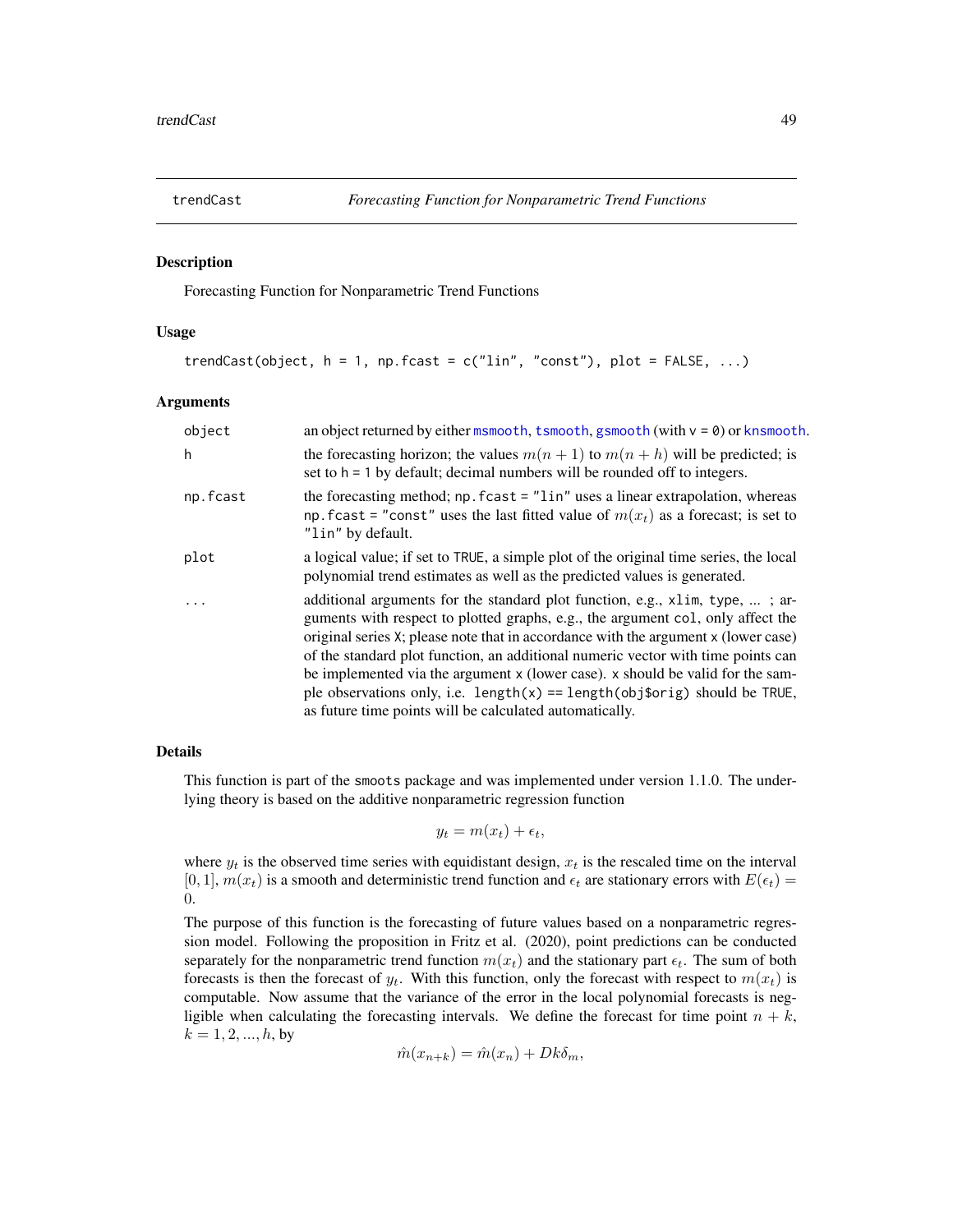<span id="page-49-0"></span>where  $\delta_m$  is equal to  $\hat{m}(x_n) - \hat{m}(x_{n-1})$  and D is a dummy variable. If  $D = 1$ , a linear extrapolation is applied. For  $D = 0$ ,  $\hat{m}(x_n)$  is the predicted value.

To make use of this function, an object of class smoots can be given as input. However, since the discussed approach is only valid for the estimated trend function, only objects created by [msmooth](#page-26-1), [tsmooth](#page-50-1), [knsmooth](#page-20-1) and link{gsmooth}, if the trend was estimated, will be appropriate input objects.

With the input argument h, a positive integer can be given to the function that represents the forecasting horizon, i.e. how many future values are to be estimated. Via the argument np.fcast the value of the dummy variable  $D$  can be specified and thus the forecasting method. For np. fcast  $=$ "lin",  $D = 1$  is applied, whereas for np. fcast = "const", D is set to 0.

By means of the argument plot that can be either set to the logical values TRUE or FALSE, a simple plot of the original series alongside the local polynomial estimates as well as the forecasted values can be either generated or suppressed.

The function always returns a vector of forecasted values ordered from  $n + 1$  to  $n + h$ . Depending on the setting of the argument plot, a generic plot of the results may be generated. Furthermore, additional arguments of the standard plot function can be passed to this function as well to adjust the generated plot.

#### Value

A numeric vector is always returned with the forecasted values. Depending on the setting for the argument *plot*, a generic plot might be created.

# Author(s)

- Yuanhua Feng (Department of Economics, Paderborn University), Author of the Algorithms Website: <https://wiwi.uni-paderborn.de/en/dep4/feng/>
- Dominik Schulz (Research Assistant) (Department of Economics, Paderborn University), Package Creator and Maintainer

# References

Feng, Y., Gries, T. and Fritz, M. (2020). Data-driven local polynomial for the trend and its derivatives in economic time series. Journal of Nonparametric Statistics, 32:2, 510-533.

Feng, Y., Gries, T., Letmathe, S. and Schulz, D. (2019). The smoots package in R for semiparametric modeling of trend stationary time series. Discussion Paper. Paderborn University. Unpublished.

Feng, Y., Gries, T., Fritz, M., Letmathe, S. and Schulz, D. (2020). Diagnosing the trend and bootstrapping the forecasting intervals using a semiparametric ARMA. Discussion Paper. Paderborn University. Unpublished.

Fritz, M., Forstinger, S., Feng, Y., and Gries, T. (2020). Forecasting economic growth processes for developing economies. Unpublished.

# Examples

```
log_gdp <- log(smoots::gdpUS$GDP)
est <- msmooth(log_gdp)
```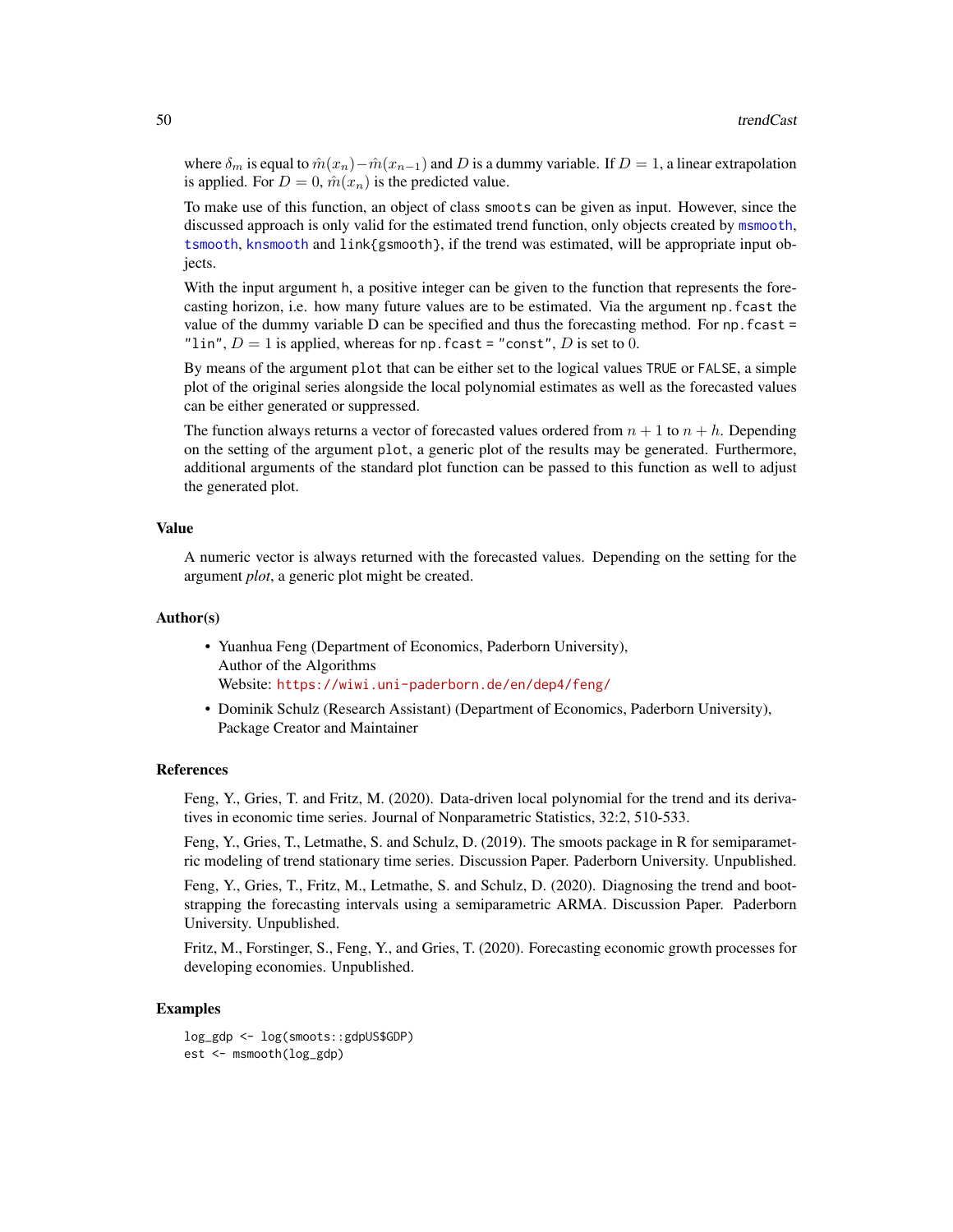<span id="page-50-0"></span>tsmooth 51

```
forecasts \leq trendCast(est, h = 5, plot = TRUE)
forecasts
```
<span id="page-50-1"></span>tsmooth *Advanced Data-driven Nonparametric Regression for the Trend in Equidistant Time Series*

# Description

This function runs an iterative plug-in algorithm to find the optimal bandwidth for the estimation of the nonparametric trend in equidistant time series (with short-memory errors) and then employs the resulting bandwidth via either local polynomial or kernel regression. This function allows for more flexibility in its arguments than *msmooth*.

# Usage

```
tsmooth(
 y,
 p = c(1, 3),
 mu = c(0, 1, 2, 3),Mcf = c("NP", "ARMA", "AR", "MA"),
 InfR = c("Opt", "Nai", "Var"),
 bStart = 0.15,
 bvc = c("Y", "N"),
 bb = c(0, 1),cb = 0.05,
 method = c("1pr", "kr"))
```
#### Arguments

| у  |               | a numeric vector that contains the time series ordered from past to present.                                                                                                                                                                          |  |
|----|---------------|-------------------------------------------------------------------------------------------------------------------------------------------------------------------------------------------------------------------------------------------------------|--|
| р  | "kr".         | an integer 1 (local linear regression) or 3 (local cubic regression); represents<br>the order of polynomial within the local polynomial regression (see also the<br>'Details' section); is set to 1 by default; is automatically set to 1 if method = |  |
| mu |               | an integer $\theta$ , , 3 that represents the smoothness parameter of the kernel weight-<br>ing function and thus defines the kernel function that will be used within the<br>local polynomial regression; is set to 1 by default.                    |  |
|    | <b>Number</b> | Kernel                                                                                                                                                                                                                                                |  |
|    | 0             | Uniform Kernel                                                                                                                                                                                                                                        |  |
|    |               | Epanechnikov Kernel                                                                                                                                                                                                                                   |  |
|    | 2             | Bisquare Kernel                                                                                                                                                                                                                                       |  |

3 Triweight Kernel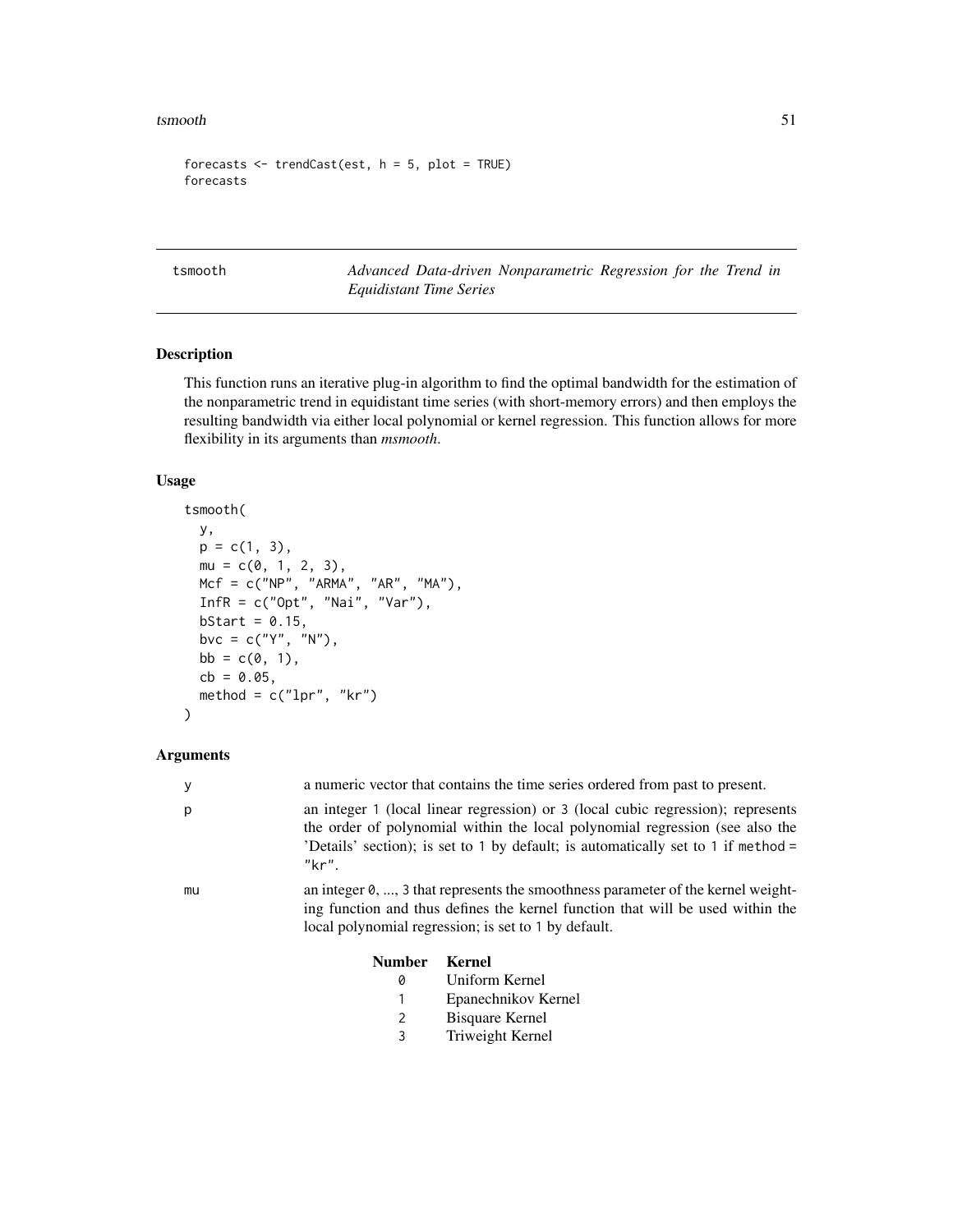| Mcf                                      | method for estimating the variance factor $c_f$ by the IPI (see also the 'Details'<br>section); is set to NP by default.                                                                                                                                                                     |  |  |
|------------------------------------------|----------------------------------------------------------------------------------------------------------------------------------------------------------------------------------------------------------------------------------------------------------------------------------------------|--|--|
| Method<br>"NP"<br>"ARMA"<br>"AR"<br>"MA" | <b>Explanation</b><br>Nonparametric estimation using the Bartlett window<br>Estimation on the assumption that the residuals follow an ARMA model<br>Estimation on the assumption that the residuals follow an AR model<br>Estimation on the assumption that the residuals follow an MA model |  |  |
| InfR                                     | a character object that represents the inflation rate in the form $h_d = h^a$ for the<br>bandwidth in the estimation of $I[m^{(k)}]$ (see also the 'Details' section); is set to<br>"Opt" by default.                                                                                        |  |  |
|                                          | <b>Inflation rate</b><br><b>Description</b><br>Optimal inflation rate $a_{p,Q}$ (5/7 for p = 1; 9/11 for p = 3)<br>"Opt"<br>"Nai"<br>Naive inflation rate $a_{p,N}$ (5/9 for p = 1; 9/13 for p = 3)<br>"Var"<br>Stable inflation rate $a_{p,S}$ (1/2 for p = 1 and p = 3)                    |  |  |
| bStart                                   | a numeric object that indicates the starting value of the bandwidth for the itera-<br>tive process; should be $> 0$ ; is set to 0.15 by default.                                                                                                                                             |  |  |
| bvc                                      | a character object that indicates whether an enlarged bandwidth is being used for<br>the estimation of the variance factor $c_f$ (see also the 'Details' section) or not; is<br>set to "Y" by default.                                                                                       |  |  |
|                                          | <b>Bandwidth</b><br><b>Description</b><br>"Y"<br>Using an enlarged bandwidth<br>"N"<br>Using a bandwidth without enlargement                                                                                                                                                                 |  |  |
| bb                                       | can be set to $\theta$ or 1; the parameter controlling the bandwidth used at the bound-<br>ary; is set to 1 by default.                                                                                                                                                                      |  |  |
| <b>Number</b> (bb)<br>0<br>1             | <b>Estimation procedure at boundary points</b><br>Fixed bandwidth on one side with possible large bandwidth on the other side at the boundary<br>The $k$ -nearest neighbor method will be used                                                                                               |  |  |
| cb                                       | a numeric value that indicates the percentage of omitted observations on each<br>side of the observation period for the automated bandwidth selection; is set to<br>0.05 by default.                                                                                                         |  |  |
| method                                   | the final smoothing approach; "1pr" represents the local polynomial regression,<br>whereas "kr" implements a kernel regression; is set to "1pr" by default.                                                                                                                                  |  |  |

# Details

The trend is estimated based on the additive nonparametric regression model for an equidistant time series

 $y_t = m(x_t) + \epsilon_t,$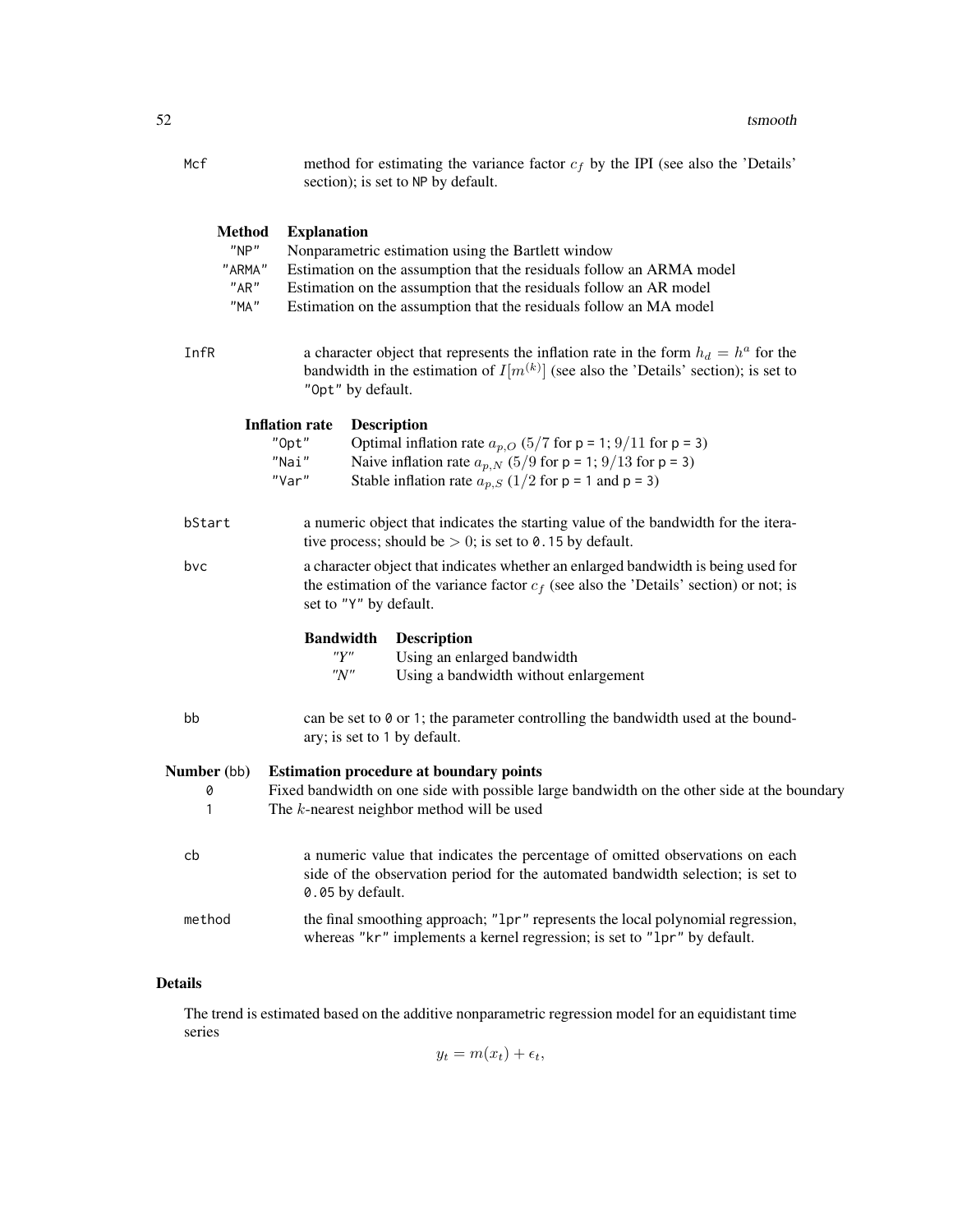<span id="page-52-0"></span>where  $y_t$  is the observed time series,  $x_t$  is the rescaled time on the interval [0, 1],  $m(x_t)$  is a smooth and deterministic trend function and  $\epsilon_t$  are stationary errors with  $E(\epsilon_t) = 0$  and short-range dependence (see also Beran and Feng, 2002). With this function  $m(x_t)$  can be estimated without a parametric model assumption for the error series. Thus, after estimating and removing the trend, any suitable parametric model, e.g. an  $ARMA(p, q)$  model, can be fitted to the residuals (see [arima](#page-0-0)).

The iterative-plug-in (IPI) algorithm, which numerically minimizes the Asymptotic Mean Squared Error (AMISE), was proposed by Feng, Gries and Fritz (2020).

Define  $I[m^{(k)}] = \int_{c_b}^{d_b} [m^{(k)}(x)]^2 dx$ ,  $\beta_{(\nu,k)} = \int_{-1}^{1} u^k K_{(\nu,k)}(u) du$  and  $R(K) = \int_{-1}^{1} K_{(\nu,k)}^2(u) du$ , where p is the order of the polynomial,  $k = p + 1$  is the order of the asymptotically equivalent kernel,  $\nu$  is the order of the trend function's derivative,  $0 \le c_b < d_b \le 1$ ,  $c_f$  is the variance factor and  $K_{(\nu,k)}(u)$  the k-th order equivalent kernel obtained for the estimation of  $m^{(\nu)}$  in the interior.  $m^{(\nu)}$  is the *ν*-th order derivative ( $\nu = 0, 1, 2, ...$ ) of the nonparametric trend.

Furthermore, we define

$$
C_1 = \frac{I[m^{(k)}] \beta_{(\nu,k)}^2}{(k!)^2}
$$

and

$$
C_2 = \frac{2\pi c_f (d_b - c_b)R(K)}{nh^{2\nu + 1}}
$$

with  $h$  being the bandwidth and  $n$  being the number of observations. The AMISE is then

$$
AMISE(h) = h^{2(k-\nu)}C_1 + C_2.
$$

The function calculates suitable estimates for  $c_f$ , the variance factor, and  $I[m^{(k)}]$  over different iterations. In each iteration, a bandwidth is obtained in accordance with the AMISE that once more serves as an input for the following iteration. The process repeats until either convergence or the 40th iteration is reached. For further details on the asymptotic theory or the algorithm, please consult Feng, Gries and Fritz (2020) or Feng et al. (2019).

To apply the function, more arguments are needed compared to the similar function [msmooth](#page-26-1): a data input y, an order of polynomial p, a kernel weighting function defined by the smoothness parameter mu, a variance factor estimation method Mcf, an inflation rate setting InfR (see also Beran and Feng, 2002), a starting value for the relative bandwidth bStart, an inflation setting for the variance factor estimation bvc, a boundary method bb, a boundary cut-off percentage cb and a final smoothing method method. In fact, aside from the input vector y, every argument has a default setting that can be adjusted for the individual case. Theoretically, the initial bandwidth does not affect the selected optimal bandwidth. However, in practice local minima of the AMISE might exist and influence the selected bandwidth. Therefore, the default setting is  $bStart = 0.15$ , which is a compromise between the starting values bStart =  $0.1$  for  $p = 1$  and bStart = 0.2 for  $p = 3$  that were proposed by Feng, Gries and Fritz (2020). In the rare case of a clearly unsuitable optimal bandwidth, a starting bandwidth that differs from the default value is a first possible approach to obtain a better result. Other argument adjustments can be tried as well. For more specific information on the input arguments consult the section *Arguments*.

When applying the function, an optimal bandwidth is obtained based on the IPI algorithm proposed by Feng, Gries and Fritz (2020). In a second step, the nonparametric trend of the series is calculated with respect to the chosen bandwidth and the selected regression method (1pf or kr). Please note that method = " $1pf$ " is strongly recommended by the authors. Moreover, it is notable that p is automatically set to 1 for method = "kr". The output object is then a list that contains, among other components, the original time series, the estimated trend values and the series without the trend.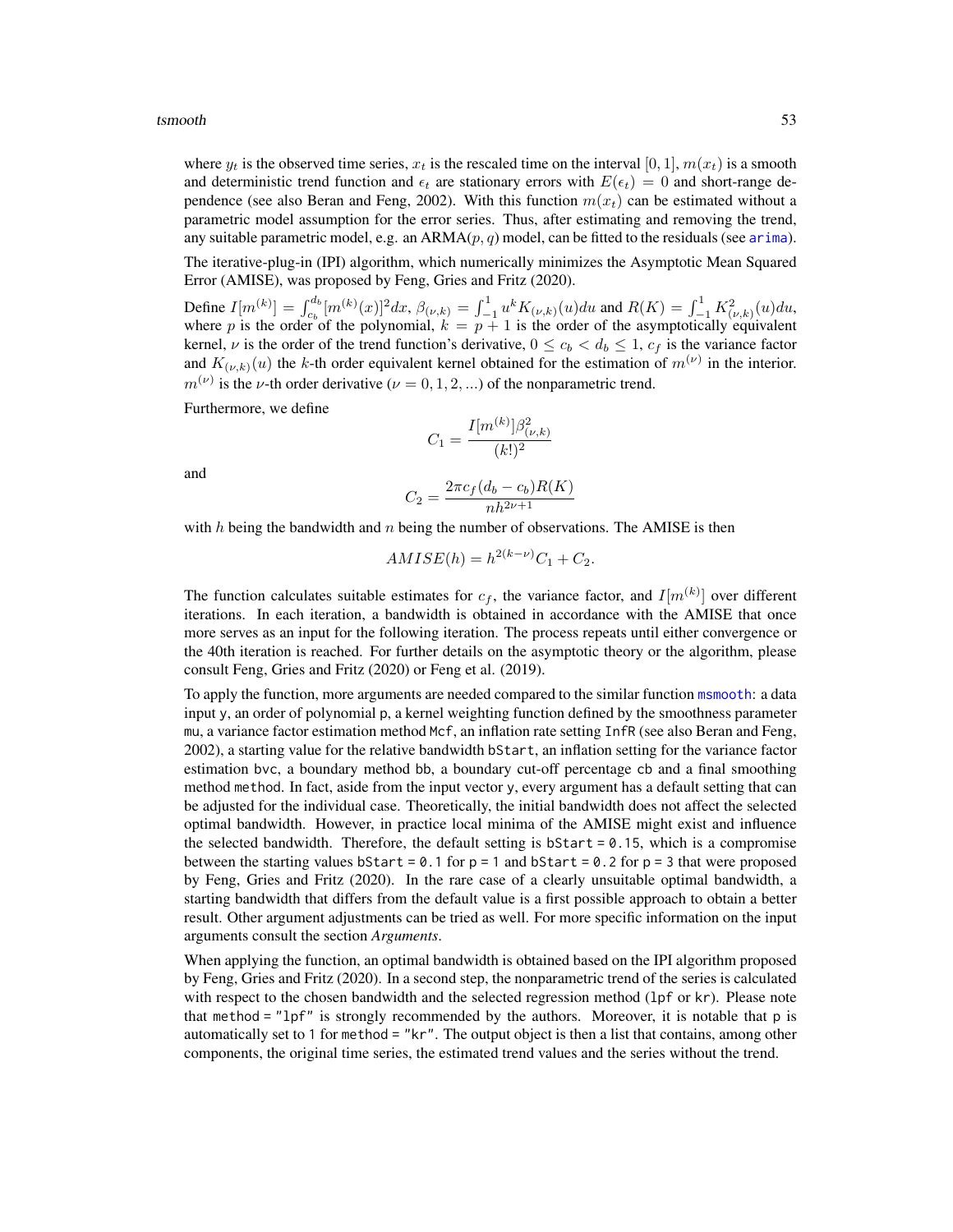<span id="page-53-0"></span>The default print method for this function delivers only key numbers such as the iteration steps and the generated optimal bandwidth rounded to the fourth decimal. The exact numbers and results such as the estimated nonparametric trend series are saved within the output object and can be addressed via the \$ sign.

NOTE:

With package version 1.1.0, this function implements C++ code by means of the [Rcpp](#page-0-0) and [RcppArmadillo](#page-0-0) packages for better performance.

#### Value

The function returns a list with different components:

- **AR.BIC** the Bayesian Information Criterion of the optimal  $AR(p)$  model when estimating the variance factor via autoregressive models (if calculated; calculated for alg = "OA" and alg  $=$  "NA").
- **ARMA.BIC** the Bayesian Information Criterion of the optimal  $ARMA(p, q)$  model when estimating the variance factor via autoregressive-moving-average models (if calculated; calculated for  $alg = "OAM"$  and  $alg = "NAM").$
- cb the percentage of omitted observations on each side of the observation period; always equal to 0.05.
- b0 the optimal bandwidth chosen by the IPI-algorithm.
- bb the boundary bandwidth method used within the IPI; always equal to 1.
- **bStart** the starting value of the (relative) bandwidth; input argument.
- bvc indicates whether an enlarged bandwidth was used for the variance factor estimation or not; depends on the chosen algorithm.
- cf0 the estimated variance factor; in contrast to the definitions given in the *Details* section, this object actually contains an estimated value of  $2\pi c_f$ , i.e. it corresponds to the estimated sum of autocovariances.
- cf0.AR the estimated variance factor obtained by estimation of autoregressive models (if calculated;  $alg = "OA"$  or "NA").
- cf0.ARMA the estimated variance factor obtained by estimation of autoregressive-moving-average models (if calculated; calculated for alg = "OAM" and alg = "NAM").
- cf0.LW the estimated variance factor obtained by Lag-Window Spectral Density Estimation following Bühlmann (1996) (if calculated; calculated for algorithms "A", "B", "O" and "N").
- cf0.MA the estimated variance factor obtained by estimation of moving-average models (if calculated; calculated for  $alg = "OM"$  and  $alg = "NM"$ .
- **I2** the estimated value of  $I[m^{(k)}]$ .
- InfR the setting for the inflation rate according to the chosen algorithm.
- iterations the bandwidths of the single iterations steps
- L0.opt the optimal bandwidth for the lag-window spectral density estimation (if calculated; calculated for algorithms "A", "B", "O" and "N").
- **MA.BIC** the Bayesian Information Criterion of the optimal  $MA(q)$  model when estimating the variance factor via moving-average models (if calculated; calculated for alg = "OM" and alg  $=$  "NM").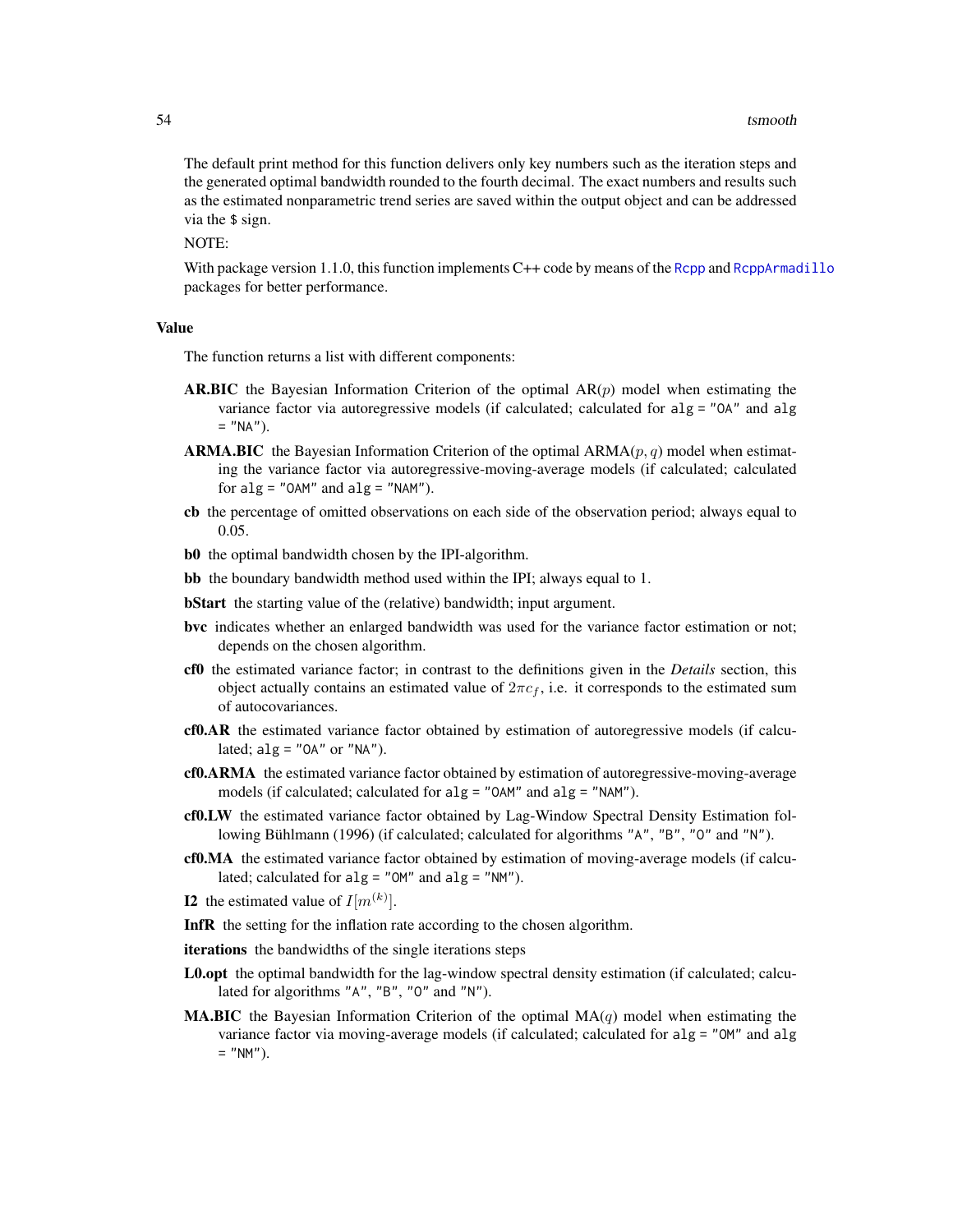Mcf the estimation method for the variance factor estimation; depends on the chosen algorithm.

- mu the smoothness parameter of the second order kernel; input argument.
- n the number of observations.
- niterations the total number of iterations until convergence.

orig the original input series; input argument.

- **p.BIC** the order p of the optimal  $AR(p)$  or  $ARMA(p, q)$  model when estimating the variance factor via autoregressive or autoregressive-moving average models (if calculated; calculated for alg  $=$  "OA", alg  $=$  "NA", alg  $=$  "OAM" and alg  $=$  "NAM").
- p the order of polynomial used in the IPI-algorithm; also used for the final smoothing, if method = "lpr"; input argument.
- **q.BIC** the order q of the optimal  $MA(q)$  or  $ARMA(p, q)$  model when estimating the variance factor via moving-average or autoregressive-moving average models (if calculated; calculated for  $alg = "OM", alg = "NM", alg = "OAM" and alg = "NAM").$
- res the estimated residual series.
- v the considered order of derivative of the trend; is always zero for this function.
- ws the weighting system matrix used within the local polynomial regression; this matrix is a condensed version of a complete weighting system matrix; in each row of ws, the weights for conducting the smoothing procedure at a specific observation time point can be found; the first  $[nb + 0.5]$  rows, where n corresponds to the number of observations, b is the bandwidth considered for smoothing and [.] denotes the integer part, contain the weights at the  $[nb+0.5]$ left-hand boundary points; the weights in row  $[nb + 0.5] + 1$  are representative for the estimation at all interior points and the remaining rows contain the weights for the right-hand boundary points; each row has exactly  $2[nb+0.5] + 1$  elements, more specifically the weights for observations of the nearest  $2[nb + 0.5] + 1$  time points; moreover, the weights are normalized, i.e. the weights are obtained under consideration of the time points  $x_t = t/n$ , where  $t = 1, 2, ..., n$ .

ye the nonparametric estimates of the trend.

# Author(s)

- Yuanhua Feng (Department of Economics, Paderborn University), Author of the Algorithms Website: <https://wiwi.uni-paderborn.de/en/dep4/feng/>
- Dominik Schulz (Research Assistant) (Department of Economics, Paderborn University), Package Creator and Maintainer

# References

Beran, J. and Feng, Y. (2002). Local polynomial fitting with long-memory, short-memory and antipersistent errors. Annals of the Institute of Statistical Mathematics, 54(2), 291-311.

Bühlmann, P. (1996). Locally adaptive lag-window spectral estimation. Journal of Time Series Analysis, 17(3), 247-270.

Feng, Y., Gries, T. and Fritz, M. (2020). Data-driven local polynomial for the trend and its derivatives in economic time series. Journal of Nonparametric Statistics, 32:2, 510-533.

Feng, Y., Gries, T., Letmathe, S. and Schulz, D. (2019). The smoots package in R for semiparametric modeling of trend stationary time series. Discussion Paper. Paderborn University. Unpublished.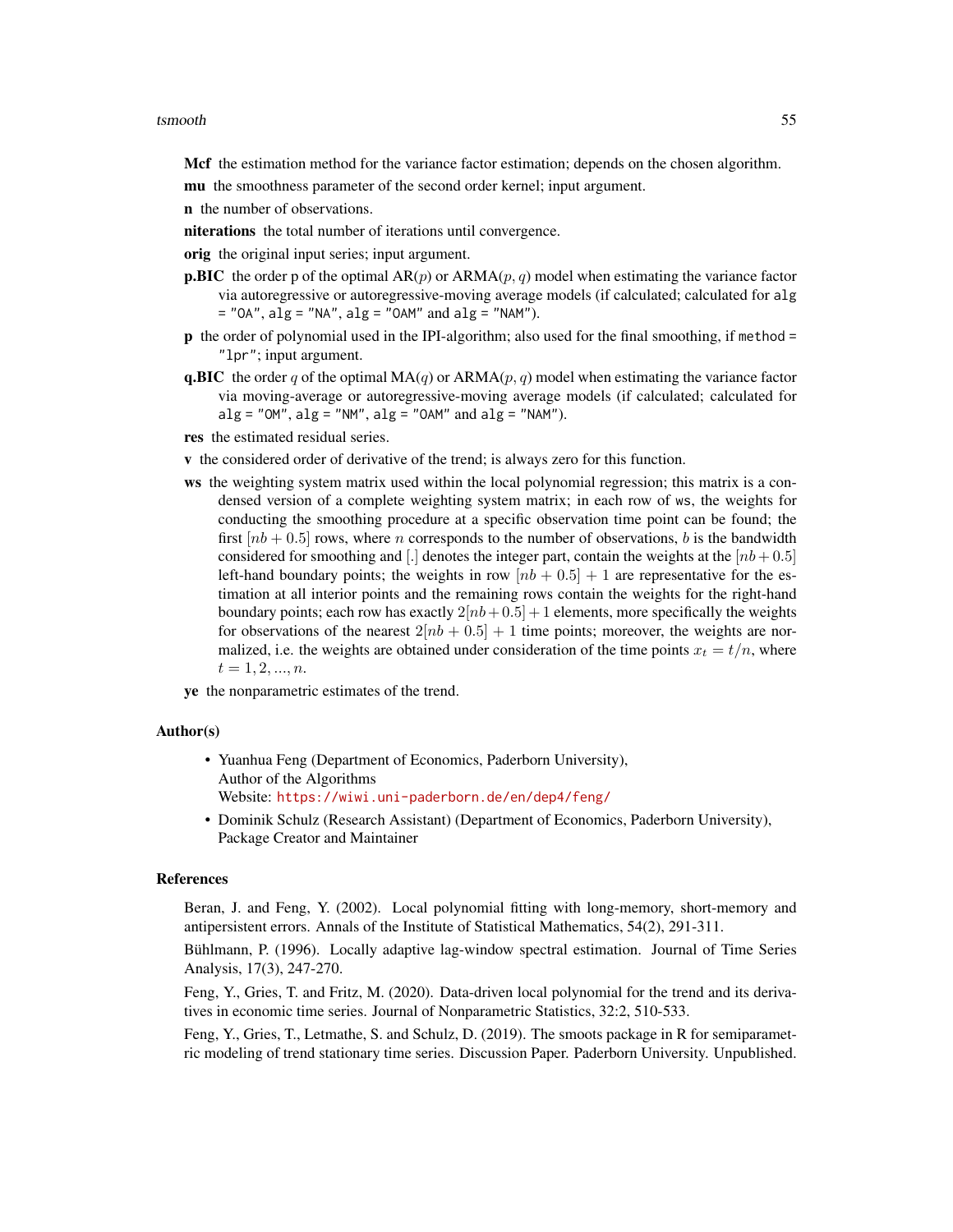#### 56 tsmooth and the state of the state of the state of the state of the state of the state of the state of the state of the state of the state of the state of the state of the state of the state of the state of the state of

# Examples

```
### Example 1: US-GDP ###
# Logarithm of test data
# -> the logarithm of the data is assumed to follow the additive model
test_data <- gdpUS
y <- log(test_data$GDP)
# Applied tsmooth function for the trend
result \le tsmooth(y, p = 1, mu = 1, Mcf = "NP", InfR = "Opt",
bStart = 0.1, bvc = "Y")
trend1 <- result$ye
# Plot of the results
t \leq - seq(from = 1947, to = 2019.25, by = 0.25)
plot(t, y, type = "l", xlab = "Year", ylab = "log(US-GDP)", bty = "n",
1wd = 1, 1ty = 3,
main = "Estimated trend for log-quarterly US-GDP, Q1 1947 - Q2 2019")
points(t, trend1, type = "1", col = "red", lwd = 1)title(sub = expression(italic("Figure 1")), col.sub = "gray47",
cex.sub = 0.6, adj = 0)result
## Not run:
### Example 2: German Stock Index ###
# The following procedure can be considered, if (log-)returns are assumed
# to follow a model from the general class of semiparametric GARCH-type
# models (including Semi-GARCH, Semi-Log-GARCH and Semi-APARCH models among
# others) with a slowly changing variance over time due to a deterministic,
# nonparametric scale function.
# Obtain the logarithm of the squared returns
returns <- diff(log(dax$Close)) # (log-)returns
rt <- returns - mean(returns) # demeaned (log-)returns
yt <- log(rt^2) # logarithm of the squared returns
# Apply 'smoots' function to the log-data, because the logarithm of
# the squared returns follows an additive model with a nonparametric trend
# function, if the returns are assumed to follow a semiparametric GARCH-type
# model.
# In this case, the optimal inflation rate is used for p = 3.
est \le tsmooth(yt, p = 3, InfR = "Opt")
m_x t <- est$ye # estimated trend values
# Obtain the standardized returns 'eps' and the scale function 'scale.f'
res <- est$res # the detrended log-data
C \leftarrow -\log(\text{mean}(\exp(\text{res}))) # an estimate of a constant value needed
                                 # for the retransformation
scale.f \leq exp((m_xt - C) / 2) # estimated values of the scale function in
                                 # the returns
```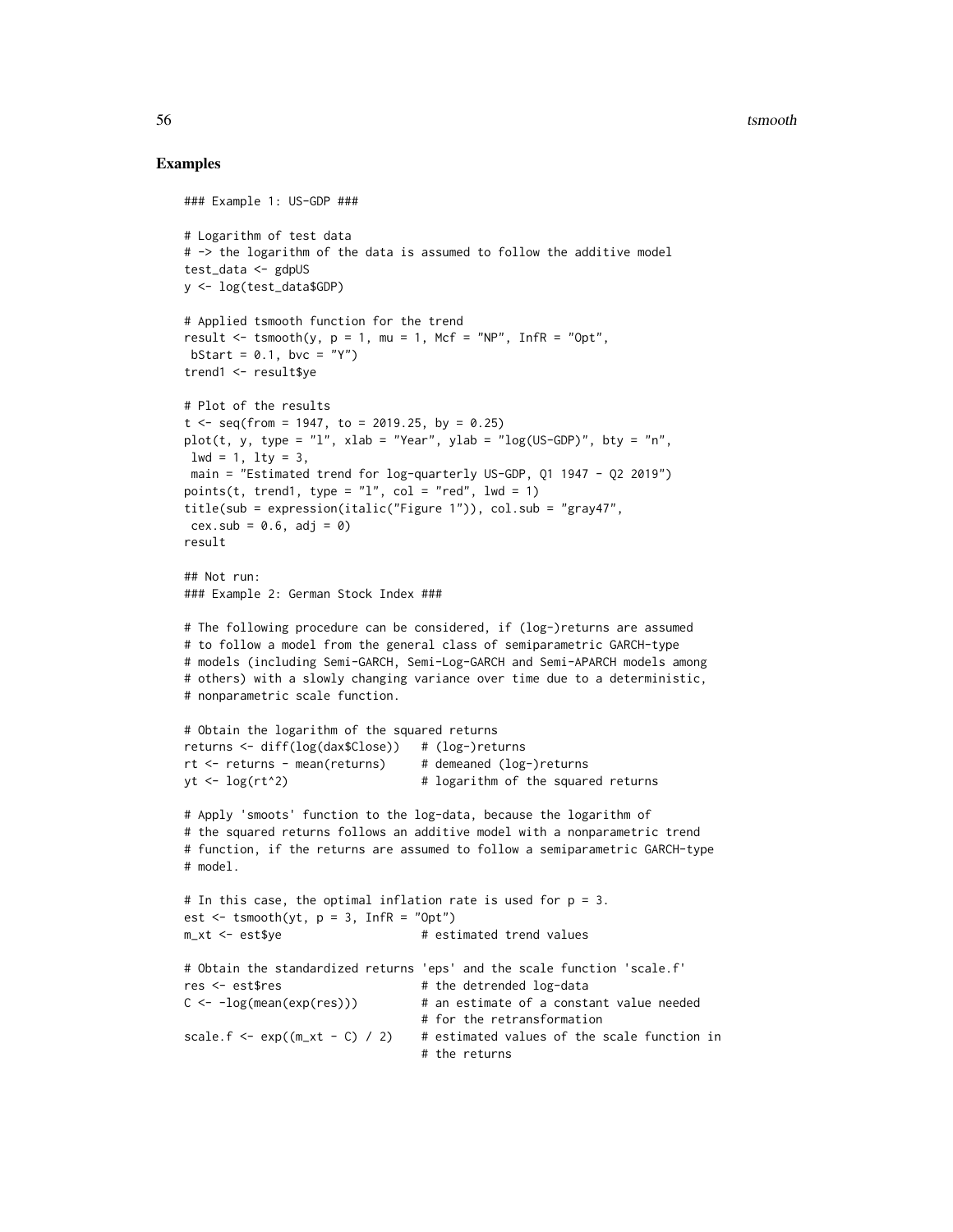eps <- rt / scale.f # the estimated standardized returns # -> 'eps' can now be analyzed by any suitable GARCH-type model. # The total volatilities are then the product of the conditional # volatilities obtained from 'eps' and the scale function 'scale.f'. ## End(Not run)

<span id="page-56-1"></span>vix *CBOE Volatility Index (VIX) Financial Time Series Data*

# Description

A dataset that contains the daily financial data of the VIX from 1990 to July 2019 (currency in USD).

#### Usage

vix

# Format

A data frame with 7452 rows and 9 variables:

Year the observation year

Month the observation month

Day the observation day

Open the opening price of the day

High the highest price of the day

Low the lowest price of the day

Close the closing price of the day

AdjClose the adjusted closing price of the day

Volume the traded volume

# Source

The data was obtained from Yahoo Finance (accessed: 2019-08-22).

[https://query1.finance.yahoo.com/v7/finance/download/^VIX?period1=631148400&peri](https://query1.finance.yahoo.com/v7/finance/download/^VIX?period1=631148400&period2=1564524000&interval=1d&events=history&crumb=Iaq1EPZAQRb)od2= [1564524000&interval=1d&events=history&crumb=Iaq1EPZAQRb](https://query1.finance.yahoo.com/v7/finance/download/^VIX?period1=631148400&period2=1564524000&interval=1d&events=history&crumb=Iaq1EPZAQRb)

<span id="page-56-0"></span>vix 57